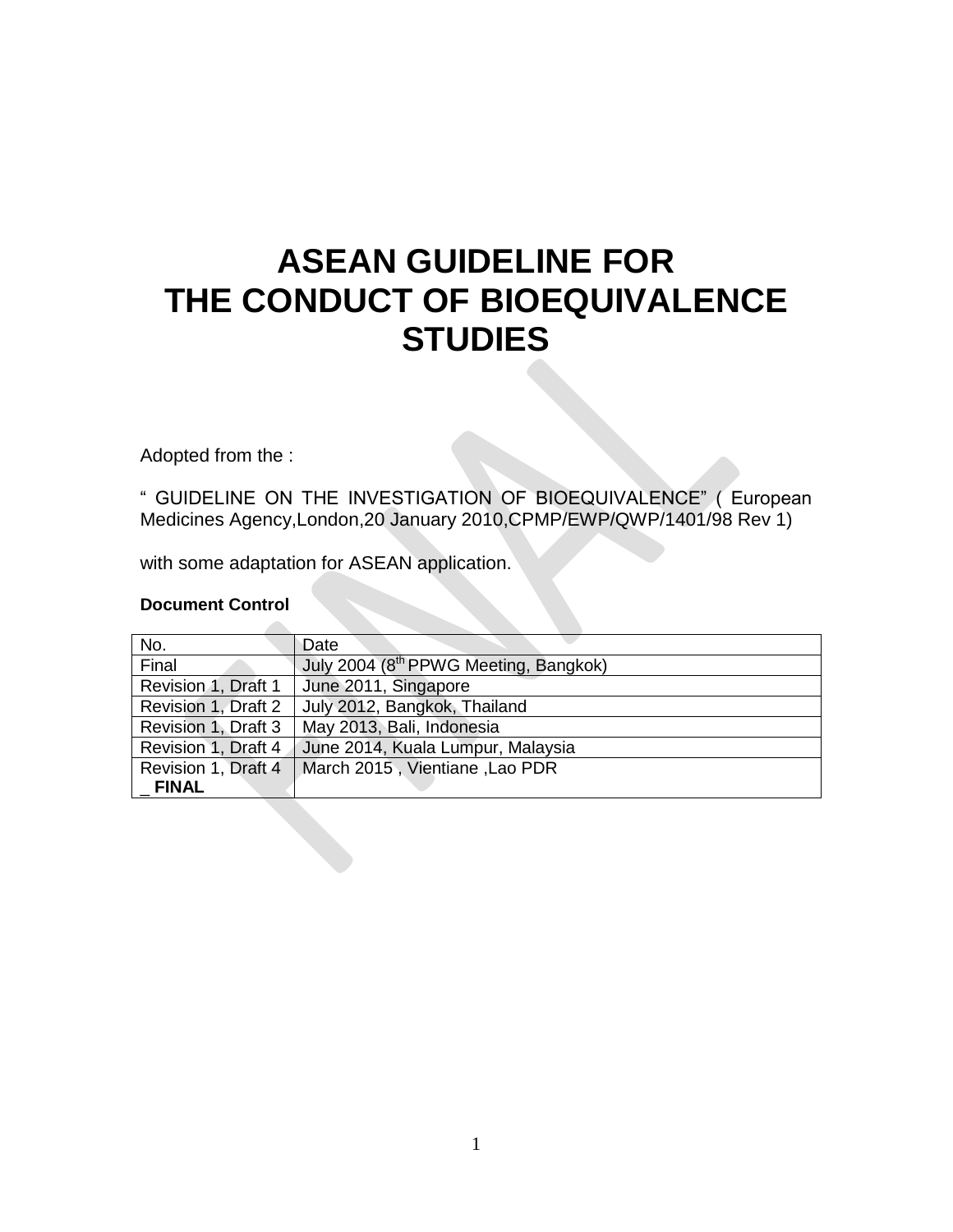# **TABLE OF CONTENTS**

|                                                                                                                                                                                                                                                                                   | 3                                                                                          |
|-----------------------------------------------------------------------------------------------------------------------------------------------------------------------------------------------------------------------------------------------------------------------------------|--------------------------------------------------------------------------------------------|
|                                                                                                                                                                                                                                                                                   | 3                                                                                          |
|                                                                                                                                                                                                                                                                                   | 3<br>3<br>4                                                                                |
|                                                                                                                                                                                                                                                                                   | 4                                                                                          |
|                                                                                                                                                                                                                                                                                   | 5                                                                                          |
| 3.1 DESIGN, CONDUCT AND EVALUATION OF BIOEQUIVALENCE<br>3.1.1<br>3.1.2<br>3.1.3<br>3.1.4<br>3.1.5<br>3.1.6<br>3.1.7<br>3.1.8<br>3.2.1 In vitro dissolution tests complementary to bioequivalence studies<br>3.2.2 In vitro dissolution tests in support of biowaiver of strengths | 6<br>9<br>10<br>13<br>16<br>18<br>20<br>23<br>24<br>24<br>25<br>25<br>25<br>25<br>26<br>26 |
|                                                                                                                                                                                                                                                                                   | 27                                                                                         |
|                                                                                                                                                                                                                                                                                   | 29                                                                                         |
| DISSOLUTION TESTING AND SIMILARITY OF DISSOLUTION PROFILES                                                                                                                                                                                                                        | 29                                                                                         |
|                                                                                                                                                                                                                                                                                   | 32                                                                                         |
| BIOEQUIVALENCE STUDY REQUIREMENTS FOR DIFFERENT                                                                                                                                                                                                                                   | 32                                                                                         |
|                                                                                                                                                                                                                                                                                   | 37<br>37                                                                                   |
|                                                                                                                                                                                                                                                                                   | 42<br>42                                                                                   |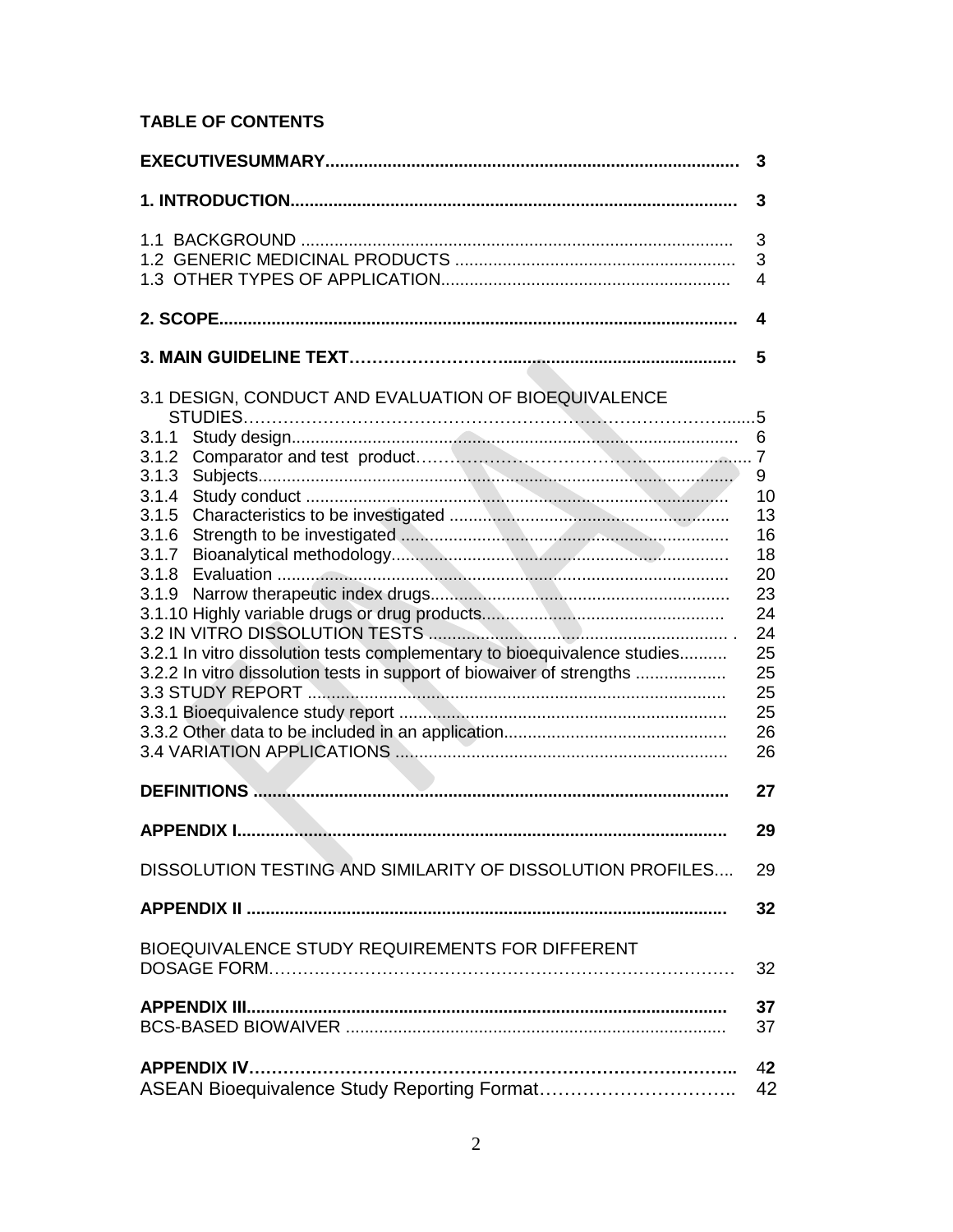## **EXECUTIVE SUMMARY**

This guideline specifies the requirements for the design, conduct, and evaluation of bioequivalence studies for immediate release dosage forms with systemic action.

## **1. INTRODUCTION**

## **1.1 Background**

Two medicinal products containing the same active substance are considered bioequivalent if they are pharmaceutically equivalent or pharmaceutical alternatives and their bioavailabilities (rate and extent) after administration in the same molar dose lie within acceptable predefined limits. These limits are set to ensure comparable *in vivo* performance, i.e. similarity in terms of safety and efficacy.

In bioequivalence studies, the plasma concentration time curve is generally used to assess the rate and extent of absorption. Selected pharmacokinetic parameters and preset acceptance limits allow the final decision on bioequivalence of the tested products. AUC, the area under the concentration time curve, reflects the extent of exposure.  $C_{\text{max}}$ , the maximum plasma concentration or peak exposure, and the time to maximum plasma concentration,  $t_{\text{max}}$ , are parameters that are influenced by absorption rate.

It is the objective of this guideline to specify the requirements for the design, conduct, and evaluation of bioequivalence studies. The possibility of using *in vitro*  instead of *in vivo* studies is also addressed.

## **1.2 Generic medicinal products**

In applications for generic medicinal products , the concept of bioequivalence is fundamental. The purpose of establishing bioequivalence is to demonstrate equivalence in biopharmaceutics quality between the generic medicinal product and a comparator medicinal product in order to allow bridging of preclinical tests and of clinical trials associated with the comparator medicinal product. A generic medicinal product is a product which has the same qualitative and quantitative composition in active substances and the same dosage form as the medicinal product, and whose bioequivalence with the comparator medicinal product has been demonstrated by appropriate bioavailability studies. The different salts, esters, ethers, isomers, mixtures of isomers, complexes or derivatives of an active substance are considered to be the same active substance, unless they differ significantly in properties with regard to safety and/or efficacy.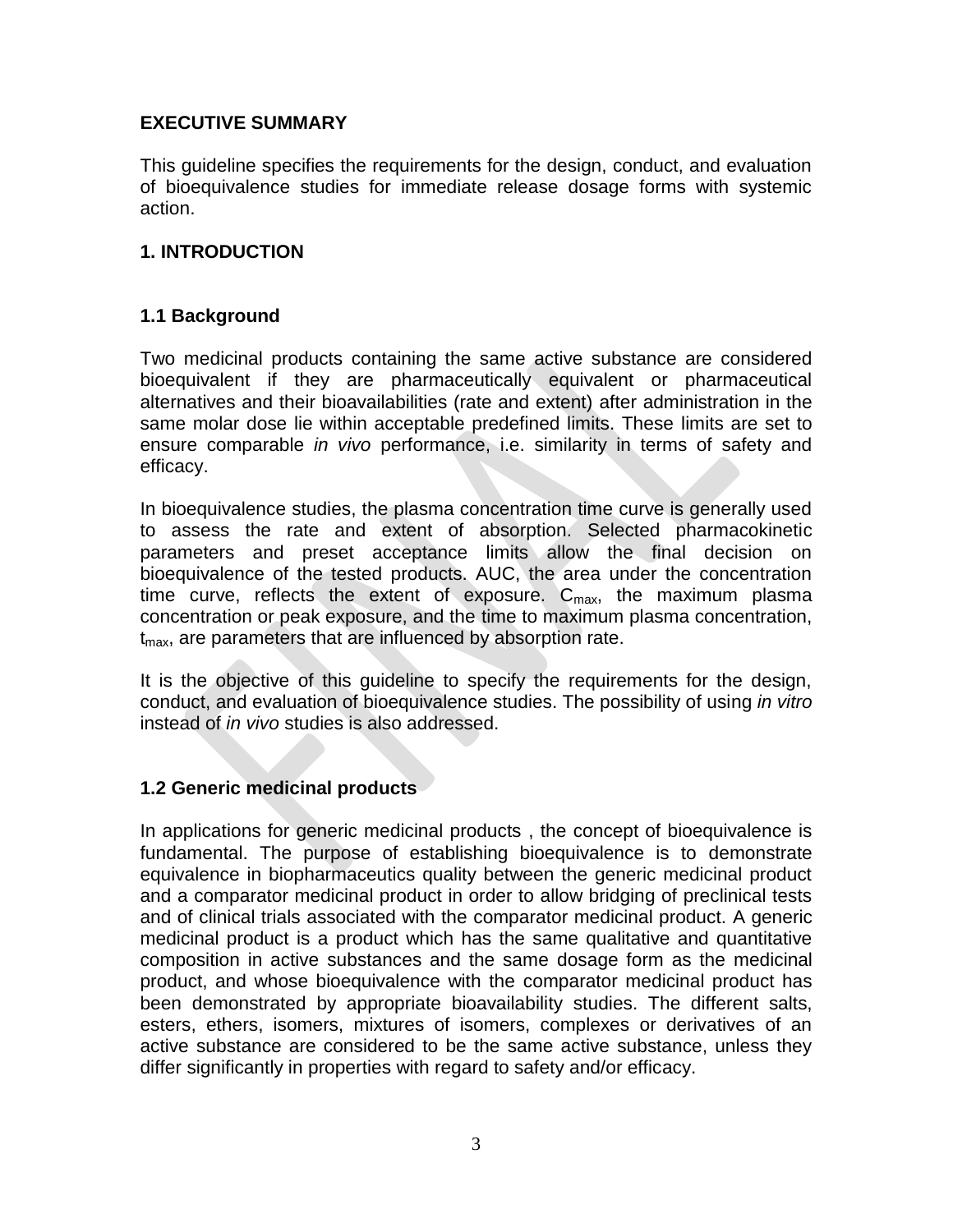## **1.3 Other types of application**

Other types of applications may also require demonstration of bioequivalence, including variations, fixed combinations and extensions applications.

The recommendations on design and conduct given for bioequivalence studies in this guideline may also be applied to comparative bioavailability studies evaluating different formulations used during the development of a new medicinal product containing a new chemical entity and to comparative bioavailability studies included in extension that are not based exclusively on bioequivalence data.

# **2. SCOPE**

This guideline focuses on recommendations for bioequivalence studies for immediate release formulations with systemic action. It also sets the relevant criteria under which bioavailability studies need not be required (either waiver for additional strength, see section 3.1.6, a specific type of formulation, see Appendix II or BCS based Biowaiver, see Appendix III).

Specific recommendations regarding bioequivalence studies for other products, eg. Modified release products, transdermal products and orally inhaled products etc, refer to relevant guidelines as stated below.

The scope is limited to chemical entities. Recommendation for the comparison of biologicals to comparator medicinal products can be found in guidelines on similar biological medicinal products.

In case bioequivalence cannot be demonstrated using drug concentrations, in exceptional circumstances pharmacodynamic or clinical endpoints may be needed. This situation is outside the scope of this guideline and the reader is referred to therapeutic area specific guidelines.

Although the concept of bioequivalence possibly could be considered applicable for herbal medicinal products, the general principles outlined in this guideline are not applicable to herbal medicinal products, for which active constituents are less well defined than for chemical entities.

This guideline should be read in conjunction with other pertinent elements outlined in current and relevant guidelines and regulations including those on :

- General Considerations for Clinical Trials (ICH topic E8, CPMP/ICH/291/95)
- Guideline for Good Clinical Practice (ICH E6 (R1), CPMP/ICH/135/95)
- Statistical Principles for Clinical Trials (ICH E9, CPMP/ICH/363/96)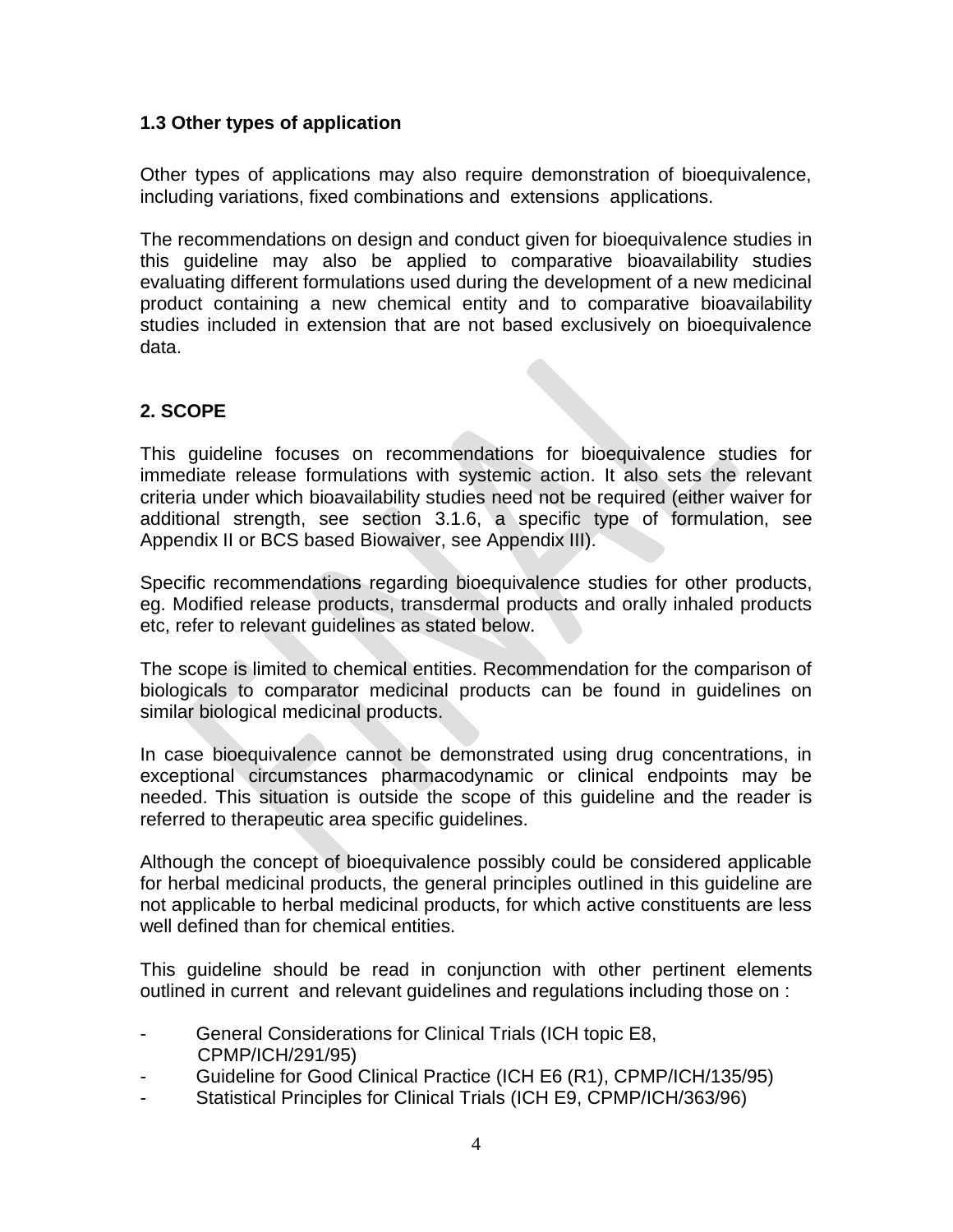- Structure and Content of Clinical Study Reports (ICH E3, CPMP/ICH/137/95)
- Pharmacokinetic studies in man (Eudralex, Volume 3, 3CC3a)
- Modified Release Oral and Transdermal Dosage Forms: Sections I and II (CPMP/QWP/ 604/96, CPMP/EWP/280/96)
- Fixed Combination Medicinal Products (CPMP/EWP/240/95 Rev 1) Requirements for clinical documentation for orally inhaled products (OIP) including the requirements for demonstration of therapeutic equivalence between two inhaled products for use in the treatment of Asthma and Chronic Obstructive Pulmonary Disease (COPD) (CPMP/EWP/4151/00 Rev 1)
- Clinical Requirements for Locally Applied, Locally Acting Products containing Known Constituents (CPMP/EWP/239/95)
- ASEAN Common Technical Dossier
- ASEAN Analytical Validation Guidelines
- Multisource (Generic) Pharmaceutical Products: Guidelines on Registration Requirements to establish Interchangeability (WHO)
- Guideline on Bioanalytical Method Validation (EMEA/CHMP/EWP/ 192217/2009

The guideline should also be read in conjunction with relevant guidelines on pharmaceutical quality. The test products used in the bioequivalence study must be prepared in accordance with GMP regulations.

# **3. MAIN GUIDELINE TEXT**

# **3.1 Design, conduct and evaluation of bioequivalence studies**

The number of studies and study design depend on the physico-chemical characteristics of the substance, its pharmacokinetic properties and proportionality in composition, and should be justified accordingly. In particular it may be necessary to address the linearity of pharmacokinetics, the need for studies both in fed and fasting state, the need for enantioselective analysis and the possibility of waiver for additional strengths (see sections 3.1.4, 3.1.5 and 3.1.6).

## **3.1.1 Study design**

The study should be designed in such a way that the formulation effect can be distinguished from other effects.

## **Standard design**

If two formulations are compared, a randomised, two-period, two-sequence single dose crossover design is recommended. The treatment periods should be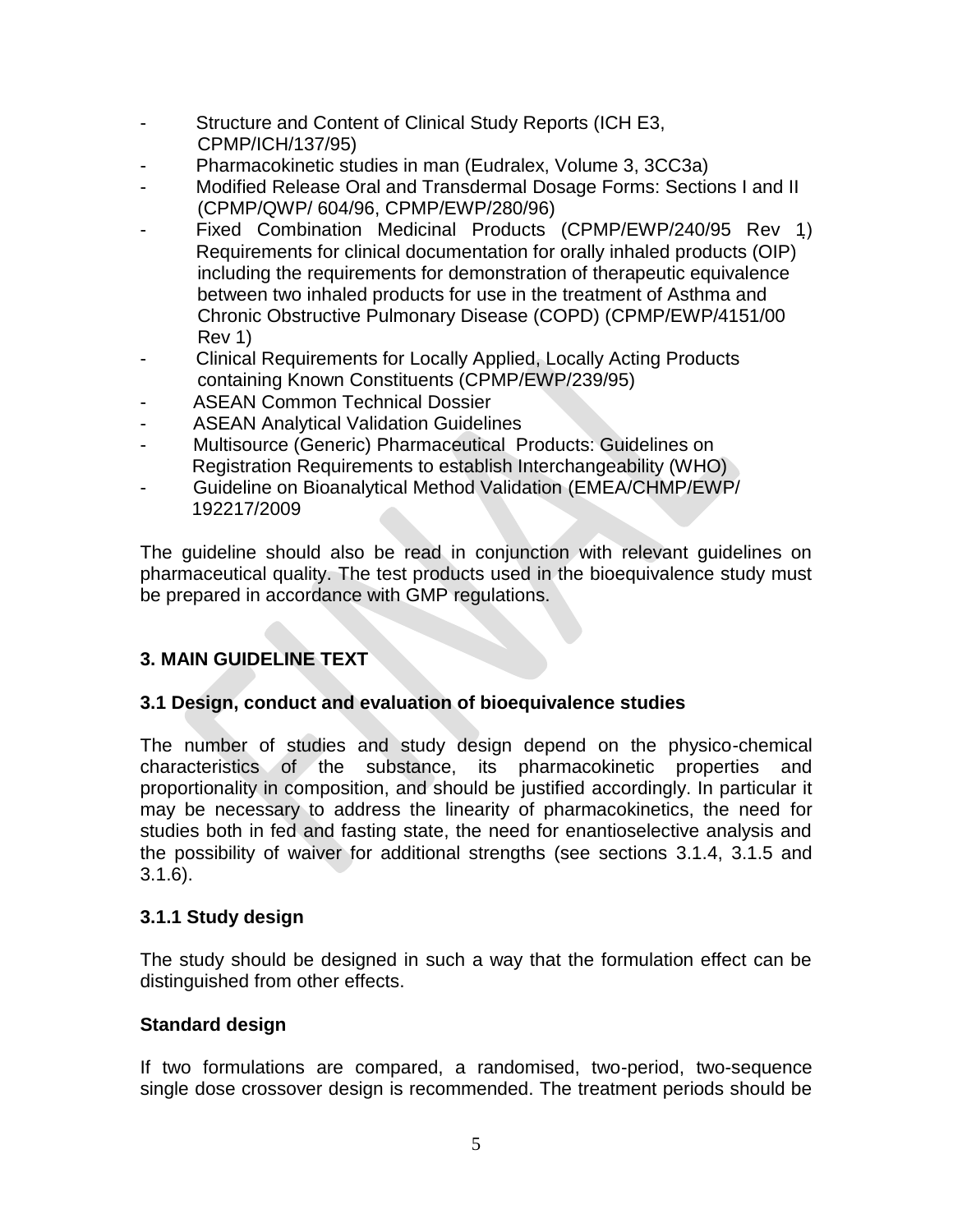separated by a wash out period sufficient to ensure that drug concentrations are below the lower limit of bioanalytical quantification in all subjects at the beginning of the second period. Normally at least 5 elimination half-lives are necessary to achieve this.

## **Alternative designs**

Under certain circumstances, provided the study design and the statistical analyses are scientifically sound, alternative well-established designs could be considered such as parallel design for substances with very long half-life and replicate designs e.g. for substances with highly variable pharmacokinetic characteristics (see section 3.1.10).

Conduct of a multiple dose study in patients is acceptable if a single dose study cannot be conducted in healthy volunteers due to tolerability reasons, and a single dose study is not feasible in patients.

In the rare situation where problems of sensitivity of the analytical method preclude sufficiently precise plasma concentration measurements after single dose administration and where the concentrations at steady state are sufficiently high to be reliably measured, a multiple dose study may be acceptable as an alternative to the single dose study. However, given that a multiple dose study is less sensitive in detecting differences in  $C_{\text{max}}$ , this will only be acceptable if the applicant can adequately justify that the sensitivity of the analytical method cannot be improved and that it is not possible to reliably measure the parent compound after single dose administration taking into account also the option of using a supra-therapeutic dose in the bioequivalence study (see also section 3.1.6). Due to the recent development in the bioanalytical methodology, it is unusual that parent drug cannot be measured accurately and precisely. Hence, use of a multiple dose study instead of a single dose study, due to limited sensitivity of the analytical method, will only be accepted in exceptional cases.

In steady-state studies, the washout period of the previous treatment can overlap with the build-up of the second treatment, provided the build-up period is sufficiently long (at least 5 times the terminal half-life).

# **3.1.2 Comparator and test product**

## Comparator Product

Test products in an application for a generic product or an extension of a generic product are normally compared with the corresponding dosage form of a comparator product . The selection of comparator product should be based on the selection criteria of ASEAN comparator product as follows:

i. Innovator product and multiple manufacturing sites of the same innovator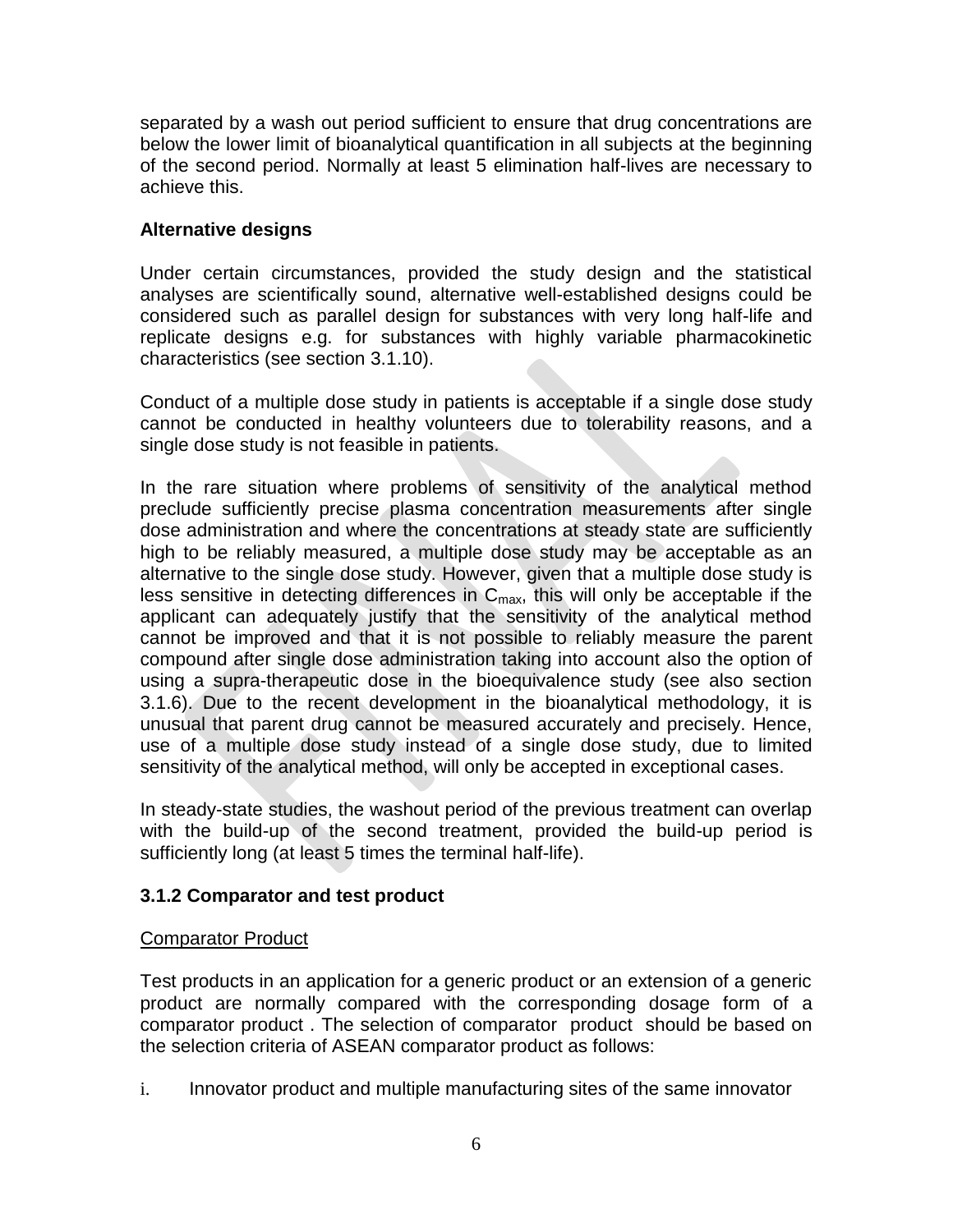registered in the country is acceptable.

- ii. If the innovator product used as comparator is not registered in the country, justification is required from the generic company to prove its interchangeability with the registered innovator (in vitro or in vivo).
- iii. If the innovator product cannot be identified, the choice of comparator must be made carefully and be comprehensively justified by the applicant. The selection criteria of a comparator in order of preference are:
	- Approval in ICH and associated countries
	- Pre-qualified by WHO

A well selected comparator must conform to compendia quality standards, if applicable.

It is recommended to clarify with the regulatory authority regarding the choice of comparator product before the bioequivalence study is conducted.

The selection of the batch of comparator product used in a bioequivalence study should be based on assay content and dissolution data and is the responsibility of the applicant . Unless otherwise justified, the assayed content of the batch used as test product should not differ more than 5% from that of the batch used as comparator product determined with the test procedure proposed for routine quality testing of the test product. Certificate of analysis (CoA) of the comparator product can be submitted to support that the assayed content of the batch used as test product does not differ more than 5% from the comparator batch. The Applicant should document how a representative batch of the comparator product with regards to dissolution and assay content has been selected. It is advisable to investigate more than one single batch of the comparator product when selecting comparator product batch for the bioequivalence study.

## Test product

The test product used in the study should be representative of the product to be marketed and this should be discussed and justified by the applicant.

For example, for oral solid forms for systemic action:

- a) The test product should usually originate from a batch of at least 1/10 of production scale or 100,000 units, whichever is greater, unless otherwise justified.
- b) The production of batches used should provide a high level of assurance that the product and process will be feasible on an industrial scale.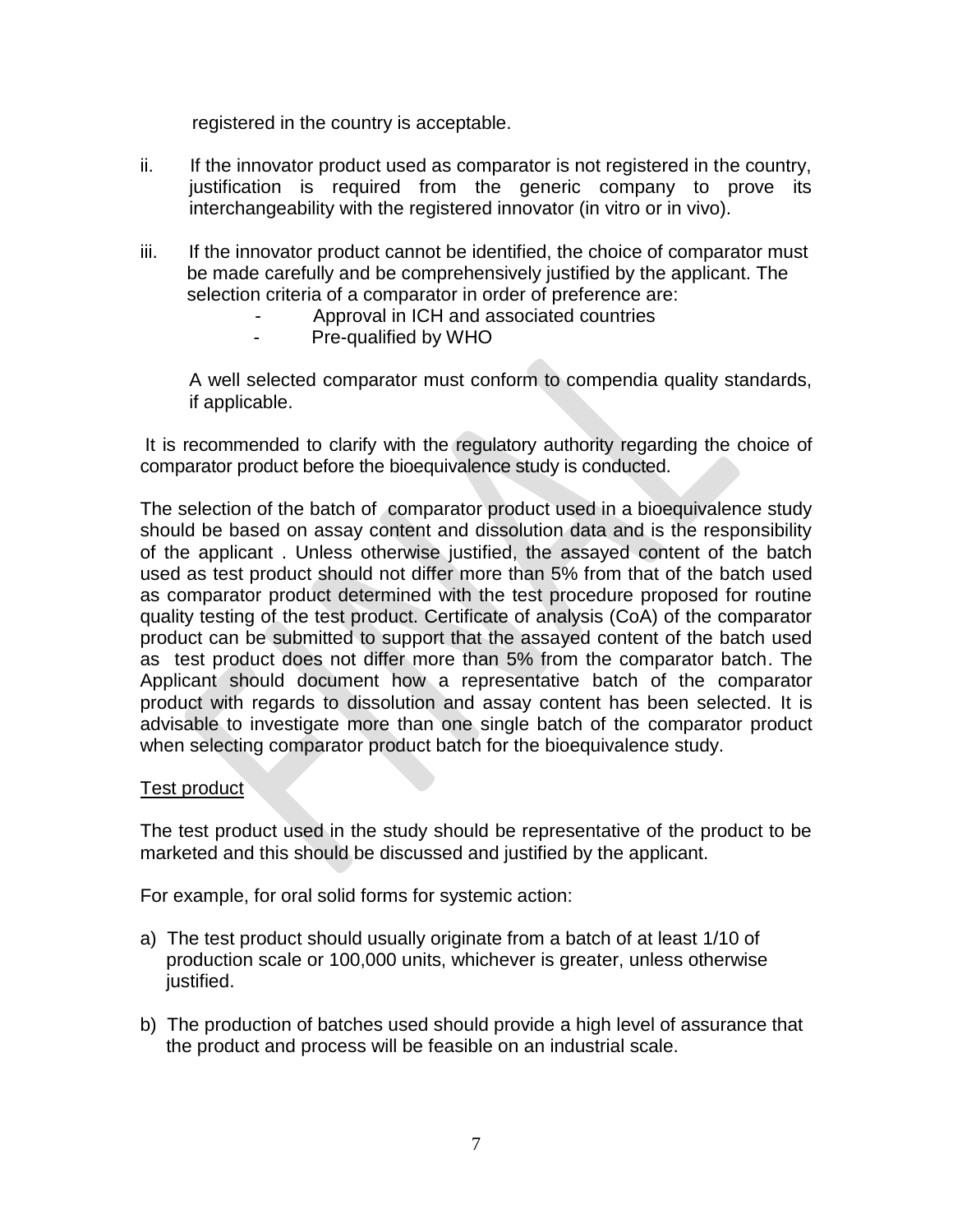In case of a production batch smaller than 100,000 units, a full production batch will be required.

- c) The characterisation and specification of critical quality attributes of the drug product, such as dissolution, should be established from the test batch, i.e. the clinical batch for which bioequivalence has been demonstrated.
- d) Samples of the product from additional pilot and / or full scale production batches, submitted to support the application, shall be compared with those of the bioequivalence study test batch, and shall show similar in vitro dissolution profiles when employing suitable dissolution test conditions (see Appendix I).

Comparative dissolution profile testing shall be undertaken on the first three production batches. The results shall be provided at a Regulatory Authority"s request or if the dissolution profiles are not similar together with proposed action to be taken.

For other immediate release dosage forms for systemic action, justification of the representative nature of the test batch should be similarly established.

#### Packaging of study products

The comparator and test products should be packed in an individual way for each subject and period, either before their shipment to the trial site, or at the trial site itself. Packaging (including labeling) should be performed in accordance with good manufacturing practice.

It should be possible to identify unequivocally the identity of the product administered to each subject at each trial period. Packaging, labeling and administration of the products to the subjects should therefore be documented in detail. This documentation should include all precautions taken to avoid and identify potential dosing mistakes. The use of labels with a tear-off portion is recommended.

## **3.1.3 Subjects**

#### **Number of subjects**

The number of subjects to be included in the study should be based on an appropriate sample size calculation.

For a standard two way crossover study,the number of subjects required is determined by :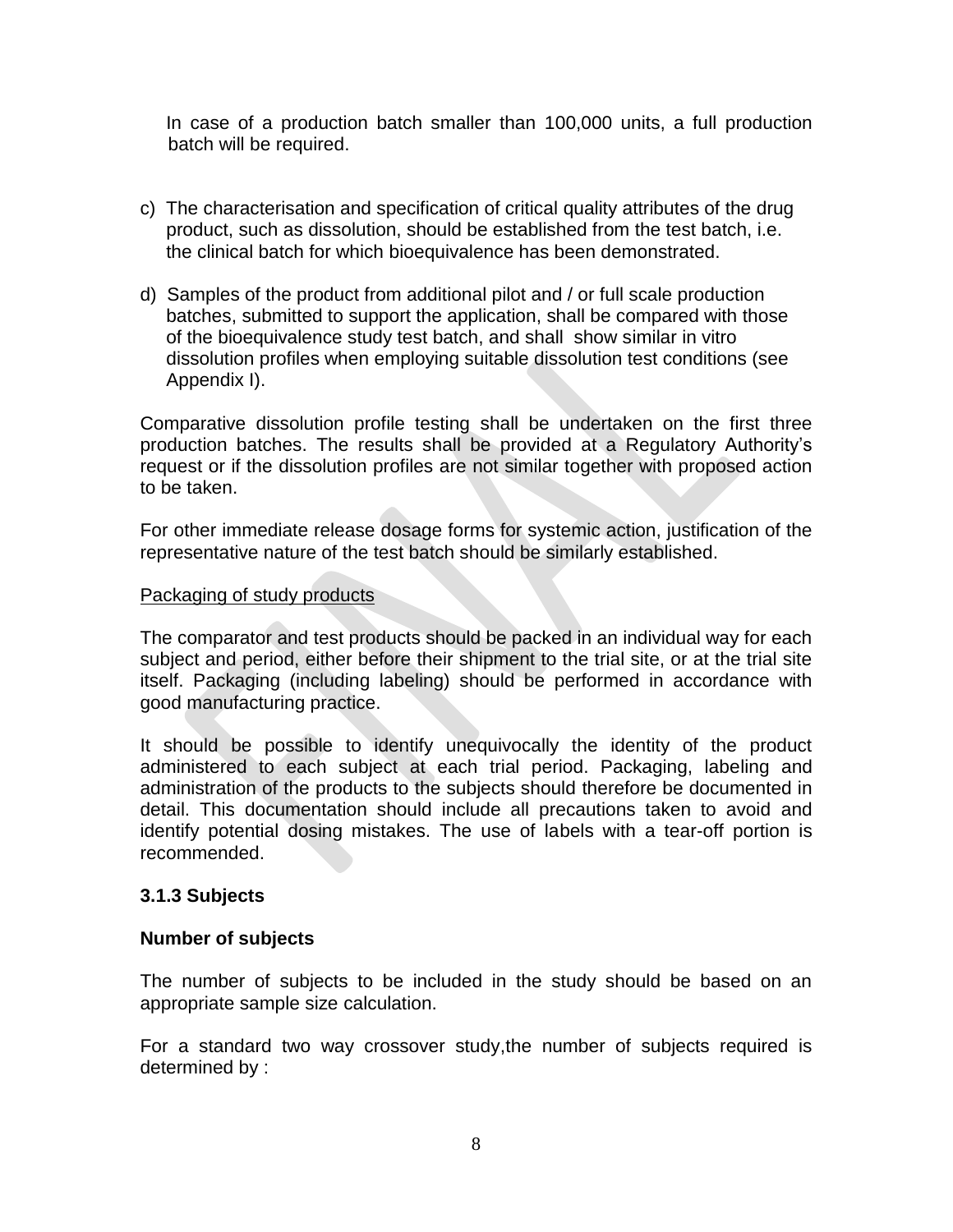- a) the intra-subject coefficient of variation of the drug to be studied either estimated from a pilot study, results of previous clinical studies or from published literature.
- b) the significance level desired  $(\alpha=0.05)$
- c) the expected deviation from the comparator product ratio of T/R (delta between 5% to 10%)
- d) the acceptance limit (should be in accordance with the respective sections in the guidance ie. 3.1.8, 3.1.9 & 3.1.10)
- e ) the required statistical power of study should be at least 80%

The clinical and analytical standards imposed may also influence the statistically determined number of subjects. However, generally the minimum number of subjects should not be smaller than 12.

#### **Selection of subjects**

The subject population for bioequivalence studies should be selected with the aim of permitting detection of differences between pharmaceutical products. In order to reduce variability not related to differences between products, the studies should normally be performed in healthy volunteers unless the drug carries safety concerns that make this unethical. This model, *in vivo* healthy volunteers, is regarded as adequate in most instances to detect formulation differences and to allow extrapolation of the results to populations for which the comparator medicinal product is approved (the elderly, children, patients with renal or liver impairment, etc.).

The inclusion/exclusion criteria should be clearly stated in the protocol. Subjects should be 18-55 years of age and preferably have a Body Mass Index between 18 and 30  $kg/m<sup>2</sup>$ .

The subjects should be screened for suitability by means of clinical laboratory tests, a medical history, and a physical examination. Depending on the drug"s therapeutic class and safety profile, special medical investigations and precautions may have to be carried out before, during and after the completion of the study. Subjects could belong to either sex; however, the risk to women of childbearing potential should be considered. Subjects should preferably be nonsmokers and without a history of alcohol or drug abuse. Phenotyping and/or genotyping of subjects may be considered for safety or pharmacokinetic reasons.

In parallel design studies, the treatment groups should be comparable in all known variables that may affect the pharmacokinetics of the active substance (e.g. age, body weight, sex, ethnic origin, smoking status, extensive/poor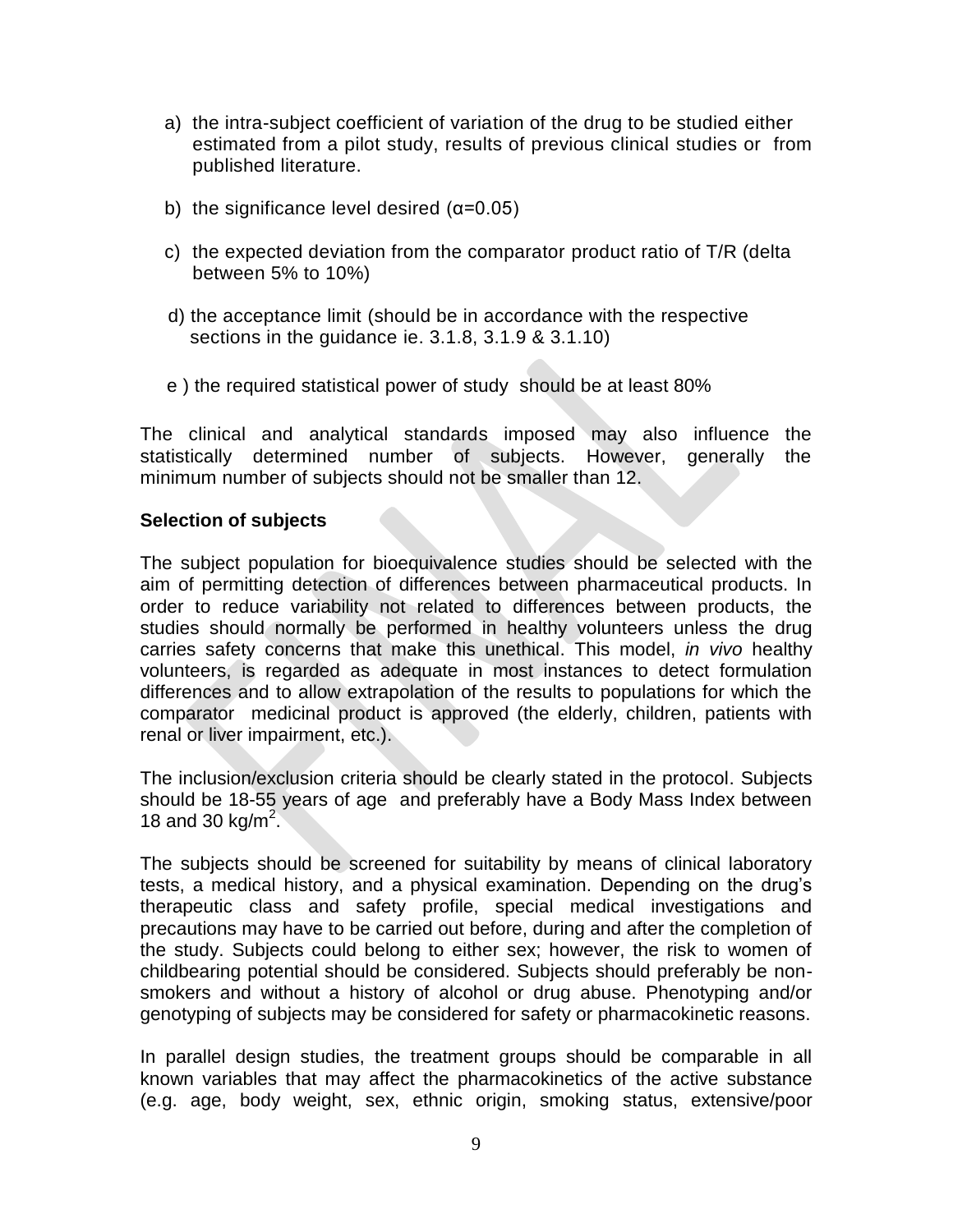metabolic status). This is an essential pre-requisite to give validity to the results from such studies.

If the investigated active substance is known to have adverse effects, and the pharmacological effects or risks are considered unacceptable for healthy volunteers, it may be necessary to include patients instead, under suitable precautions and supervision.

## **3.1.4 Study conduct**

## **Standardisation**

The test conditions should be standardised in order to minimise the variability of all factors involved except that of the products being tested. Therefore, it is recommended to standardise diet, fluid intake and exercise.

The time of day for ingestion should be specified. Subjects should fast for at least 8 hours prior to administration of the products, unless otherwise justified. As fluid intake may influence gastric passage for oral administration forms, the test and comparator products should be administered with a standardised volume of fluid (at least 150 ml). It is recommended that water is allowed as desired except for one hour before and one hour after drug administration and food is allowed no less than 4 hours after drug administration . Meals taken after dosing should be standardised in regard to composition and time of administration during an adequate period of time (e.g. 12 hours).

In case the study is to be performed during fed conditions, the timing of administration of the drug product in relation to food intake is recommended to be according to the SmPC of the originator product. If no specific recommendation is given in the originator SmPC, it is recommended that subjects should start the meal 30 minutes prior to administration of the drug product and eat this meal within 30 minutes.

As the bioavailability of an active moiety from a dosage form could be dependent upon gastrointestinal transit times and regional blood flows, posture and physical activity may need to be standardised.

The subjects should abstain from food and drinks, which may interact with circulatory, gastrointestinal, hepatic or renal function (e.g. alcoholic drinks or certain fruit juices such as grapefruit juice) during a suitable period before and during the study. Subjects should not take any other concomitant medication (including herbal remedies) for an appropriate interval before as well as during the study. Contraceptives are, however, allowed. In case concomitant medication is unavoidable and a subject is administered other drugs, for instance to treat adverse events like headache, the use must be reported (dose and time of administration) and possible effects on the study outcome must be addressed. In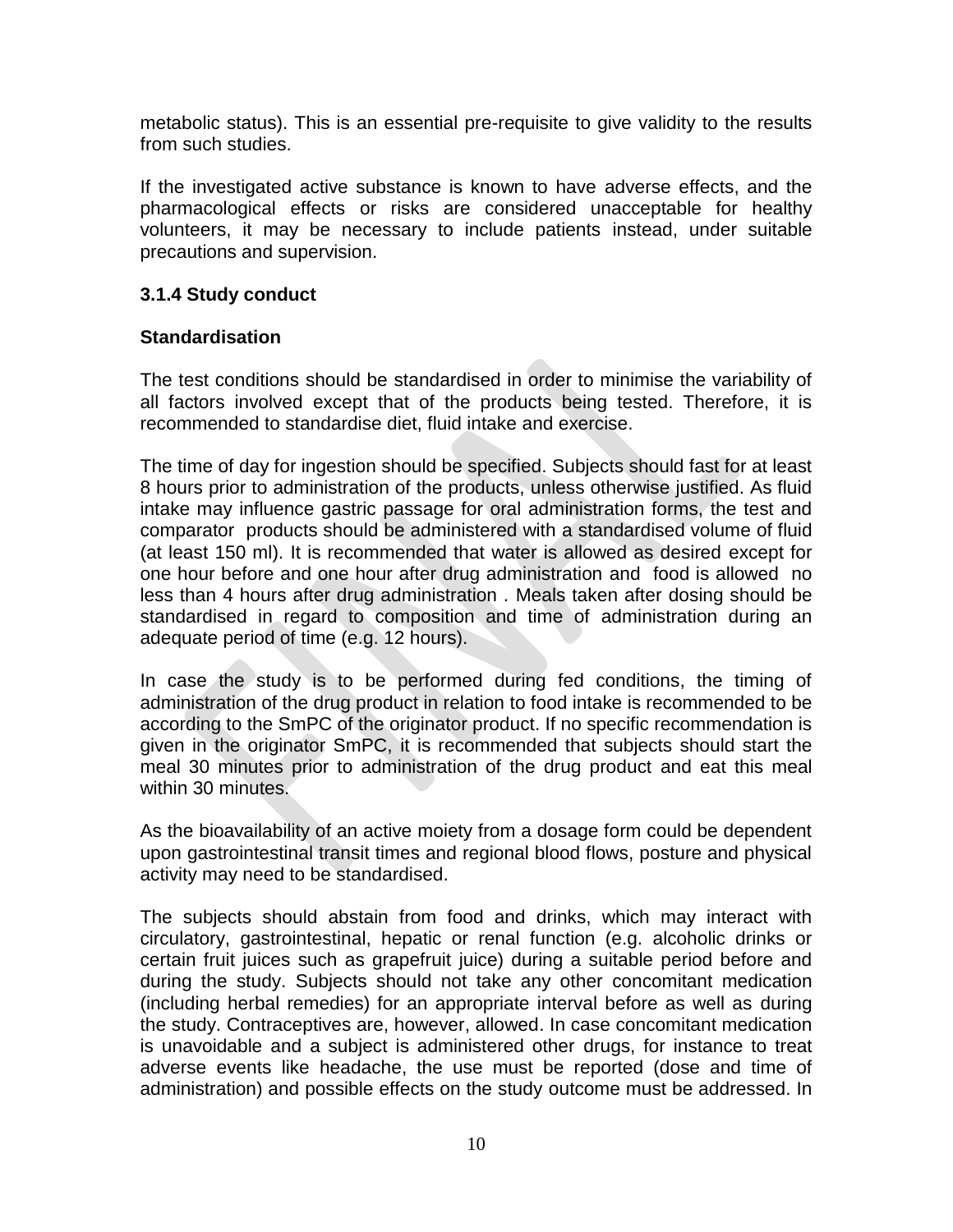rare cases, the use of a concomitant medication is needed for all subjects for safety or tolerability reasons (e.g. opioid antagonists, anti-emetics). In that scenario, the risk for a potential interaction or bioanalytical interference affecting the results must be addressed.

Medicinal products that according to the originator SmPC are to be used explicitly in combination with another product (e.g. certain protease inhibitors in combination with ritonavir) may be studied either as the approved combination or without the product recommended to be administered concomitantly.

In bioequivalence studies of endogenous substances, factors that may influence the endogenous baseline levels should be controlled if possible (e.g. strict control of dietary intake).

# **Sampling times**

A sufficient number of samples to adequately describe the plasma concentrationtime profile should be collected. The sampling schedule should include frequent sampling around predicted  $t_{max}$  to provide a reliable estimate of peak exposure. In particular, the sampling schedule should be planned to avoid  $C_{\text{max}}$  being the first point of a concentration time curve. The sampling schedule should also cover the plasma concentration time curve long enough to provide a reliable estimate of the extent of exposure which is achieved if  $AUC_{(0-t)}$  covers at least 80% of  $AUC_{(0-\infty)}$ . At least three to four samples are needed during the terminal log-linear phase in order to reliably estimate the terminal rate constant (which is needed for a reliable estimate of  $AUC_{(0-\infty)}$ ). AUC truncated at 72 h (AUC $_{(0-72h)}$ ) may be used as an alternative to  $AUC_{(0-t)}$  for comparison of extent of exposure as the absorption phase has been covered by 72 h for immediate release formulations. A sampling period longer than 72 h is therefore not considered necessary for any immediate release formulation irrespective of the half life of the drug.

In multiple-dose studies, the pre-dose sample should be taken immediately before (within 5 minutes) dosing and the last sample is recommended to be taken within 10 minutes of the nominal time for the dosage interval to ensure an accurate determination of  $AUC_{(0-r)}$ .

If urine is used as the biological sampling fluid, urine should normally be collected over no less than three times the terminal elimination half-life. However, in line with the recommendations on plasma sampling, urine does not need to be collected for more than 72 h. If rate of excretion is to be determined, the collection intervals need to be as short as feasible during the absorption phase (see also section 3.1.5).

For endogenous substances, the sampling schedule should allow characterisation of the endogenous baseline profile for each subject in each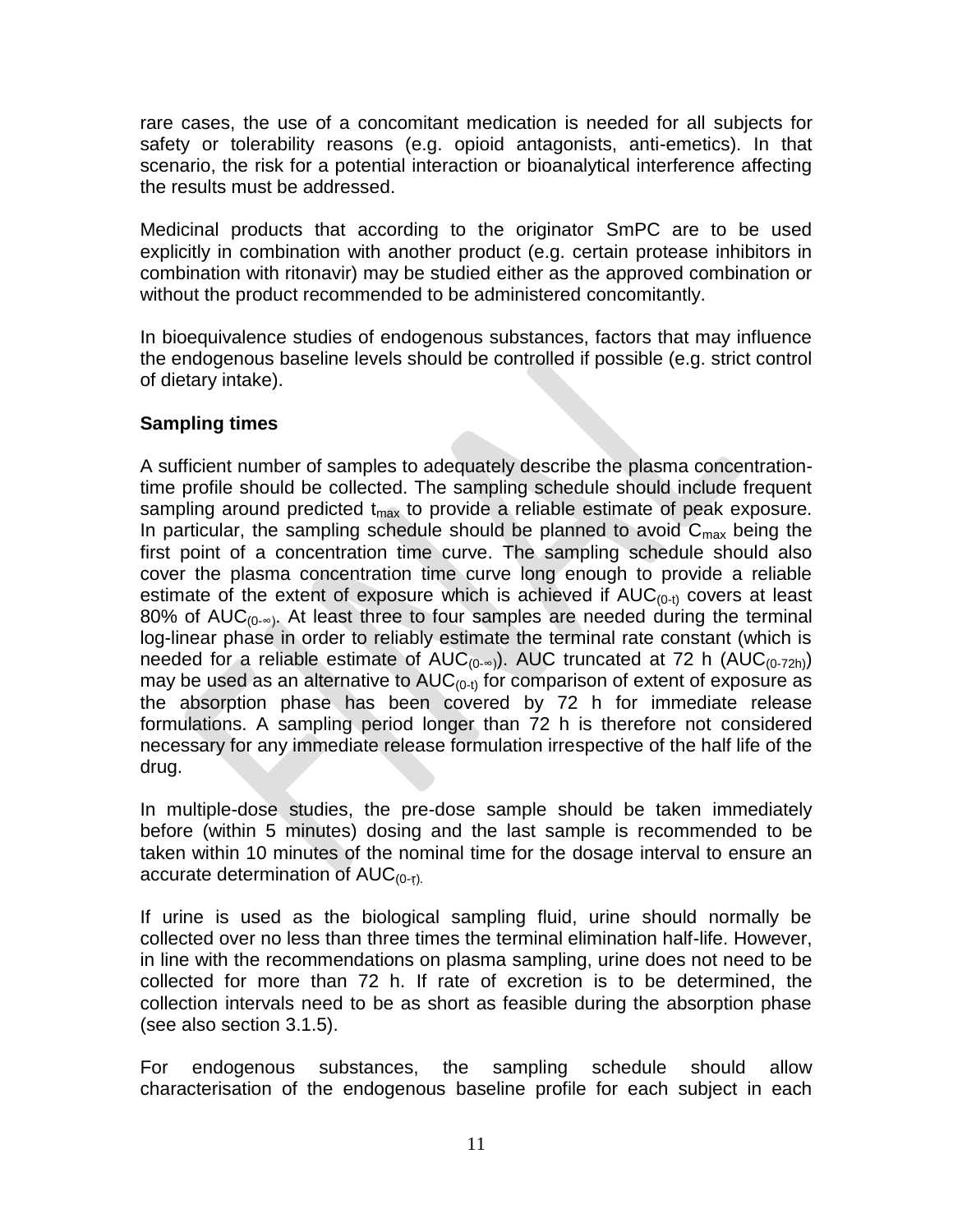period. Often, a baseline is determined from 2-3 samples taken before the drug products are administered. In other cases, sampling at regular intervals throughout 1-2 day(s) prior to administration may be necessary in order to account for fluctuations in the endogenous baseline due to circadian rhythms (see section 3.1.5).

## **Fasting or fed conditions**

In general, a bioequivalence study should be conducted under fasting conditions as this is considered to be the most sensitive condition to detect a potential difference between formulations. For products where the SmPC recommends intake of the comparator medicinal product on an empty stomach or irrespective of food intake, the bioequivalence study should hence be conducted under fasting conditions. For products where the SmPC recommends intake of the comparator medicinal product only in fed state, the bioequivalence study should generally be conducted under fed conditions.

However, for products with specific formulation characteristics (e.g. microemulsions, solid dispersions), bioequivalence studies performed under both fasted and fed conditions are required unless the product must be taken only in the fasted state or only in the fed state.

In cases where information is required in both the fed and fasted states, it is acceptable to conduct either two separate two-way cross-over studies or a fourway cross-over study.

In studies performed under fed conditions, the composition of the meal is recommended to be according to the SmPC of the originator product. If no specific recommendation is given in the originator SmPC, the meal should be a high-fat (approximately 50 percent of total caloric content of the meal) and highcalorie (approximately 800 to 1000 kcal) meal. This test meal should derive approximately 150, 250, and 500-600 kcal from protein, carbohydrate, and fat, respectively. The composition of the meal should be described with regard to protein, carbohydrate and fat content (specified in grams, calories and relative caloric content (%)).

## **3.1.5 Characteristics to be investigated**

## **Pharmacokinetic parameters**

Actual time of sampling should be used in the estimation of the pharmacokinetic parameters. In studies to determine bioequivalence after a single dose,  $AUC_{(0-t)}$ AUC<sub>(0-∞)</sub>, C<sub>max</sub> and t<sub>max</sub> should be determined. In studies with a sampling period of 72 h, and where the concentration at 72 h is quantifiable,  $AUC_{(0-x)}$  and residual area do not need to be reported; it is sufficient to report AUC truncated at 72h,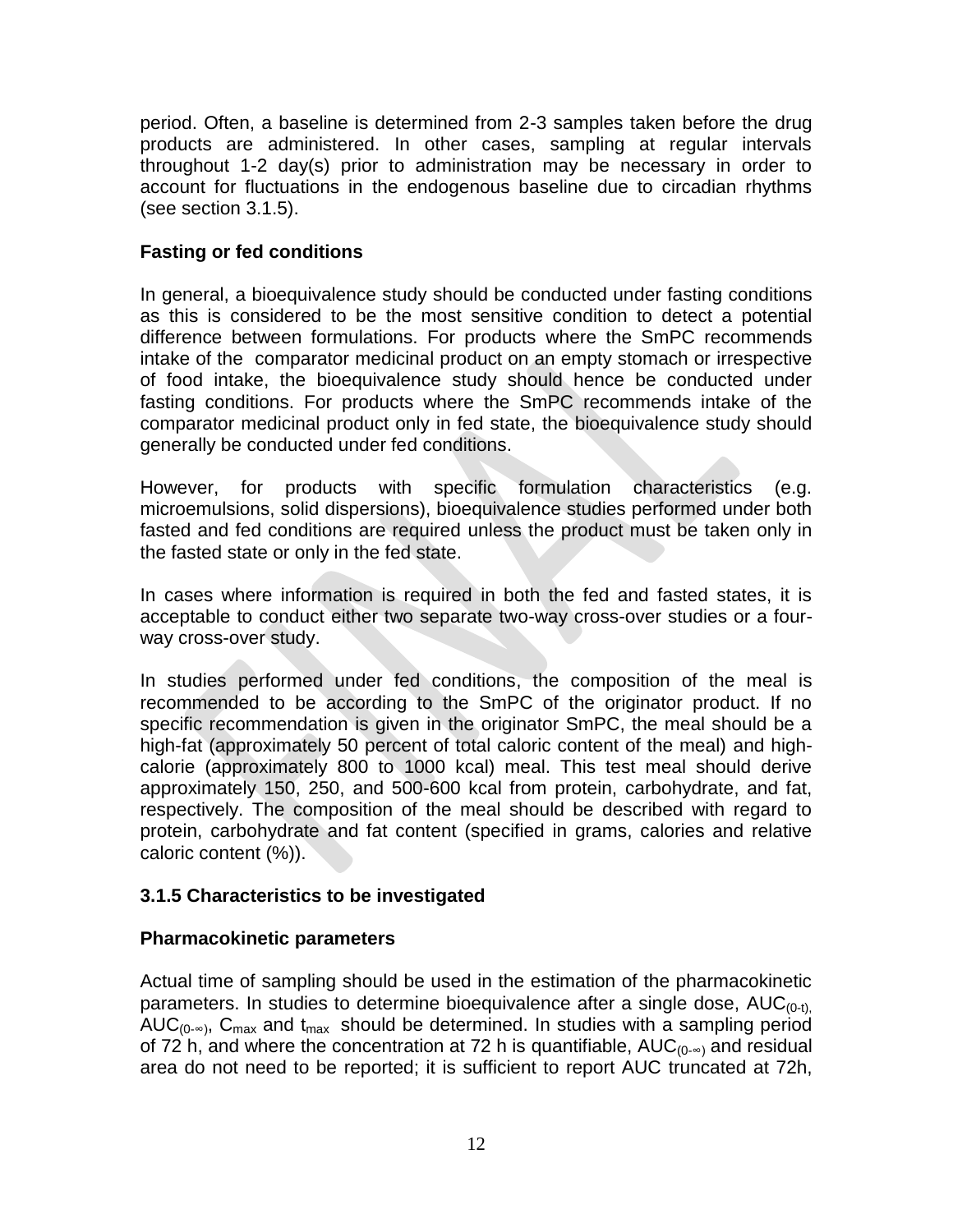AUC $_{(0-72h)}$ . Additional parameters that may be reported include the terminal rate constant,  $\lambda_z$ , and  $t_{1/2}$ .

In studies to determine bioequivalence for immediate release formulations at steady state, AUC  $_{(0-r)}$ , C<sub>max,ss</sub>, and t<sub>max,ss</sub> should be determined.

When using urinary data, Ae<sub>(0-t)</sub> and R<sub>max =</sub>  $\left(\frac{dAe}{dt}\right)_{\text{max}}$  should be determined.

Non-compartmental methods should be used for determination of pharmacokinetic parameters in bioequivalence studies. The use of compartmental methods for the estimation of parameters is not acceptable.

#### **Parent compound or metabolites**

#### General recommendations

In principle, evaluation of bioequivalence should be based upon measured concentrations of the parent compound. The reason for this is that  $C_{\text{max}}$  of a parent compound is usually more sensitive to detect differences between formulations in absorption rate than  $C_{\text{max}}$  of a metabolite.

#### Inactive pro-drugs

Also for inactive prodrugs, demonstration of bioequivalence for parent compound is recommended. The active metabolite does not need to be measured. However, some pro-drugs may have low plasma concentrations and be quickly eliminated resulting in difficulties in demonstrating bioequivalence for parent compound. In this situation it is acceptable to demonstrate bioequivalence for the main active metabolite without measurement of parent compound. In the context of this guideline, a parent compound can be considered to be an inactive prodrug if it has no or very low contribution to clinical efficacy.

## Use of metabolite data as surrogate for active parent compound

The use of a metabolite as a surrogate for an active parent compound is not encouraged. This can only be considered if the applicant can adequately justify that the sensitivity of the analytical method for measurement of the parent compound cannot be improved and that it is not possible to reliably measure the parent compound after single dose administration taking into account also the option of using a higher single dose in the bioequivalence study (see also section 3.1.6). Due to recent developments in bioanalytical methodology it is unusual that parent drug cannot be measured accurately and precisely. Hence, the use of a metabolite as a surrogate for active parent compound is expected to be accepted only in exceptional cases. When using metabolite data as a substitute for active parent drug concentrations, the applicant should present any available data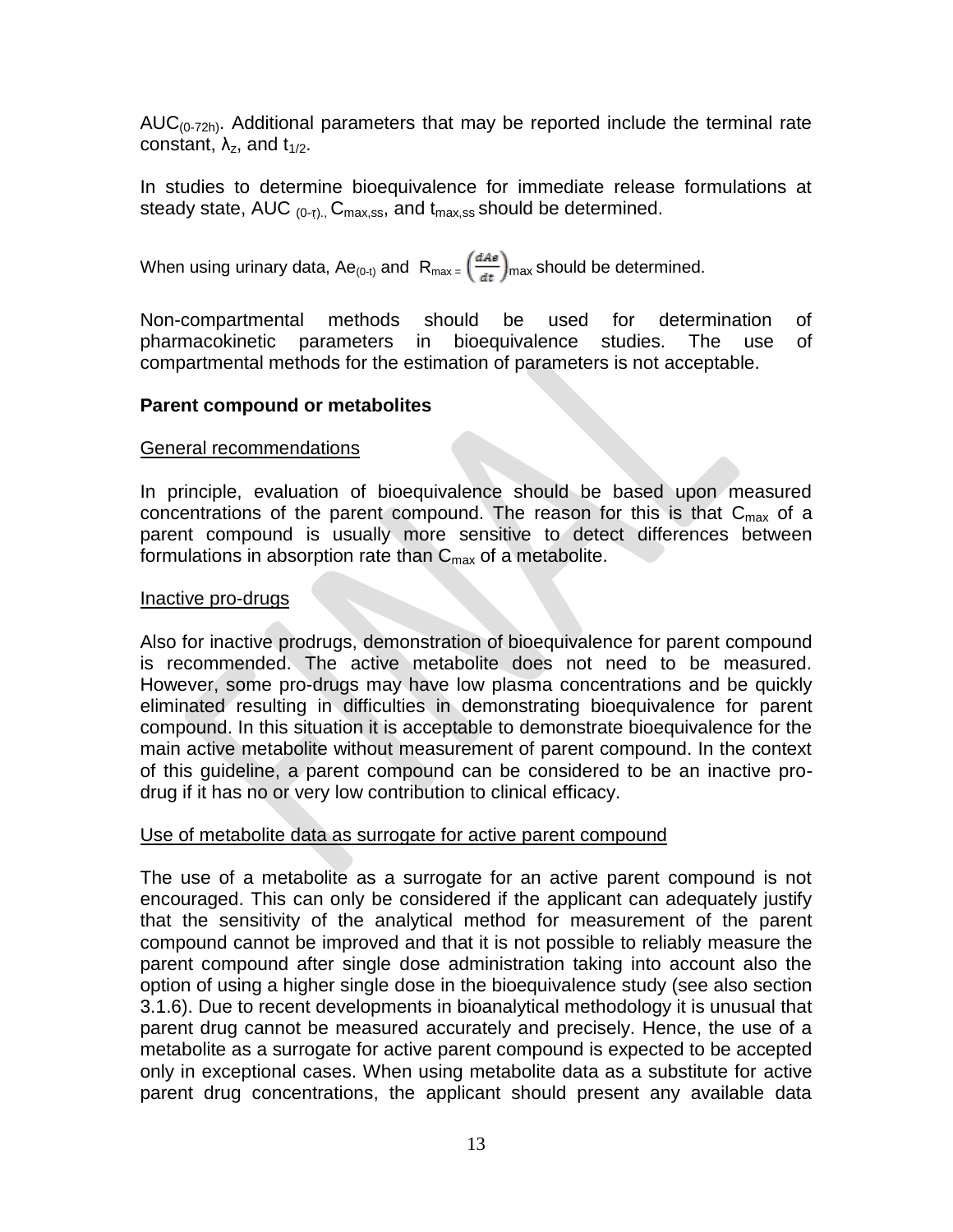supporting the view that the metabolite exposure will reflect parent drug and that the metabolite formation is not saturated at therapeutic doses.

## **Enantiomers**

The use of achiral bioanalytical methods is generally acceptable. However, the individual enantiomers should be measured when all the following conditions are met:

- (1) the enantiomers exhibit different pharmacokinetics
- (2) the enantiomers exhibit pronounced difference in pharmacodynamics
- (3) the exposure (AUC) ratio of enantiomers is modified by a difference in the rate of absorption.

The individual enantiomers should also be measured if the above conditions are fulfilled or are unknown. If one enantiomer is pharmacologically active and the other is inactive or has a low contribution to activity, it is sufficient to demonstrate bioequivalence for the active enantiomer.

## **The use of urinary data**

The use of urinary excretion data as a surrogate for a plasma concentration may be acceptable in determining the extent of exposure where it is not possible to reliably measure the plasma concentration-time profile of parent compound. However, the use of urinary data has to be carefully justified when used to estimate peak exposure. If a reliable plasma  $C_{\text{max}}$  can be determined, this should be combined with urinary data on the extent of exposure for assessing bioequivalence. When using urinary data, the applicant should present any available data supporting that urinary excretion will reflect plasma exposure.

## **Endogenous substances**

If the substance being studied is endogenous, the calculation of pharmacokinetic parameters should be performed using baseline correction so that the calculated pharmacokinetic parameters refer to the additional concentrations provided by the treatment. Administration of supra-therapeutic doses can be considered in bioequivalence studies of endogenous drugs, provided that the dose is well tolerated, so that the additional concentrations over baseline provided by the treatment may be reliably determined. If a separation in exposure following administration of different doses of a particular endogenous substance has not been previously established this should be demonstrated, either in a pilot study or as part of the pivotal bioequivalence study using different doses of the comparator formulation, in order to ensure that the dose used for the bioequivalence comparison is sensitive to detect potential differences between formulations.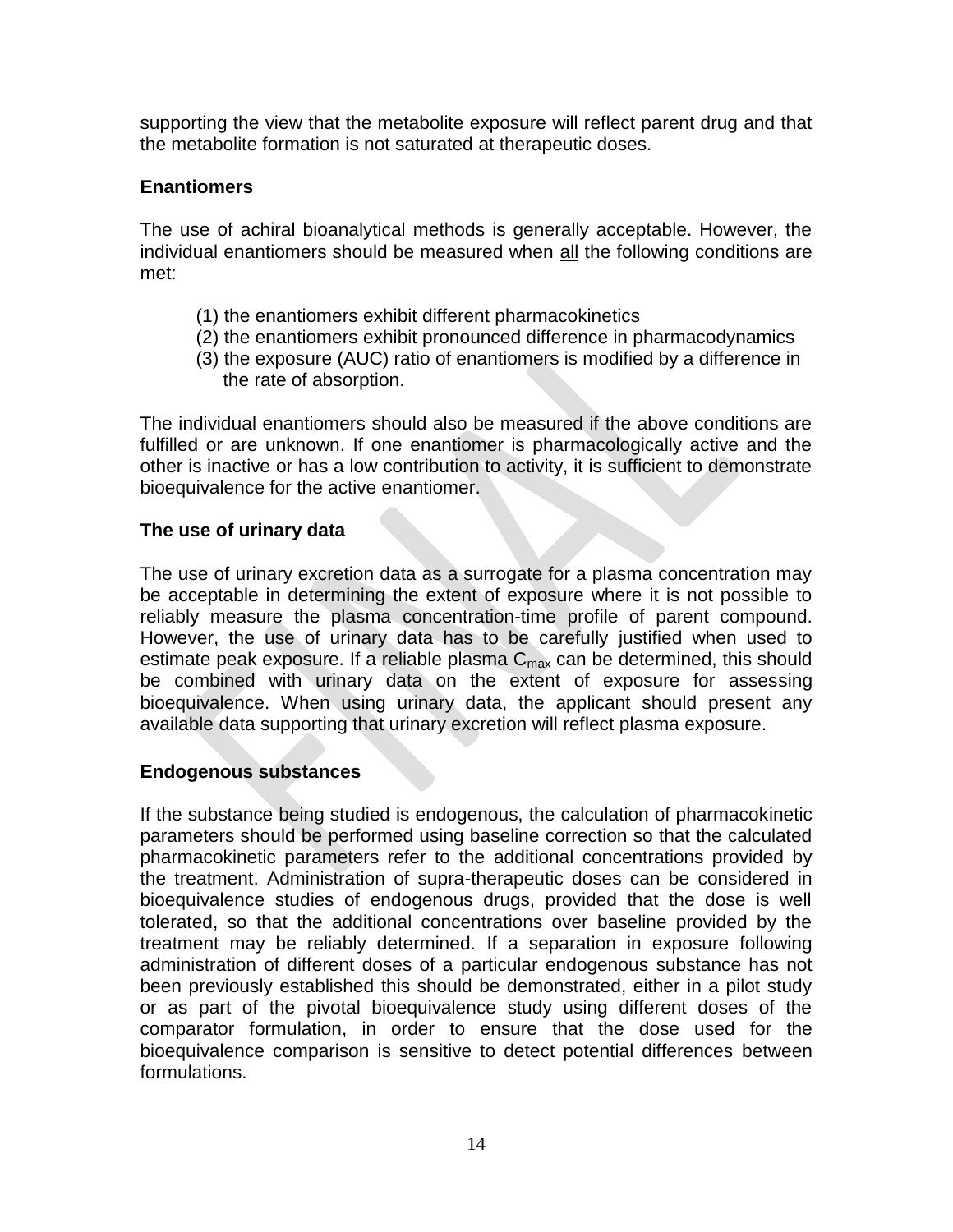The exact method for baseline correction should be pre-specified and justified in the study protocol. In general, the standard subtractive baseline correction method, meaning either subtraction of the mean of individual endogenous predose concentrations or subtraction of the individual endogenous predose AUC, is preferred. In rare cases where substantial increases over baseline endogenous levels are seen, baseline correction may not be needed.

In bioequivalence studies with endogenous substances, it cannot be directly assessed whether carryover has occurred, so extra care should be taken to ensure that the washout period is of an adequate duration.

## **3.1.6 Strength to be investigated**

If several strengths of a test product are applied for, it may be sufficient to establish bioequivalence at only one or two strengths, depending on the proportionality in composition between the different strengths and other product related issues described below. The strength(s) to evaluate depends on the linearity in pharmacokinetics of the active substance.

In case of non-linear pharmacokinetics (i.e. not proportional increase in AUC with increased dose) there may be a difference between different strengths in the sensitivity to detect potential differences between formulations. In the context of this guideline, pharmacokinetics is considered to be linear if the difference in dose-adjusted mean AUCs is no more than 25% when comparing the studied strength (or strength in the planned bioequivalence study) and the strength(s) for which a waiver is considered. In order to assess linearity, the applicant should consider all data available in the public domain with regard to the dose proportionality and review the data critically.

If bioequivalence has been demonstrated at the strength(s) that are most sensitive to detect a potential difference between products, *in vivo*  bioequivalence studies for the other strength(s) can be waived.

## General biowaiver criteria

The following general requirements must be met where a waiver for additional strength(s) is claimed:

- a) the pharmaceutical products are manufactured by the same manufacturing process,
- b) the qualitative composition of the different strengths is the same,
- c) the composition of the strengths are quantitatively proportional, i.e. the ratio between the amount of each excipient to the amount of active substance(s) is the same for all strengths (for immediate release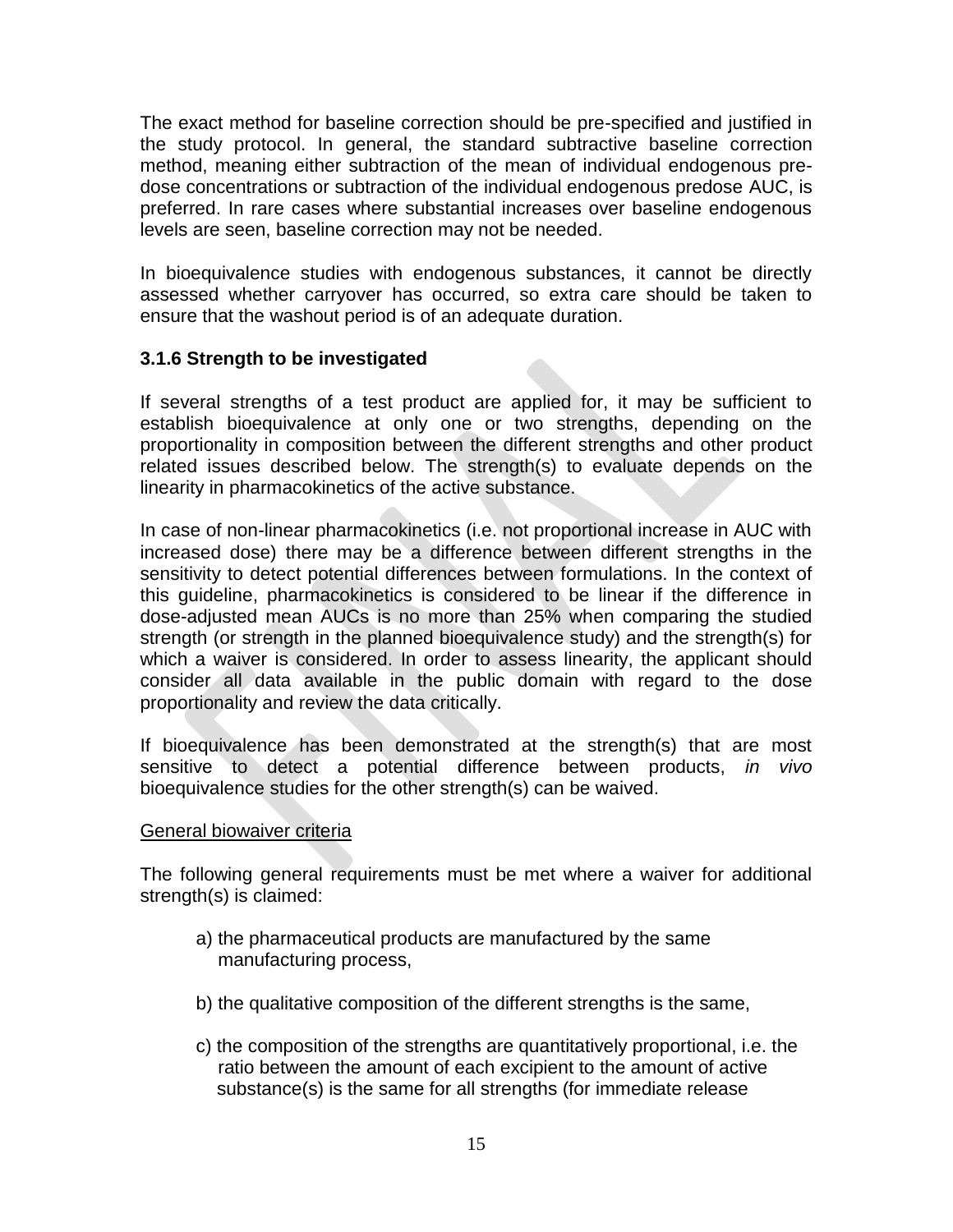products coating components, capsule shell, colour agents and flavours are not required to follow this rule),

 If there is some deviation from quantitatively proportional composition, condition c is still considered fulfilled if condition i) and ii) **or** i) and iii) below apply to the strength used in the bioequivalence study and the strength(s) for which a waiver is considered

- i. the amount of the active substance(s) is less than 5 % of the tablet core weight, the weight of the capsule content
- ii. the amounts of the different core excipients or capsule content are the same for the concerned strengths and only the amount of active substance is changed
- iii. the amount of a filler is changed to account for the change in amount of active substance. The amounts of other core excipients or capsule content should be the same for the concerned strengths
- d) appropriate *in vitro* dissolution data should confirm the adequacy of waiving additional *in vivo* bioequivalence testing (see section 3.2).

#### Linear pharmacokinetics

For products where all the above conditions a) to d) are fulfilled, it is sufficient to establish bioequivalence with only one strength.

The bioequivalence study should in general be conducted at the highest strength. For products with linear pharmacokinetics and where the drug substance is highly soluble (see Appendix III), selection of a lower strength than the highest is also acceptable. Selection of a lower strength may also be justified if the highest strength cannot be administered to healthy volunteers for safety/tolerability reasons. Further, if problems of sensitivity of the analytical method preclude sufficiently precise plasma concentration measurements after single dose administration of the highest strength, a higher dose may be selected (preferably using multiple tablets of the highest strength). The selected dose may be higher than the highest therapeutic dose provided that this single dose is well tolerated in healthy volunteers and that there are no absorption or solubility limitations at this dose.

#### Non-linear pharmacokinetics

For drugs with non-linear pharmacokinetics characterised by a more than proportional increase in AUC with increasing dose over the therapeutic dose range, the bioequivalence study should in general be conducted at the highest strength. As for drugs with linear pharmacokinetics a lower strength may be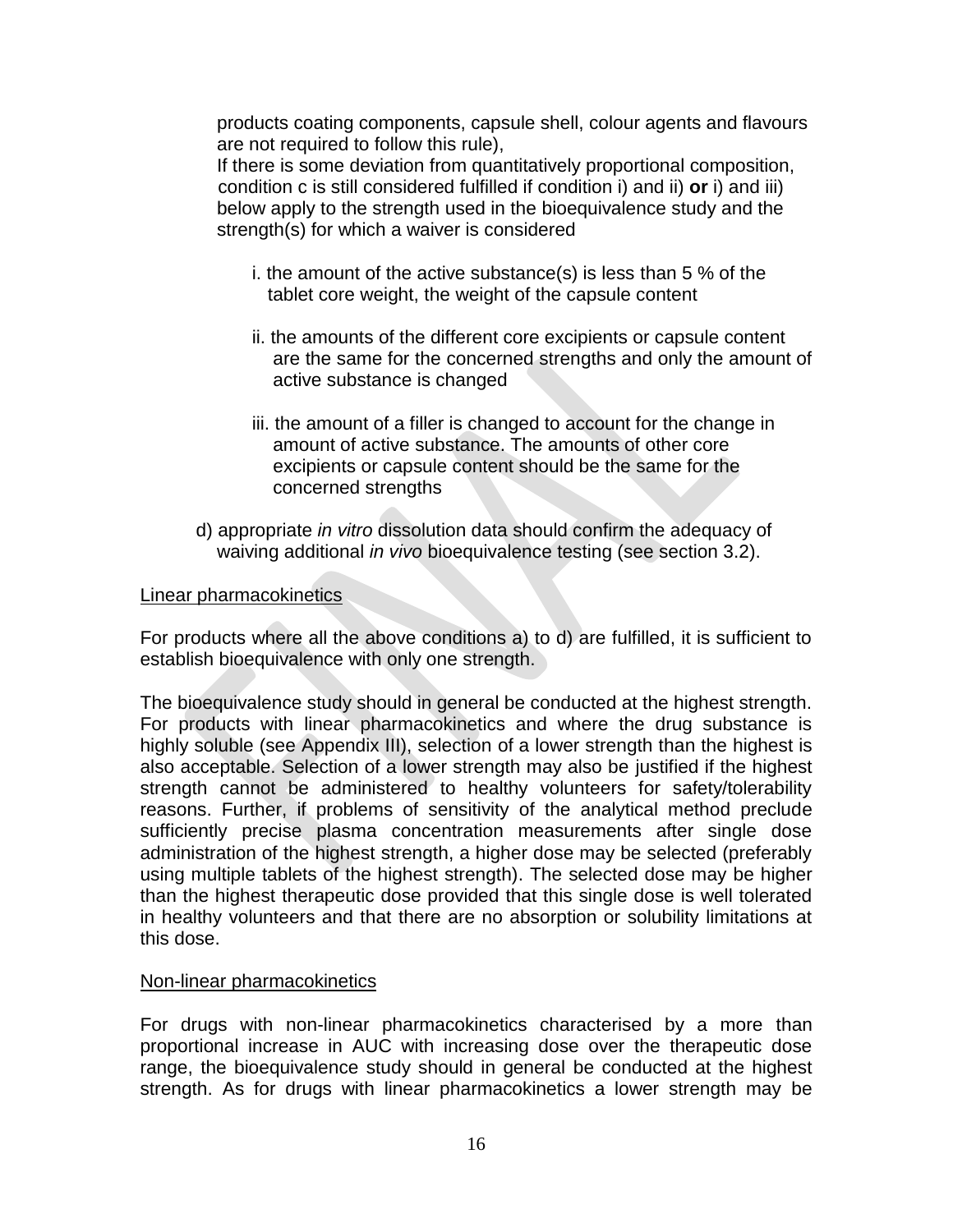justified if the highest strength cannot be administered to healthy volunteers for safety/tolerability reasons. Likewise a higher dose may be used in case of sensitivity problems of the analytical method in line with the recommendations given for products with linear pharmacokinetics above.

For drugs with a less than proportional increase in AUC with increasing dose over the therapeutic dose range, bioequivalence should in most cases be established both at the highest strength and at the lowest strength (or a strength in the linear range), i.e. in this situation two bioequivalence studies are needed. If the non-linearity is not caused by limited solubility but is due to e.g. saturation of uptake transporters and provided that conditions a) to d) above are fulfilled and the test and comparator products do not contain any excipients that may affect gastrointestinal motility or transport proteins, it is sufficient to demonstrate bioequivalence at the lowest strength (or a strength in the linear range). Selection of other strengths may be justified if there are analytical sensitivity problems preventing a study at the lowest strength or if the highest strength cannot be administered to healthy volunteers for safety/tolerability reasons.

#### Bracketing approach

Where bioequivalence assessment at more than two strengths is needed, e.g. because of deviation from proportional composition, a bracketing approach may be used. In this situation it can be acceptable to conduct two bioequivalence studies, if the strengths selected represent the extremes, e.g. the highest and the lowest strength or the two strengths differing most in composition, so that any differences in composition in the remaining strengths is covered by the two conducted studies.

Where bioequivalence assessment is needed both in fasting and in fed state and at two strengths due to nonlinear absorption or deviation from proportional composition, it may be sufficient to assess bioequivalence in both fasting and fed state at only one of the strengths. Waiver of either the fasting or the fed study at the other strength(s) may be justified based on previous knowledge and/or pharmacokinetic data from the study conducted at the strength tested in both fasted and fed state. The condition selected (fasting or fed) to test the other strength(s) should be the one which is most sensitive to detect a difference between products.

#### Fixed combinations

The conditions regarding proportional composition should be fulfilled for all active substances of fixed combinations. When considering the amount of each active substance in a fixed combination the other active substance(s) can be considered as excipients. In the case of bilayer tablets, each layer may be considered independently.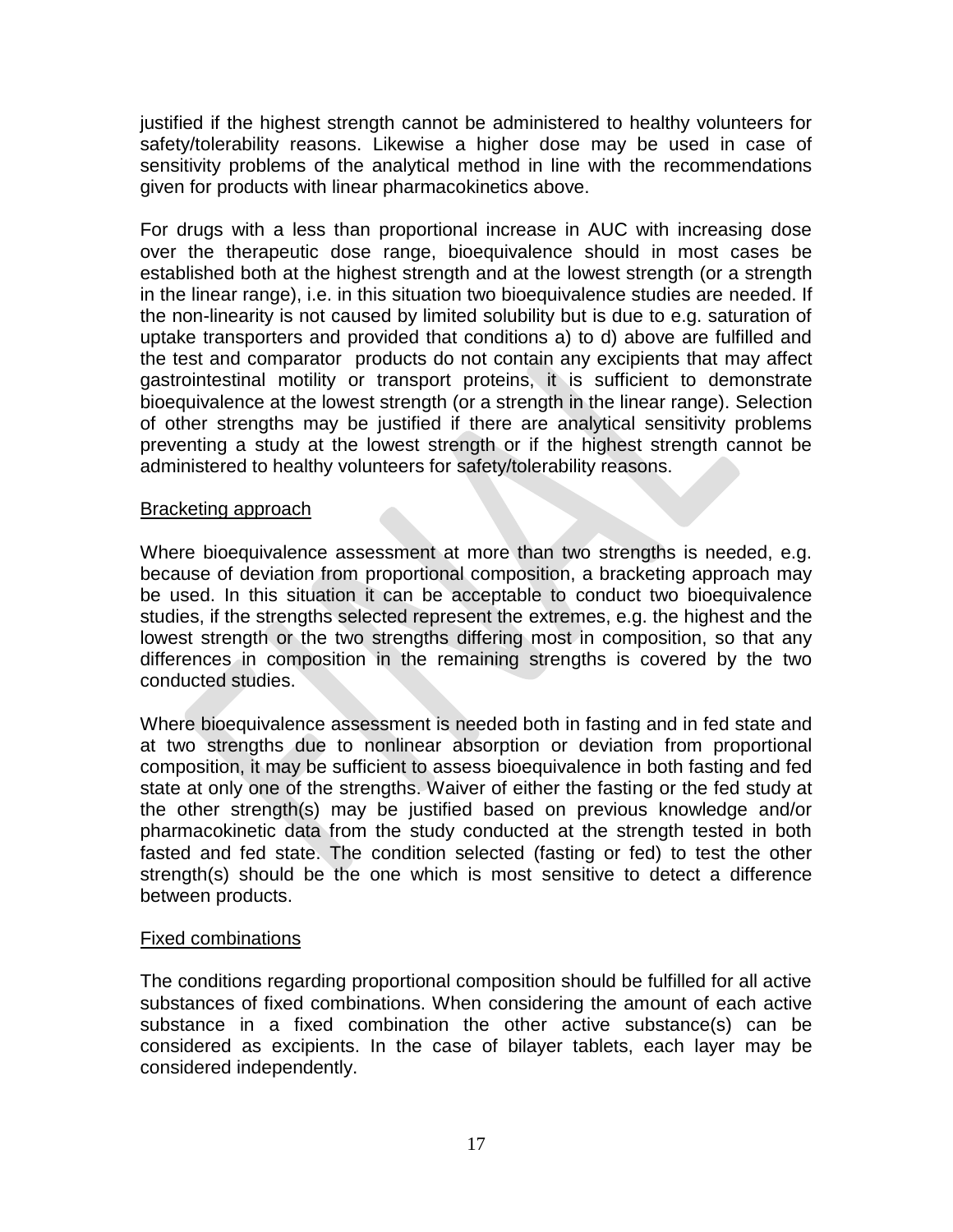## **3.1.7 Bioanalytical methodology**

The bioanalytical part of bioequivalence trials should be conducted according to the applicable principles of Good Laboratory Practice (GLP). (EMA/OECD GLP/WHO GLP STANDARD/ISO/IEC 17025/2005). If national GLP requirements are in accordance with Organisation for Economic Co-operation and Development (OECD),drug regulatory authority may conduct site inspection based on the OECD principle.

The bioanalytical methods used must be well characterised, fully validated and documented to yield reliable results that can be satisfactorily interpreted. Within study validation should be performed using Quality control samples in each analytical run.

The main characteristics of a bioanalytical method that is essential to ensure the acceptability of the performance and the reliability of analytical results are: selectivity, lower limit of quantitation, the response function (calibration curve performance), accuracy, precision and stability.

The lower limit of quantitation should be  $1/20$  of  $C_{\text{max}}$  or lower, as pre-dose concentrations should be detectable at 5% of  $C_{\text{max}}$  or lower (see section 3.1.8. *Carry-over effects*).

Reanalysis of study samples should be predefined in the study protocol (and/or SOP) before the actual start of the analysis of the samples. Normally reanalysis of subject samples because of a pharmacokinetic reason is not acceptable. This is especially important for bioequivalence studies, as this may bias the outcome of such a study.

Analysis of samples should be conducted without information on treatment.

# **3.1.8 Evaluation**

In bioequivalence studies, the pharmacokinetic parameters should in general not be adjusted for differences in assayed content of the test and comparator batch. However, in exceptional cases where a comparator batch with an assay content differing less than 5% from test product cannot be found (see section 3.1.2) content correction could be accepted. If content correction is to be used, this should be pre-specified in the protocol and justified by inclusion of the results from the assay of the test and reference products in the protocol.

## **Subject accountability**

Ideally, all treated subjects should be included in the statistical analysis. However, subjects in a crossover trial who do not provide evaluable data for both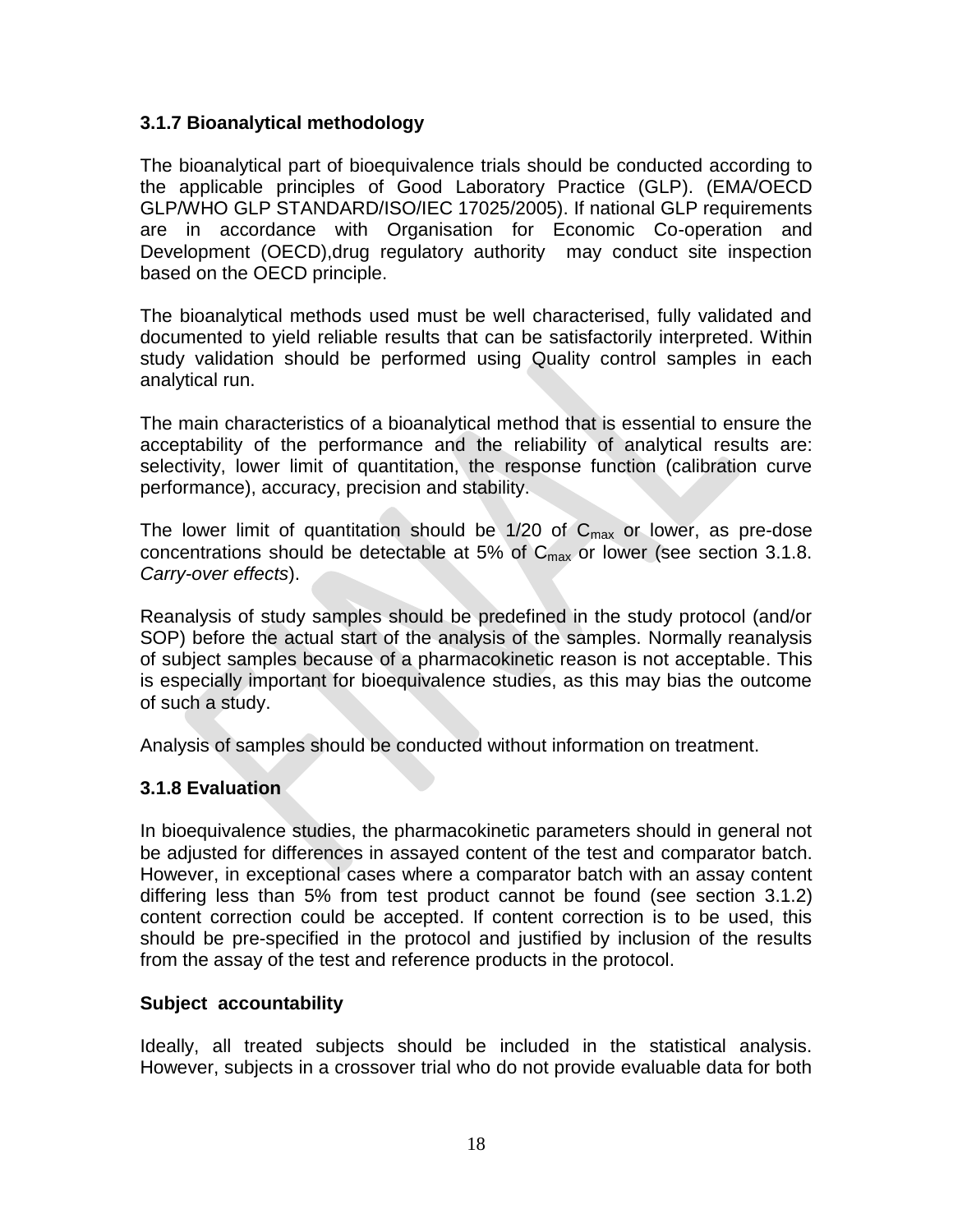of the test and comparator products (or who fail to provide evaluable data for the single period in a parallel group trial) should not be included.

The data from all treated subjects should be treated equally. It is not acceptable to have a protocol which specifies that "spare" subjects will be included in the analysis only if needed as replacements for other subjects who have been excluded. It should be planned that all treated subjects should be included in the analysis, even if there are no drop-outs.

In studies with more than two treatment arms (e.g. a three period study including two comparator ,one from EU and another from USA, or a four period study including test and reference in fed and fasted states), the analysis for each comparison should be conducted excluding the data from the treatments that are not relevant for the comparison in question.

#### **Reasons for exclusion**

Unbiased assessment of results from randomised studies requires that all subjects are observed and treated according to the same rules. These rules should be independent from treatment or outcome. In consequence, the decision to exclude a subject from the statistical analysis must be made before bioanalysis.

In principle any reason for exclusion is valid provided it is specified in the protocol and the decision to exclude is made before bioanalysis. However the exclusion of data should be avoided, as the power of the study will be reduced and a minimum of 12 evaluable subjects is required.

Examples of reasons to exclude the results from a subject in a particular period are events such as vomiting and diarrhoea which could render the plasma concentration-time profile unreliable. In exceptional cases, the use of concomitant medication could be a reason for excluding a subject.

The permitted reasons for exclusion must be pre-specified in the protocol. If one of these events occurs it should be noted in the CRF as the study is being conducted. Exclusion of subjects based on these pre-specified criteria should be clearly described and listed in the study report.

Exclusion of data cannot be accepted on the basis of statistical analysis or for pharmacokinetic reasons alone, because it is impossible to distinguish the formulation effects from other effects influencing the pharmacokinetics.

The exceptions to this are:

1) A subject with lack of any measurable concentrations or only very low plasma concentrations for reference medicinal product. A subject is considered to have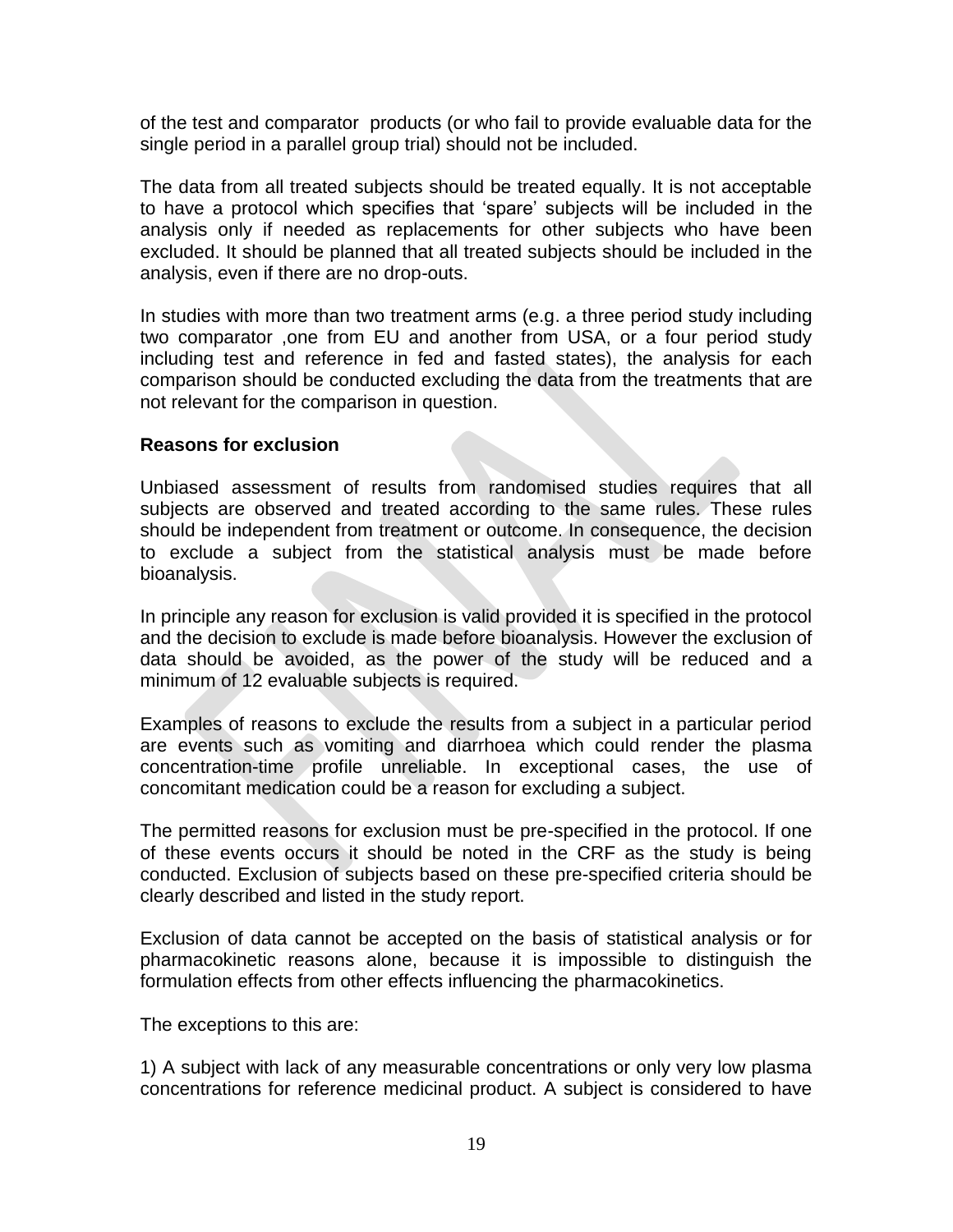very low plasma concentrations if its AUC is less than 5% of reference medicinal product geometric mean AUC (which should be calculated without inclusion of data from the outlying subject). The exclusion of data due to this reason will only be accepted in exceptional cases and may question the validity of the trial.

2) Subjects with non-zero pre-dose concentrations  $> 5\%$  of C<sub>max</sub>. Such data should be excluded from bioequivalence calculation (see carry-over effects below).

The above can, for immediate release formulations, be the result of subject noncompliance and an insufficient wash-out period, respectively, and should as far as possible be avoided by mouth check of subjects after intake of study medication to ensure the subjects have swallowed the study medication and by designing the study with a sufficient wash-out period. The samples from subjects excluded from the statistical analysis should still be assayed and the results listed (see *Presentation of data* below).

As stated in section 3.1.4,  $AUC_{(0-t)}$  should cover at least 80% of  $AUC_{(0-\infty)}$ . Subjects should not be excluded from the statistical analysis if  $AUC_{(0-t)}$  covers less than 80% of AUC<sub>(0-∞)</sub>, but if the percentage is less than 80% in more than 20% of the observations then the validity of the study may need to be discussed. This does not apply if the sampling period is 72 h or more and  $AUC_{(0.72h)}$  is used instead of  $AUC_{(0-t)}$ .

## **Parameters to be analysed and acceptance limits**

In studies to determine bioequivalence after a single dose, the parameters to be analysed are  $AUC_{(0-t)}$ , or, when relevant,  $AUC_{(0-72h)}$ , and  $C_{max}$ . For these parameters, the 90% confidence interval for the ratio of the test and reference products should be contained within the acceptance interval of 80.00- 125.00%.

For studies to determine bioequivalence of immediate release formulations at steady state,  $AUC_{(0-i)}$  and  $C_{max,ss}$  should be analysed using the same acceptance interval as stated above.

In the rare case where urinary data has been used,  $Ae_{(0-t)}$  should be analysed using the same acceptance interval as stated above for  $AUC_{(0-t)}$ . Rmax should be analysed using the same acceptance interval as for  $C_{\text{max}}$ .

A statistical evaluation of tmax is not required. However, if rapid release is claimed to be clinically relevant and of importance for onset of action or is related to adverse events, there should be no apparent difference in median  $t_{max}$  and its variability between test and reference product.

In specific cases of products with a narrow therapeutic range, the acceptance interval for AUC may need to be tightened (see section 3.1.9). Moreover, for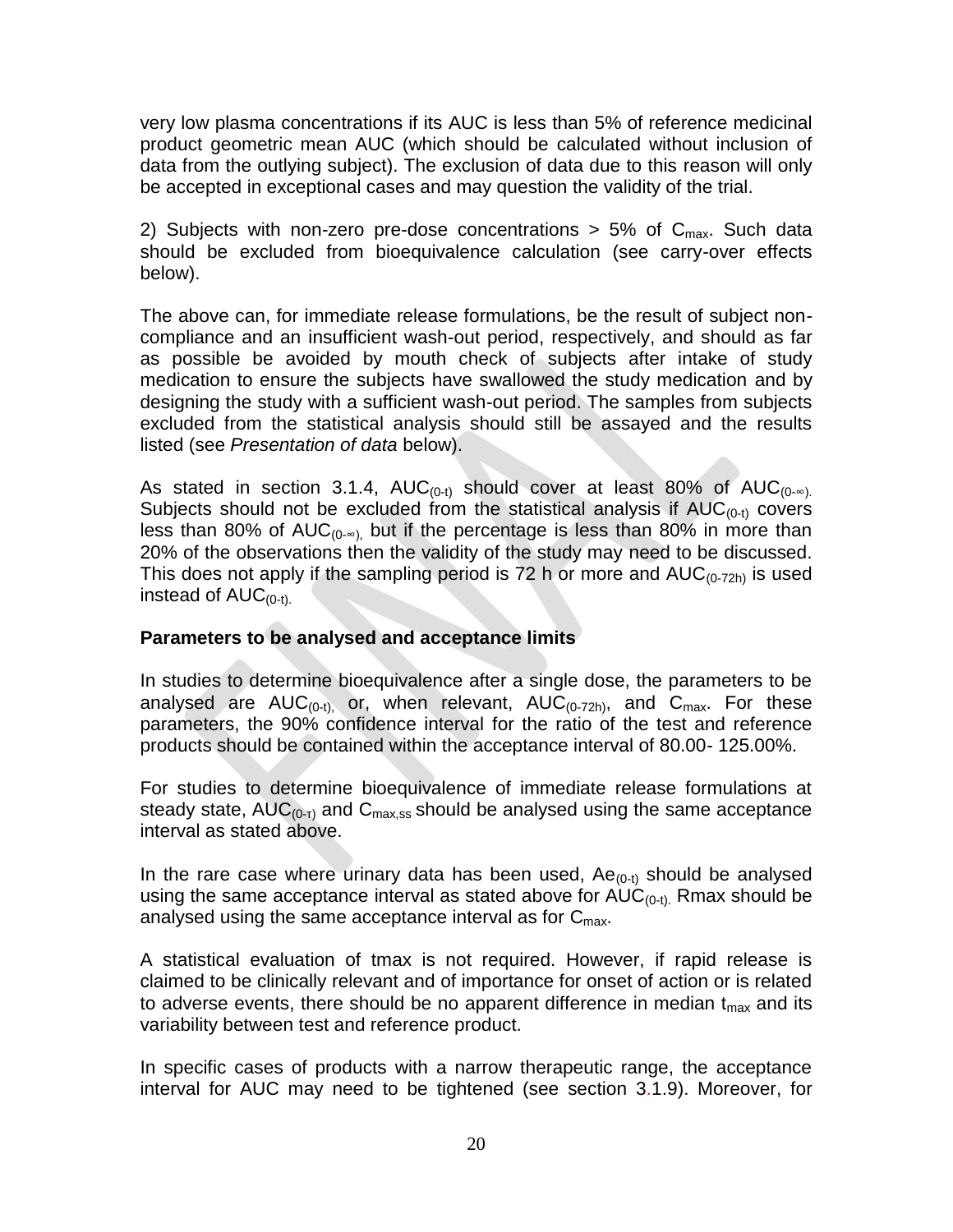highly variable drug products the acceptance interval for  $C_{\text{max}}$  may in certain cases be widened (see section 3.1.10).

## **Statistical analysis**

The assessment of bioequivalence is based upon 90% confidence intervals for the ratio of the population geometric means (test/reference) for the parameters under consideration. This method is equivalent to two one-sided tests with the null hypothesis of bioinequivalence at the 5% significance level.

The pharmacokinetic parameters under consideration should be analysed using ANOVA. The data should be transformed prior to analysis using a logarithmic transformation. A confidence interval for the difference between formulations on the log-transformed scale is obtained from the ANOVA model. This confidence interval is then back-transformed to obtain the desired confidence interval for the ratio on the original scale. A non-parametric analysis is not acceptable.

The precise model to be used for the analysis should be pre-specified in the protocol. The statistical analysis should take into account sources of variation that can be reasonably assumed to have an effect on the response variable. The terms to be used in the ANOVA model are usually sequence, subject within sequence, period and formulation. Fixed effects, rather than random effects, should be used for all terms.

## **Carry-over effects**

A test for carry-over is not considered relevant and no decisions regarding the analysis (e.g. analysis of the first period only) should be made on the basis of such a test. The potential for carry-over can be directly addressed by examination of the pre-treatment plasma concentrations in period 2 (and beyond if applicable).

If there are any subjects for whom the pre-dose concentration is greater than 5 percent of the  $C<sub>max</sub>$  value for the subject in that period, the statistical analysis should be performed with the data from that subject for that period excluded. In a 2-period trial this will result in the subject being removed from the analysis. The trial will no longer be considered acceptable if these exclusions result in fewer than 12 subjects being evaluable. This approach does not apply to endogenous drugs.

## **Two-stage design**

It is acceptable to use a two-stage approach when attempting to demonstrate bioequivalence. An initial group of subjects can be treated and their data analysed. If bioequivalence has not been demonstrated, an additional group can be recruited and the results from both groups combined in a final analysis. If this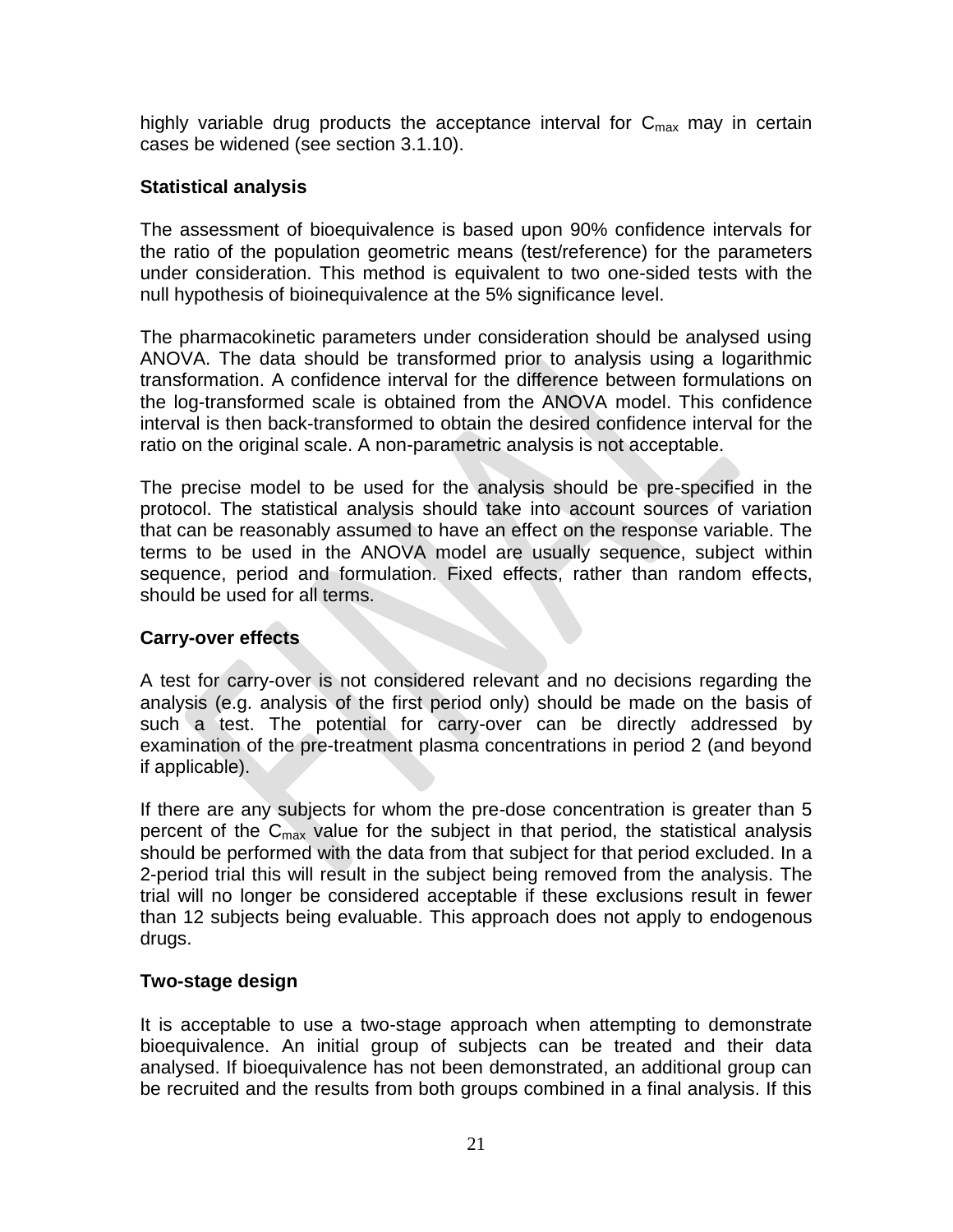approach is adopted, appropriate steps must be taken to preserve the overall type I error of the experiment and the stopping criteria should be clearly defined prior to the study. The analysis of the first stage data should be treated as an interim analysis and both analyses conducted at adjusted significance levels (with the confidence intervals accordingly using an adjusted coverage probability which will be higher than 90%). For example, using 94.12% confidence intervals for both the analysis of stage 1 and the combined data from stage 1 and stage 2 would be acceptable, but there are many acceptable alternatives and the choice of how much alpha to spend at the interim analysis is at the company"s discretion. The plan to use a two-stage approach must be pre-specified in the protocol along with the adjusted significance levels to be used for each of the analyses.

When analysing the combined data from the two stages, a term for stage should be included in the ANOVA model.

## **Presentation of data**

Refer to APPENDIX IV ( ASEAN Bioequivalence Study Reporting Format)

## **3.1.9 Narrow therapeutic index drugs**

In specific cases of products with a narrow therapeutic index, the acceptance interval for AUC should be tightened to  $90.00-111.11\%$ . Where  $C_{\text{max}}$  is of particular importance for safety, efficacy or drug level monitoring the 90.00- 111.11% acceptance interval should also be applied for this parameter. It is not possible to define a set of criteria to categorise drugs as narrow therapeutic index drugs (NTIDs) and it must be decided case by case if an active substance is an NTID based on clinical considerations.

# **3.1.10 Highly variable drugs or drug products**

Highly variable drug products (HVDP) are those whose intra-subject variability for a parameter is larger than 30%. If an applicant suspects that a drug product can be considered as highly variable in its rate and/or extent of absorption, a replicate cross-over design study can be carried out.

Those HVDP for which a wider difference in  $C_{\text{max}}$  is considered clinically irrelevant based on a sound clinical justification can be assessed with a widened acceptance range. If this is the case, the acceptance criteria for  $C_{\text{max}}$  can be widened to a maximum of 69.84 – 143.19%. For the acceptance interval to be widened, the bioequivalence study must be of a replicate design where it has been demonstrated that the within-subject variability for  $C_{\text{max}}$  of the reference compound in the study is >30%. The applicant should justify that the calculated intra-subject variability is a reliable estimate and that it is not the result of outliers. The request for widened interval must be prospectively specified in the protocol.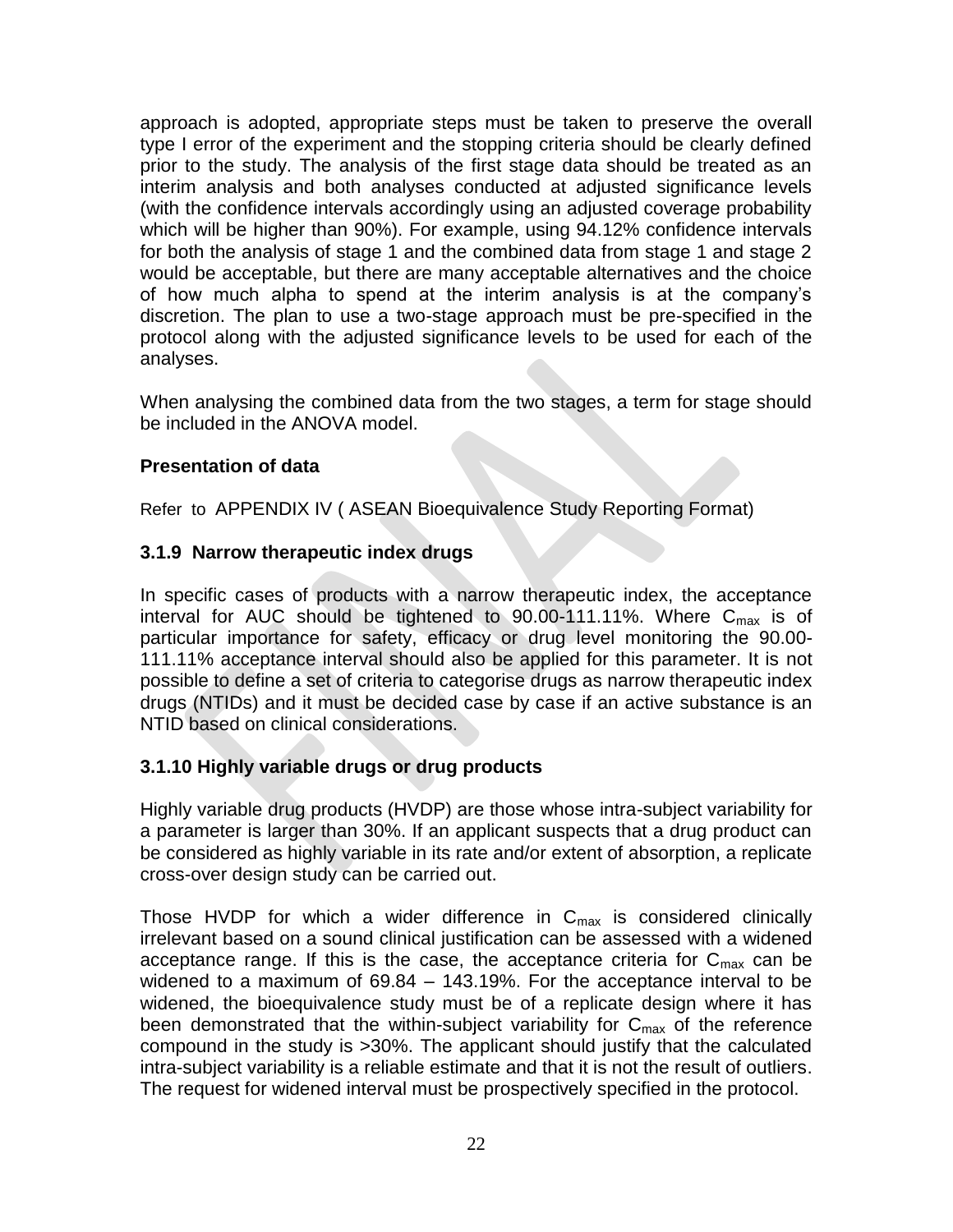The extent of the widening of  $C_{\text{max}}$  criteria follows the table as below:

| Within-subject CV (%)* | Lower Limit | <b>Upper Limit</b> |
|------------------------|-------------|--------------------|
| 30                     | 80.00       | 125.00             |
| 35                     | 77.23       | 129.48             |
| 40                     | 74.62       | 134.02             |
| 45                     | 72.15       | 138.59             |
| ≥50                    | 69.84       | 143.19             |

\* CV (%) = 100  $\sqrt{\text{e}}^{\text{s2WR}} - 1$ 

The geometric mean ratio (GMR) should lie within the conventional acceptance range 80.00-125.00%.

The possibility to widen the acceptance criteria based on high intra-subject variability does not apply to AUC where the acceptance range should remain at 80.00 – 125.00% regardless of variability.

It is acceptable to apply either a 3-period or a 4-period crossover scheme in the replicate design study.

# **3.2** *In vitro* **dissolution tests**

General aspects of *in vitro* dissolution experiments are briefly outlined in Appendix I including basic requirements how to use the similarity factor (*f2*-test).

## **3.2.1** *In vitro* **dissolution tests complementary to bioequivalence studies**

The results of *in vitro* dissolution tests at three different buffers (normally pH 1.2, 4.5 and 6.8) and the media intended for drug product release (QC media,if applicable and available), obtained with the batches of test and reference products that were used in the bioequivalence study should be reported. Particular dosage forms like ODT (oral dispersible tablets) may require investigations using different experimental conditions. The results should be reported as profiles of percent of labelled amount dissolved versus time displaying mean values and summary statistics.

Unless otherwise justified, the specifications for the *in vitro* dissolution to be used for quality control of the product should be derived from the dissolution profile of the test product batch that was found to be bioequivalent to the comparator product (see Appendix I).

In the event that the results of comparative *in vitro* dissolution of the biobatches do not reflect bioequivalence as demonstrated *in vivo* the latter prevails.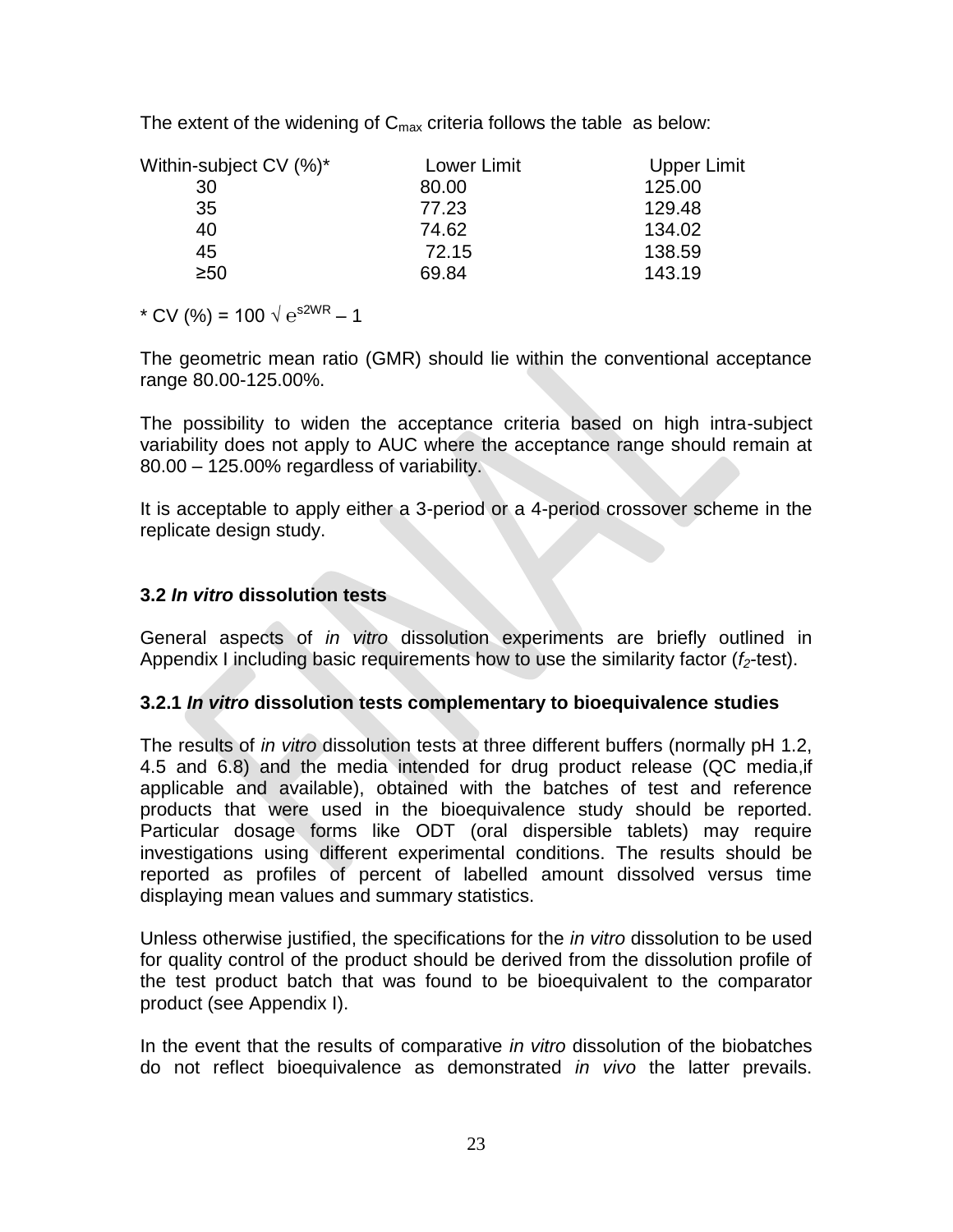However, possible reasons for the discrepancy should be addressed and justified.

# **3.2.2** *In vitro* **dissolution tests in support of biowaiver of strengths**

Appropriate *in vitro* dissolution should confirm the adequacy of waiving additional *in vivo* bioequivalence testing. Accordingly, dissolution should be investigated at different pH values as outlined in the previous section (normally pH 1.2, 4.5 and 6.8) unless otherwise justified. Similarity of *in vitro* dissolution (see App. I) should be demonstrated at all conditions within the applied product series, i.e. between additional strengths and the strength(s) (i.e. batch(es)) used for bioequivalence testing.

At pH values where sink conditions may not be achievable for all strengths *in vitro* dissolution may differ between different strengths. However, the comparison with the respective strength of the reference medicinal product should then confirm that this finding is drug substance rather than formulation related. In addition, the applicant could show similar profiles at the same dose (e.g. as a possibility two tablets of 5 mg versus one tablet of 10 mg could be compared).

# **3.3 Study report**

# **3.3.1 Bioequivalence study report**

The report of the bioequivalence study should give the complete documentation of its protocol, conduct and evaluation. It should be written in accordance with APPENDIX IV ( ASEAN Bioequivalence Study Reporting Format) and be signed by the investigator.The responsible investigator(s), if any, should sign for their respective sections of the report.

Names and affiliations of the responsible investigator(s), the site of the study and the period of its execution should be stated. Audits certificate(s), if available, should be included in the report.

The study report should include the reference product name, strength, dosage form, batch number, manufacturer, expiry date and country of purchase.

The name and composition of the test product(s) used in the study should be provided. The batch size, batch number, manufacturing date and, if possible, the expiry date of the test product should be stated.

Certificates of analysis of reference and test batches used in the study should be included in an appendix to the study report.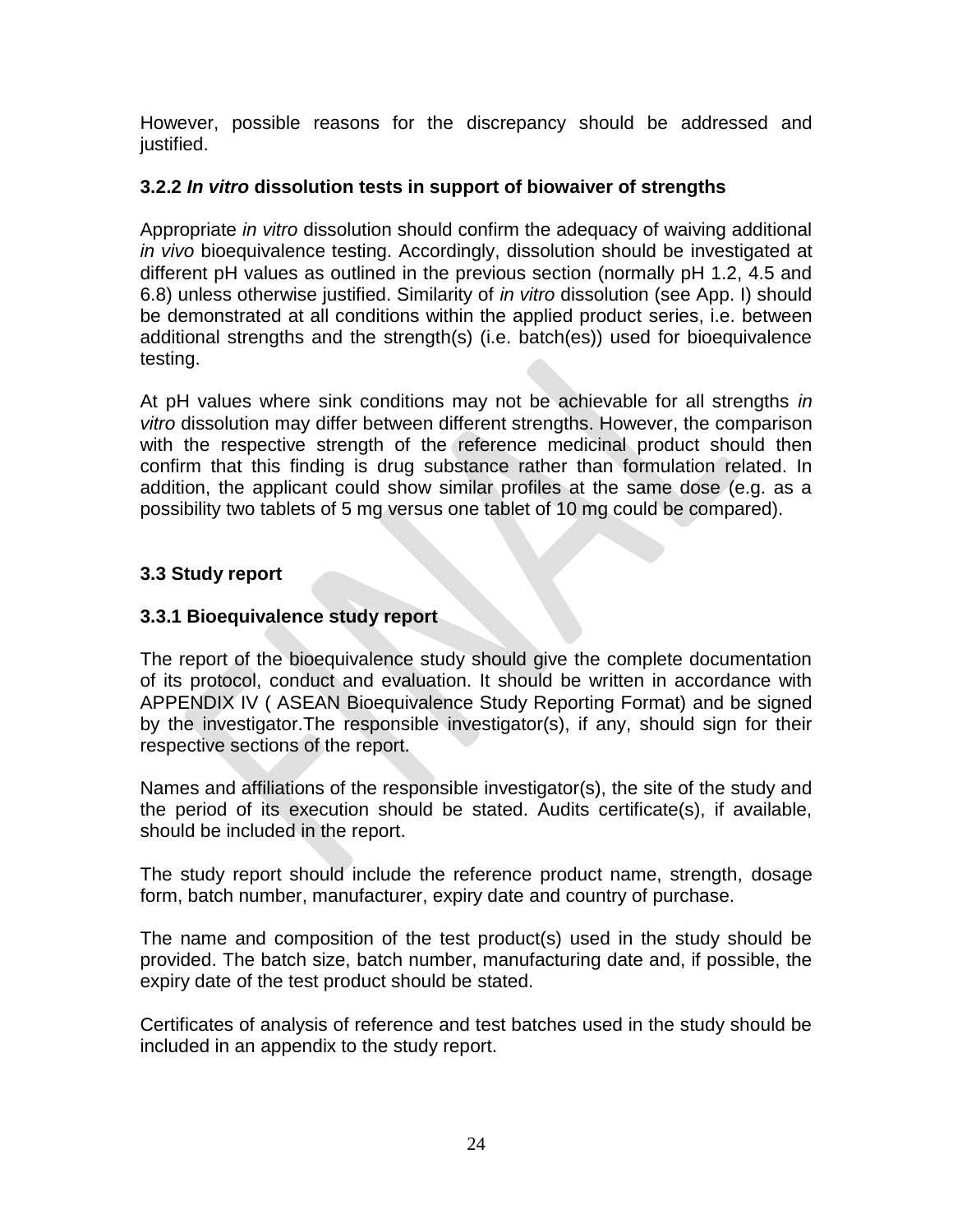Concentrations and pharmacokinetic data and statistical analyses should be presented in detail *.*

## **3.3.2 Other data to be included in an application**

The applicant should submit a signed statement confirming that the test product has the same quantitative composition and is manufactured by the same process as the one submitted for authorisation. A confirmation whether the test product is already scaled-up for production should be submitted. Comparative dissolution profiles (see section 3.2) should be provided.

Data sufficiently detailed to enable the pharmacokinetics and the statistical analysis to be repeated, e.g. data on actual times of blood sampling, drug concentrations, the values of the pharmacokinetic parameters for each subject in each period and the randomisation scheme, should be available in a suitable electronic format (e.g. as comma separated and space delimited text files or Excel format) to be provided upon request.

## **3.4 Variation applications**

If a product has been reformulated from the formulation initially approved or the manufacturing method has been modified in ways that may impact on the bioavailability, an *in vivo* bioequivalence study is required, unless otherwise justified. Any justification presented should be based upon general considerations, e.g. as per APPENDIX III, or on whether an acceptable *in vitro / in vivo* correlation has been established .

In cases where the bioavailability of the product undergoing change has been investigated and an acceptable correlation between in vivo performance and *in vitro* dissolution has been established, the requirements for in vivo demonstration of bioequivalence can be waived if the dissolution profile *in vitro* of the new product is similar to that of the already approved medicinal product under the same test conditions as used to establish the correlation (see APPENDIX I).

When variations to a generic product are made, the comparative medicinal product for the bioequivalence study should normally be a current batch of the reference medicinal product. If a valid reference medicinal product is not available on the market, comparison to the previous formulation (of the generic product) could be accepted, if justified. For variations that do not require a bioequivalence study, the advice and requirements stated in other published regulatory guidance should be followed.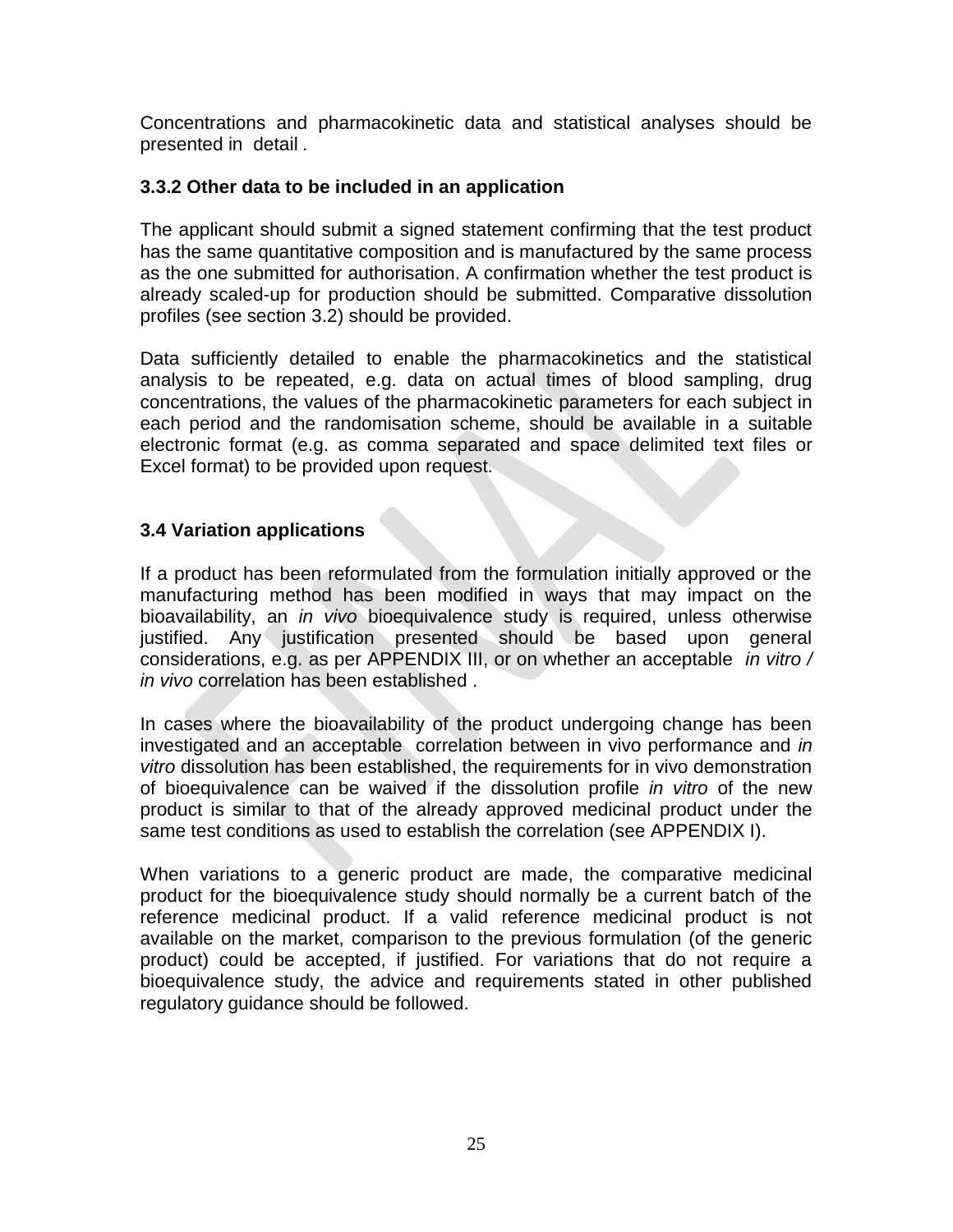## **DEFINITIONS**

#### Pharmaceutical equivalence

Medicinal products are pharmaceutically equivalent if they contain the same amount of the same active substance(s) in the same dosage forms that meet the same or comparable standards.

Pharmaceutical equivalence does not necessarily imply bioequivalence as differences in the excipients and/or the manufacturing process can lead to faster or slower dissolution and/or absorption.

#### Pharmaceutical alternatives

Pharmaceutical alternatives are medicinal products with different salts, esters, ethers, isomers, mixtures of isomers, complexes or derivatives of an active moiety, or which differ in dosage form or strength.

#### Pharmacokinetic parameters

| $Ae_{(0-t)}$                                                  | Cumulative urinary excretion of unchanged drug from<br>administration until time t; |
|---------------------------------------------------------------|-------------------------------------------------------------------------------------|
| $AUC_{(0-t)}$                                                 | Area under the plasma concentration curve from                                      |
|                                                               | administration to last observed concentration at time t;                            |
| $AUC_{(0-\infty)}$ :                                          | Area under the plasma concentration curve extrapolated to<br>infinite time;         |
|                                                               | AUC during a dosage interval at steady state;                                       |
| $\mathsf{AUC}_{(0\text{-}r):}\ \mathsf{AUC}_{(0\text{-}72h)}$ | Area under the plasma concentration curve from                                      |
|                                                               | administration to 72h;                                                              |
| $C_{\text{max}}$                                              | Maximum plasma concentration;                                                       |
| $C_{\text{max,ss}}$ :                                         | Maximum plasma concentration at steady state;                                       |
| residual area                                                 | Extrapolated area (AUC(0- $\infty$ ) - AUC(0-t))/ AUC(0- $\infty$ );                |
| $R_{\text{max}} = \left(\frac{dA\epsilon}{dt}\right)$ max     | Maximal rate of urinary excretion;                                                  |
| $t_{\text{max}}$ :                                            | Time until Cmax is reached;                                                         |
| $t_{\rm max,ss}$ :                                            | Time until Cmax, ss is reached;                                                     |
| $t_{1/2}$ :                                                   | Plasma concentration half-life;                                                     |
| $\lambda_z$ :                                                 | Terminal rate constant;                                                             |
| <b>SmPC</b>                                                   | <b>Summary of Product Characteristics</b>                                           |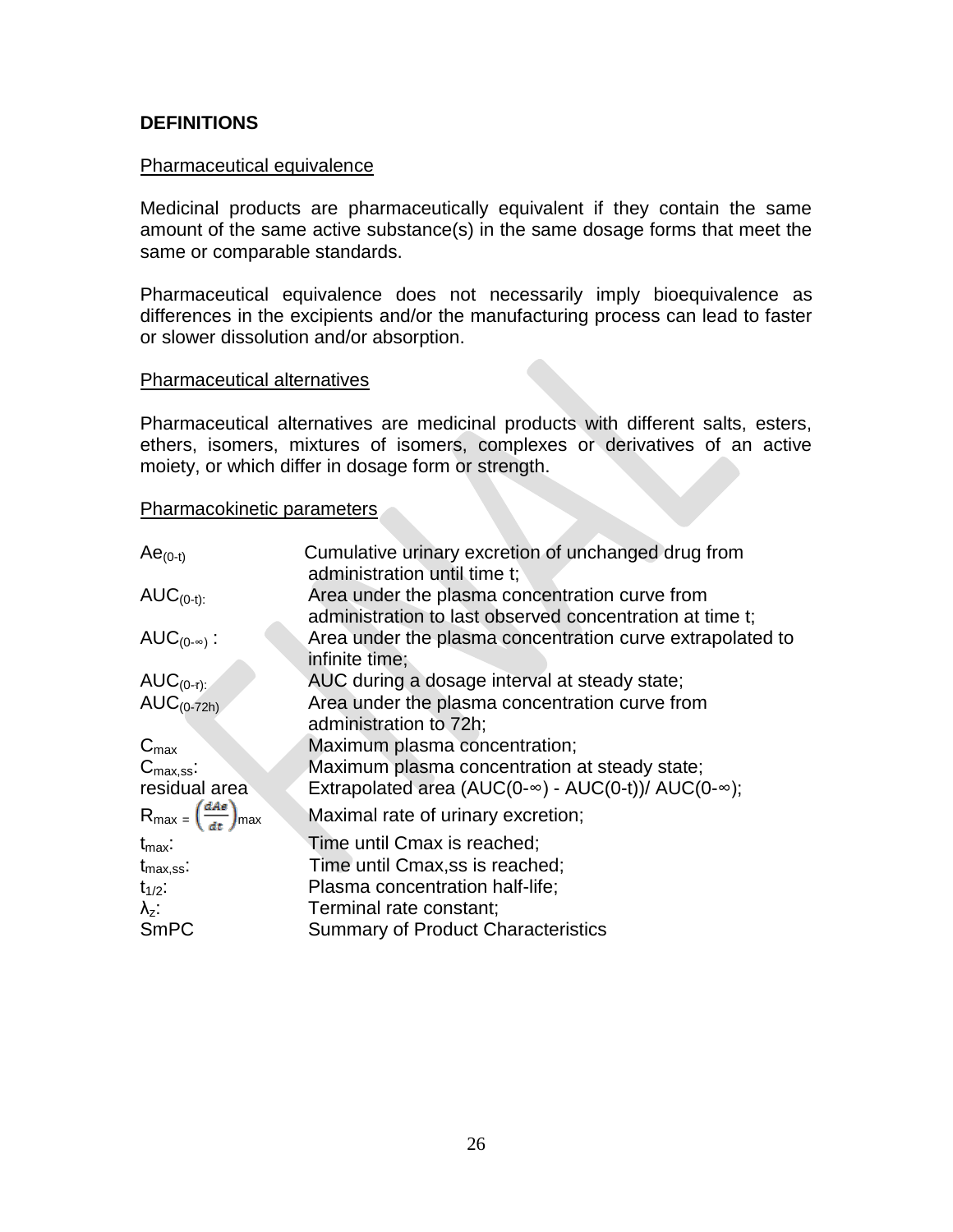# **APPENDIX I**

## **Dissolution testing and Similarity of Dissolution Profiles**

#### 1. General aspects of dissolution testing as related to bioavailability

During the development of a medicinal product a dissolution test is used as a tool to identify formulation factors that are influencing and may have a crucial effect on the bioavailability of the drug. As soon as the composition and the manufacturing process are defined a dissolution test is used in the quality control of scale-up and of production batches to ensure both batch-to-batch consistency and that the dissolution profiles remain similar to those of pivotal clinical trial batches. Furthermore, in certain instances a dissolution test can be used to waive a bioequivalence study. Therefore, dissolution studies can serve several purposes:

i – Testing on product quality

- To get information on the test batches used in bioequivalence studies and pivotal clinical studies to support specifications for quality control
- To be used as a tool in quality control to demonstrate consistency in manufacture
- To get information on the reference product used in bioavailability/bioequivalence studies and pivotal clinical studies.
- ii Bioequivalence surrogate inference
	- To demonstrate in certain cases similarity between different formulations of an active substance and the reference medicinal product (biowaivers e.g., variations, formulation changes during development and generic medicinal products; see section 3.2 and App. III)
	- To investigate batch to batch consistency of the products (test and reference) to be used as basis for the selection of appropriate batches for the *in vivo* study.

Test methods should be developed product related based on general and/or specific pharmacopoeial requirements. In case those requirements are shown to be unsatisfactory and/or do not reflect the *in vivo* dissolution (i.e. biorelevance) alternative methods can be considered when justified that these are discriminatory and able to differentiate between batches with acceptable and non-acceptable performance of the product *in vivo*. Current state-of-the-art information including the interplay of characteristics derived from the BCS classification and the dosage form must always be considered.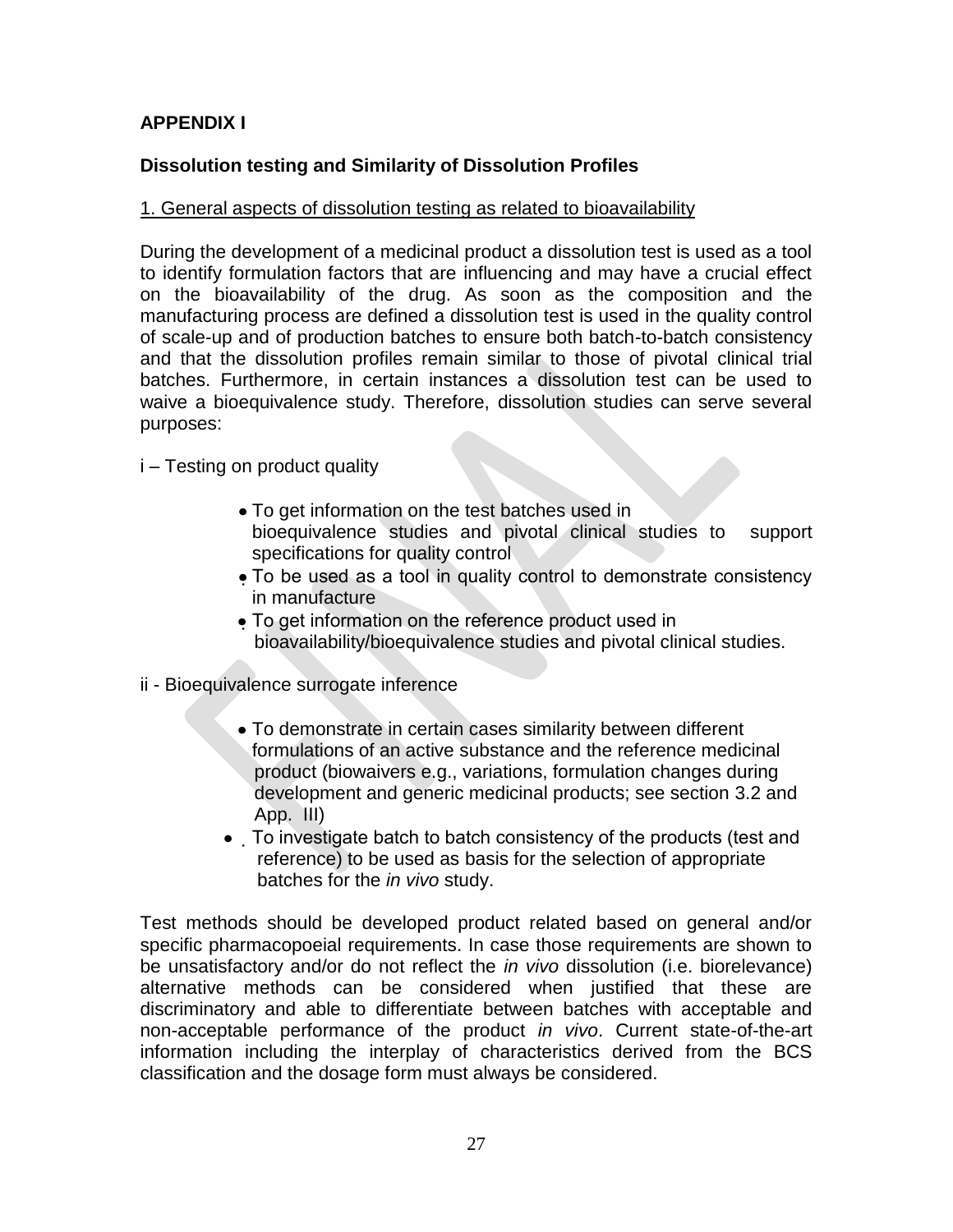Sampling time points should be sufficient to obtain meaningful dissolution profiles, and at least every 15 minutes. More frequent sampling during the period of greatest change in the dissolution profile is recommended. For rapidly dissolving products, where complete dissolution is within 30 minutes, generation of an adequate profile by sampling at 5- or 10-minute intervals may be necessary.

If an active substance is considered highly soluble, it is reasonable to expect that it will not cause any bioavailability problems if, in addition, the dosage system is rapidly dissolved in the physiological pHrange and the excipients are known not to affect bioavailability. In contrast, if an active substance is considered to have a limited or low solubility, the rate limiting step for absorption may be dosage form dissolution. This is also the case when excipients are controlling the release and subsequent dissolution of the active substance. In those cases a variety of test conditions is recommended and adequate sampling should be performed.

#### 2. Similarity of dissolution profiles

Dissolution profile similarity testing and any conclusions drawn from the results (e.g. justification for a biowaiver) can be considered valid only if the dissolution profile has been satisfactorily characterised using a sufficient number of time points.

For immediate release formulations, further to the guidance given in section 1 above, comparison at 15 min is essential to know if complete dissolution is reached before gastric emptying.

Where more than 85% of the drug is dissolved within 15 minutes, dissolution profiles may be accepted as similar without further mathematical evaluation.

In case more than 85% is not dissolved at 15 minutes but within 30 minutes, at least three time points are required: the first time point before 15 minutes, the second one at 15 minutes and the third time point when the release is close to 85%.

For modified release products, the advice given in the relevant guidance should be followed.

Dissolution similarity may be determined using the  $f_2$  statistic as follows:

$$
\mathbf{f}_2 = 50 \log \left( \frac{100}{\sqrt{\sum_{t=1}^{t=n} \mathbf{R}_t - T_t \frac{z}{n}}} \right)
$$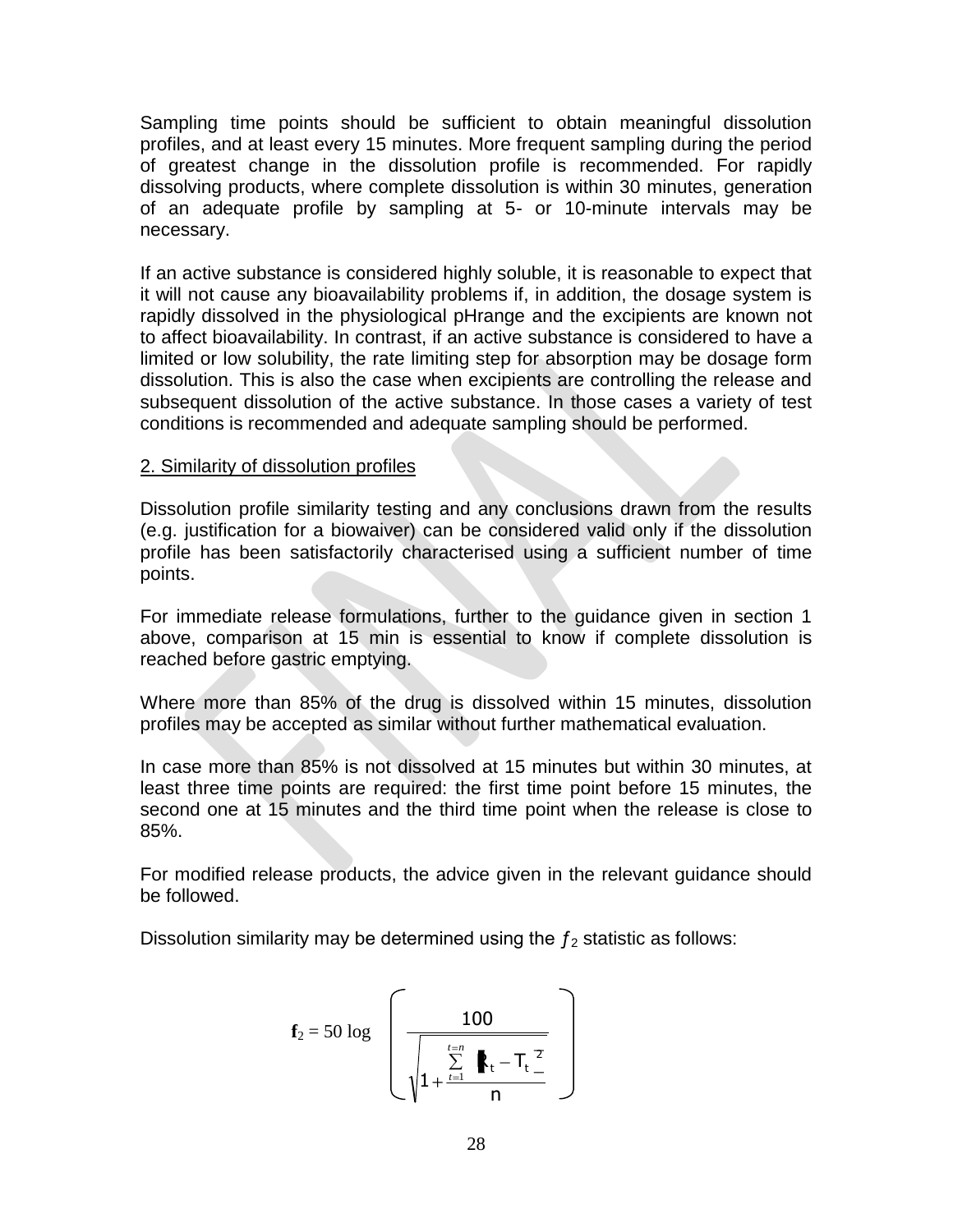In this equation  $f_2$  is the similarity factor, n is the number of time points, R(t) is the mean percent reference drug dissolved at time t after initiation of the study; T(t) is the mean percent test drug dissolved at time t after initiation of the study. For both the reference and test formulations, percent dissolution should be determined.

The evaluation of the similarity factor is based on the following conditions:

- A minimum of three time points (zero excluded)
- The time points should be the same for the two formulations
- Twelve individual values for every time point for each formulation
- Not more than one mean value of  $> 85\%$  dissolved for any of the formulations.
- The relative standard deviation or coefficient of variation of any product should be less than 20% for the first point and less than 10% from second to last time point.

An *f<sup>2</sup>* value between 50 and 100 suggests that the two dissolution profiles are similar.

When the  $f_2$  statistic is not suitable, then the similarity may be compared using model-dependent or model-independent methods e.g. by statistical multivariate comparison of the parameters of the Weibull function or the percentage dissolved at different time points.

Alternative methods to the  $f_2$  statistic to demonstrate dissolution similarity are considered acceptable, if statistically valid and satisfactorily justified.

The similarity acceptance limits should be pre-defined and justified and not be greater than a 10% difference. In addition, the dissolution variability of the test and reference product data should also be similar, however, a lower variability of the test product may be acceptable.

Evidence that the statistical software has been validated should also be provided. A clear description and explanation of the steps taken in the application of the procedure should be provided, with appropriate summary tables.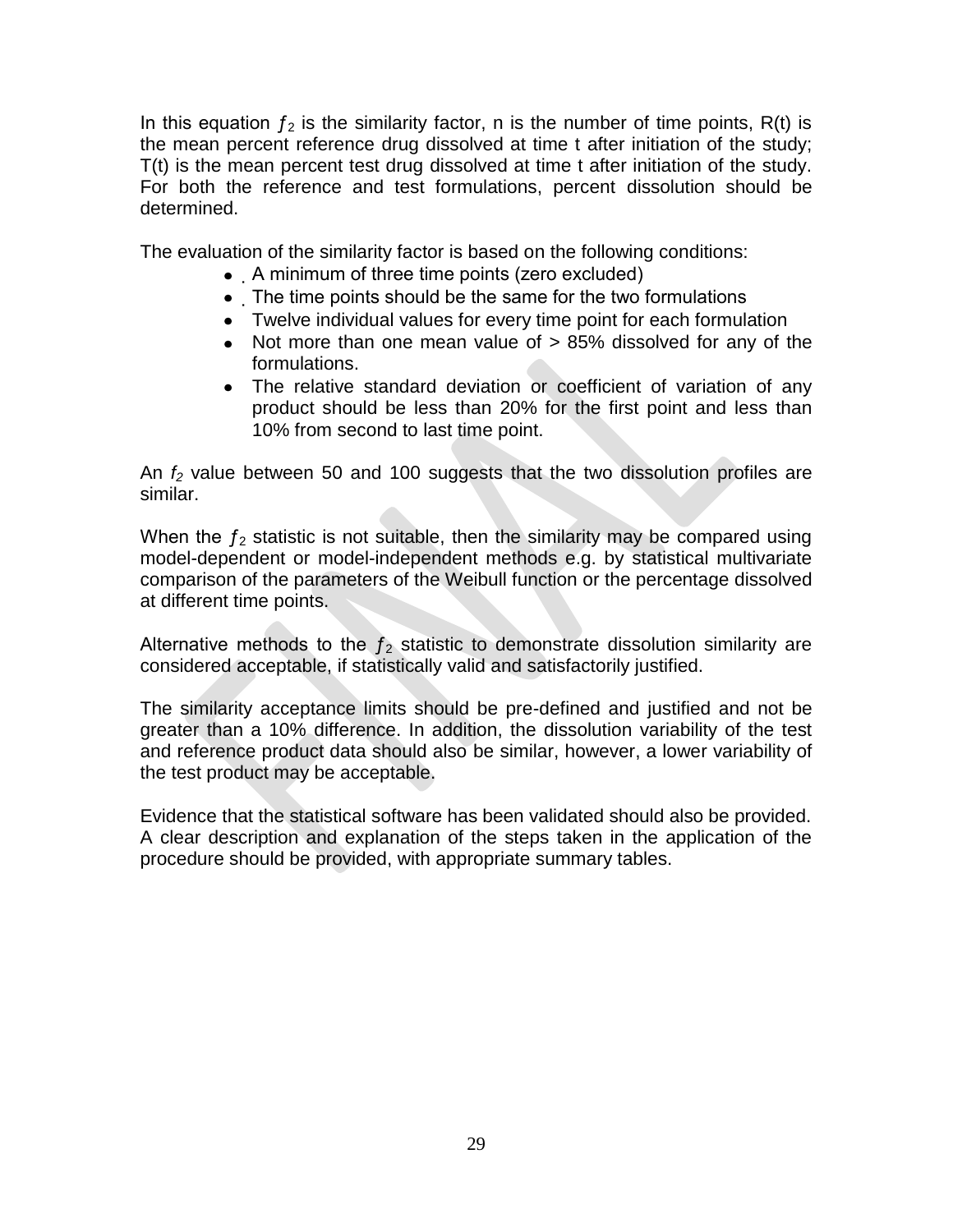# **APPENDIX II**

## **Bioequivalence study requirements for different dosage forms**

Although this guideline concerns immediate release formulations, Appendix II provides some general guidance on the bioequivalence data requirements for other types of formulations and for specific types of immediate release formulations.

When the test product contains a different salt, ester, ether, isomer, mixture of isomers, complex or derivative of an active substance than the reference medicinal product, bioequivalence should be demonstrated in *in vivo*  bioequivalence studies. However, when the active substance in both test and reference products is identical (or contain salts with similar properties as defined in Appendix III, section III), *in vivo* bioequivalence studies may in some situations not be required as described below and in Appendix III.

## **Oral immediate release dosage forms with systemic action**

For dosage forms such as tablets, capsules and oral suspensions, bioequivalence studies are required unless a biowaiver is applicable (see APPENDIX III). For orodispersable tablets and oral solutions specific recommendations apply, as detailed below.

## **Orodispersible tablets**

An orodispersable tablet (ODT) is formulated to quickly disperse in the mouth. Placement in the mouth and time of contact may be critical in cases where the active substance also is dissolved in the mouth and can be absorbed directly via the buccal mucosa. Depending on the formulation, swallowing of the e.g. coated substance and subsequent absorption from the gastrointestinal tract also will occur. If it can be demonstrated that the active substance is not absorbed in the oral cavity, but rather must be swallowed and absorbed through the gastrointestinal tract, then the product might be considered for a BCS based biowaiver (see Appendix III). If this cannot be demonstrated, bioequivalence must be evaluated in human studies.

If the ODT test product is an extension to another oral formulation, a 3-period study is recommended in order to evaluate administration of the orodispersible tablet both with and without concomitant fluid intake. However, if bioequivalence between ODT taken without water and reference formulation with water is demonstrated in a 2-period study, bioequivalence of ODT taken with water can be assumed.

If the ODT is a generic to an approved ODT reference medicinal product, the following recommendations regarding study design apply: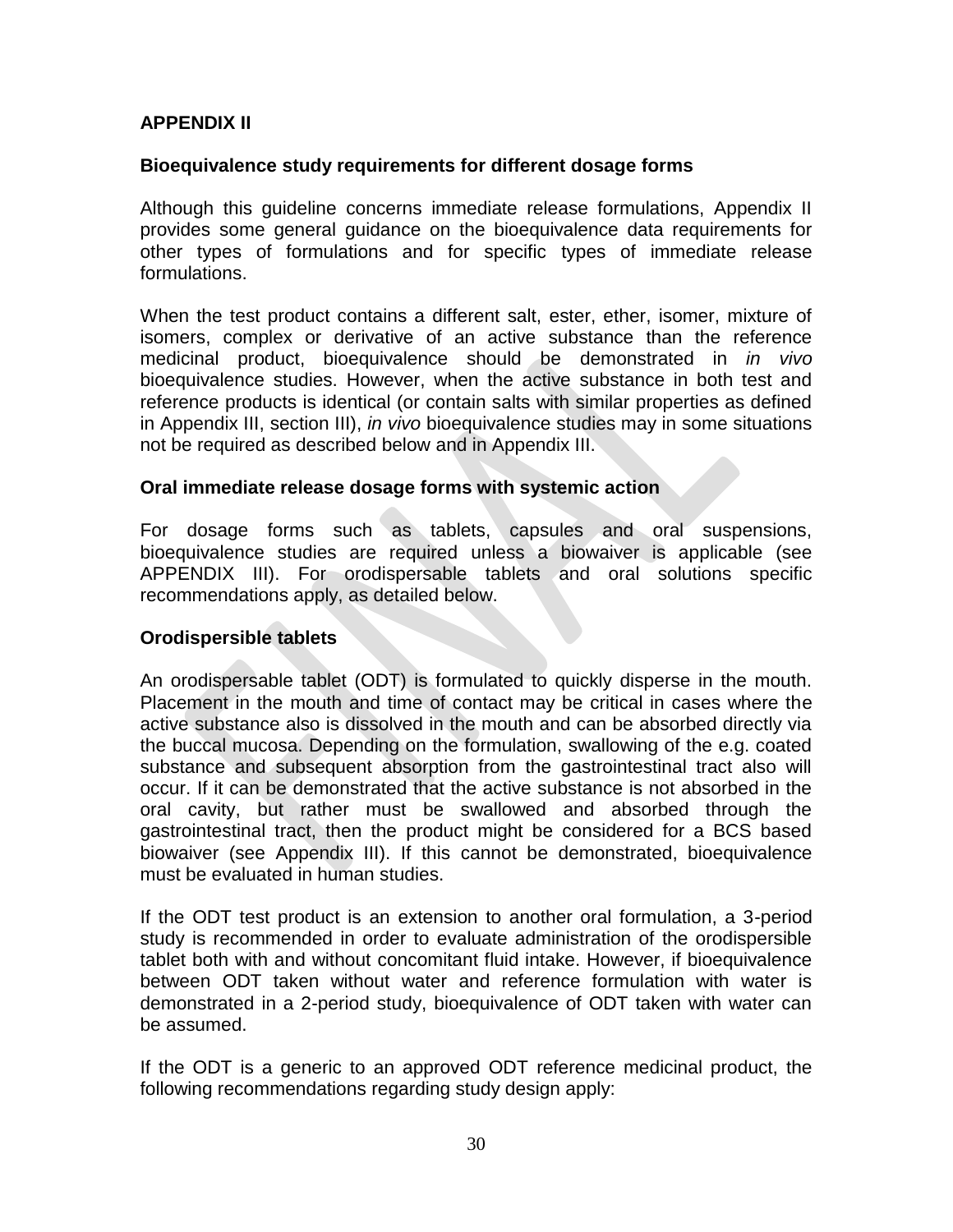- if the reference medicinal product can be taken with or without water, bioequivalence should be demonstrated without water as this condition best resembles the intended use of the formulation. This is especially important if the substance may be dissolved and partly absorbed in the oral cavity. If bioequivalence is demonstrated when taken without water, bioequivalence when taken with water can be assumed.
- $\bullet$  if the reference medicinal product is taken only in one way (e.g only with water), bioequivalence should be shown in this condition (in a conventional two-way crossover design).
- $\bullet$  if the reference medicinal product is taken only in one way (e.g. only with water), and the test product is intended for additional ways of administration (e.g. without water), the conventional and the new method should be compared with the reference in the conventional way of administration (3 treatment, 3 period, 6 sequence design).

In studies evaluating ODTs without water, it is recommended to wet the mouth by swallowing 20 ml of water directly before applying the ODT on the tongue. It is recommended not to allow fluid intake earlier than 1 hour after administration.

Other oral formulations such as orodispersible films, buccal tablets or films, sublingual tablets and chewable tablets may be handled in a similar way as for ODTs. Bioequivalence studies should be conducted according to the recommended use of the product.

## **Oral solutions**

If the test product is an aqueous oral solution at time of administration and contains an active substance in the same concentration as an approved oral solution, bioequivalence studies may be waived. However if the excipients may affect gastrointestinal transit (e.g. sorbitol, mannitol, etc.), absorption (e.g. surfactants or excipients that may affect transport proteins), *in vivo* solubility (e.g. co-solvents) or *in vivo* stability of the active substance, a bioequivalence study should be conducted, unless the differences in the amounts of these excipients can be adequately justified by reference to other data. The same requirements for similarity in excipients apply for oral solutions as for Biowaivers (see Appendix III, Section IV.2 Excipients).

In those cases where the test product is an oral solution which is intended to be bioequivalent to another immediate release oral dosage form, bioequivalence studies are required.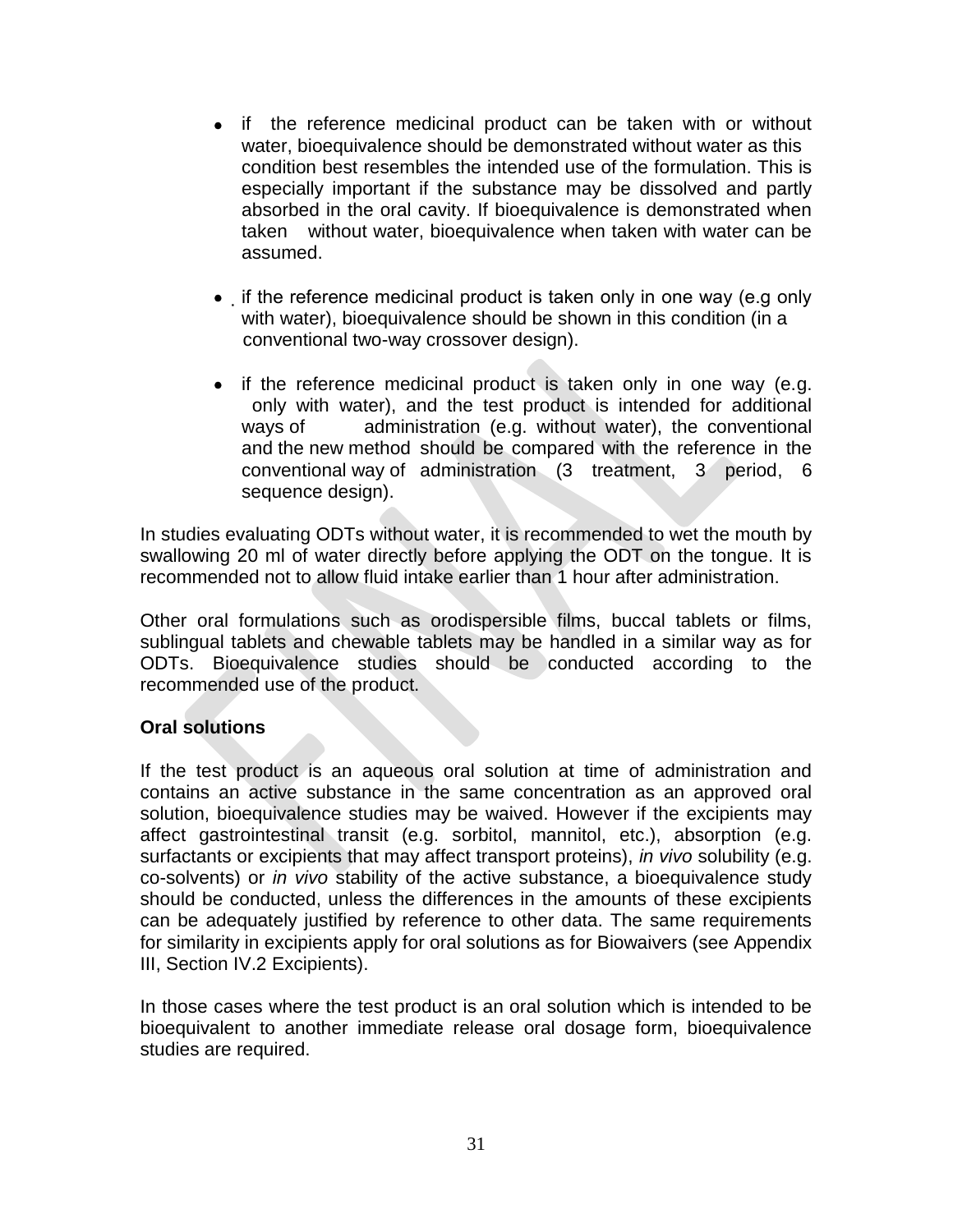## **Fixed combination dosage forms**

Bioequivalence requirements are covered in the "Guideline on Clinical Development of Fixed Combination Medicinal Products". The possibility for a biowaiver of Fixed Combination Medicinal Products is addressed in Appendix III section V.

#### **Non-oral immediate release dosage forms with systemic action**

This section applies to e.g. rectal formulations. In general, bioequivalence studies are required. A biowaiver can be considered in the case of a solution which contains an active substance in the same concentration as an approved solution and with the same qualitative and similar quantitative composition in excipients (conditions under oral solutions may apply in this case).

#### **Parenteral solutions**

Bioequivalence studies are generally not required if the test product is to be administered as an aqueous intravenous solution containing the same active substance as the currently approved product. However, if any excipients interact with the drug substance (e.g. complex formation), or otherwise affect the disposition of the drug substance, a bioequivalence study is required unless both products contain the same excipients in very similar quantity and it can be adequately justified that any difference in quantity does not affect the pharmacokinetics of the active substance.

In the case of other parenteral routes, e.g. intramuscular or subcutaneous, and when the test product is of the same type of solution (aqueous or oily), contains the same concentration of the same active substance and the same excipients in similar amounts as the medicinal product currently approved, bioequivalence studies are not required. Moreover, a bioequivalence study is not required for an aqueous parenteral solution with comparable excipients in similar amounts, if it can be demonstrated that the excipients have no impact on the viscosity.

## **Liposomal, micellar and emulsion dosage forms for intravenous use**

- **Liposomal formulations**: Pharmacokinetic issues related to liposomal formulations for iv administration require special considerations which are not covered by the present guideline.
- **Emulsions**: emulsions normally do not qualify for a biowaiver. However, emulsion formulations may be considered eligible for a biowaiver where:

(a) the drug product is not designed to control release or disposition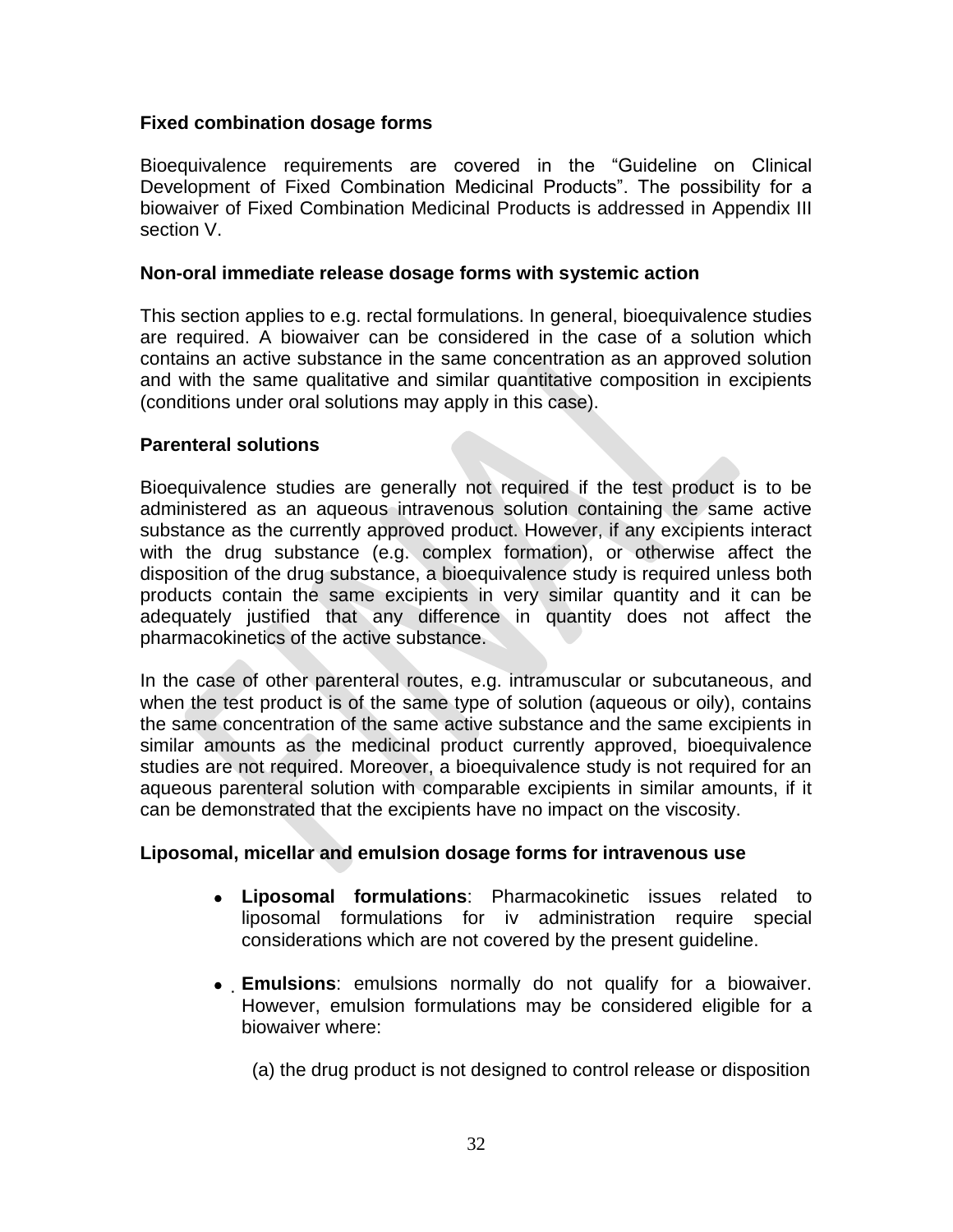(b) the method and rate of administration is the same as the currently approved product

In these cases, the composition should be qualitatively and quantitatively the same as the currently approved emulsion and satisfactory data should be provided to demonstrate very similar physicochemical characteristics, including size distribution of the dispersed lipid phase, and supported by other emulsion characteristics considered relevant e.g. surface properties, such as Zeta potential and rheological properties.

- **Lipids for intravenous parenteral nutrition** may be considered eligible for a biowaiver if satisfactory data are provided to demonstrate comparable physicochemical characteristics. Differences in composition may be justified taking into consideration the nature and the therapeutic purposes of such dosage forms.
- **Micelle forming formulations**: micelle solutions for intravenous administration may be regarded as "complex" solutions and therefore normally do not qualify for a biowaiver. However, micelle formulations may be considered eligible for a biowaiver where:
	- (a) rapid disassembly of the micelle on dilution occurs and the drug product is not designed to control release or disposition
	- (b) the method and rate of administration is the same as the currently approved product
	- (c) the excipients do not affect the disposition of the drug substance.

In these cases, the composition of the micelle infusion, immediately before administration, should be qualitatively and quantitatively the same as that currently approved and satisfactory data should be provided to demonstrate similar physicochemical characteristics. For example, the critical micelle concentration, the solubilisation capacity of the formulation (such as Maximum Additive Concentration), free and bound active substance and micelle size.

This also applies in case of minor changes to the composition quantitatively or qualitatively, provided this does not include any change of amount or type of surfactants.

## **Modified release dosage forms with systemic action**

## **Modified release oral and transdermal dosage forms**

Requirements for bioequivalence studies in accordance with the specific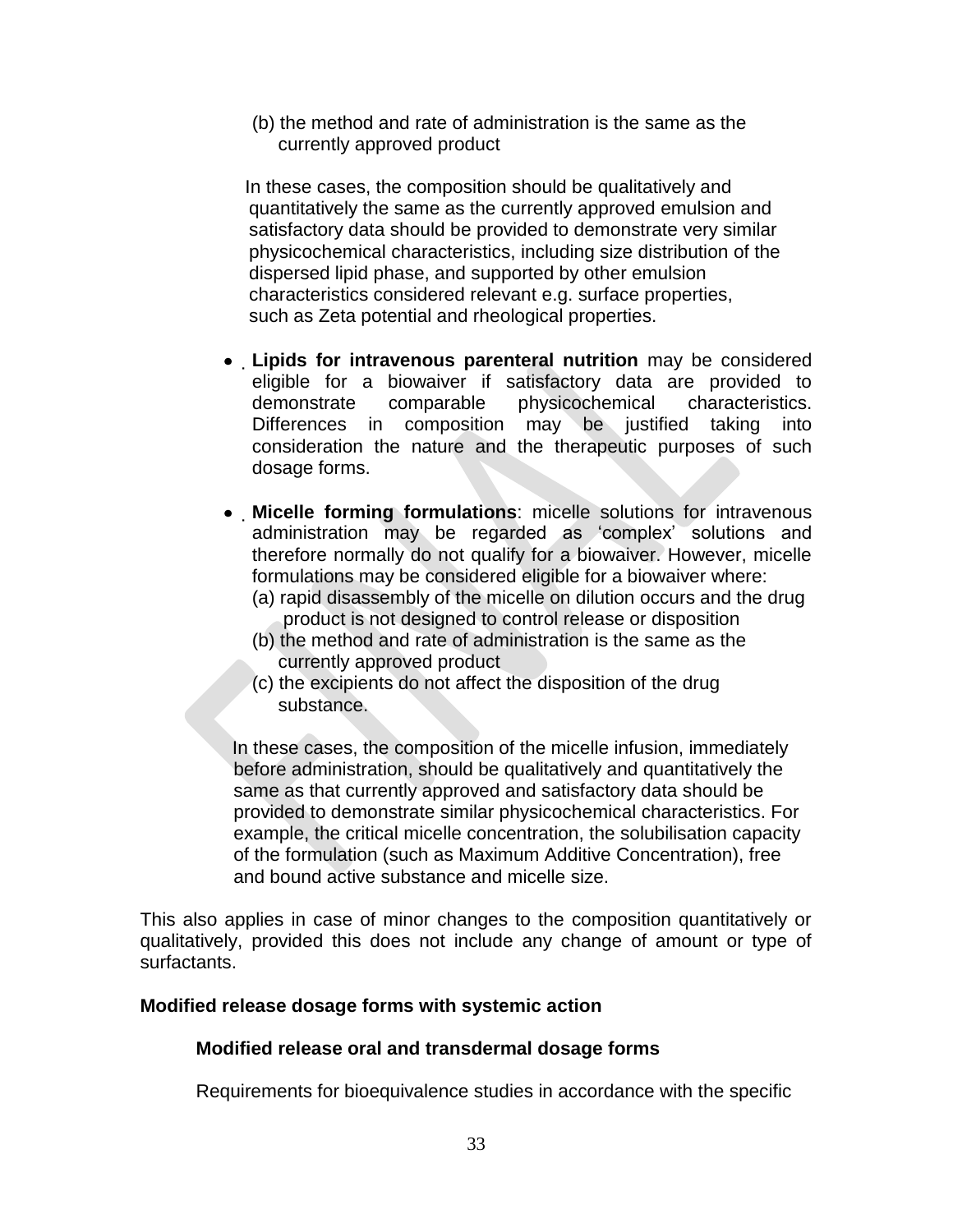Guidelines on Modified Release Oral and Transdermal Dosage Forms: Section II (Pharmacokinetic and Clinical Evaluation)(CPMP/EWP/280/96).

## **Modified release intramuscular or subcutaneous dosage forms**

For suspensions or complexes or any kind of matrix intended to delay or prolong the release of the active substance for im or sc administration, demonstration of bioequivalence follows the rules for extra vascular modified release formulations, e.g. transdermal dosage forms as per corresponding guideline.

## **Locally acting locally applied products**

For products for local use (after oral, nasal, pulmonary, ocular, dermal, rectal, vaginal etc. administration) intended to act at the site of application, recommendations can be found in other guidelines( eg. CPMP/EWP/4151/00 rev 1,CPMP/EWP/239/95).

A waiver of the need to provide equivalence data may be acceptable in the case of solutions, e.g. eye drops, nasal sprays or cutaneous solutions, if the test product is of the same type of solution (aqueous or oily), and contains the same concentration of the same active substance as the medicinal product currently approved. Minor differences in the excipient composition may be acceptable if the relevant pharmaceutical properties of the test product and reference product are identical or essentially similar. Any qualitative or quantitative differences in excipients must be satisfactorily justified in relation to their influence on therapeutic equivalence. The method and means of administration should also be the same as the medicinal product currently approved, unless otherwise justified.

Whenever systemic exposure resulting from locally applied, locally acting medicinal products entails a risk of systemic adverse reactions, systemic exposure should be measured. It should be demonstrated that the systemic exposure is not higher for the test product than for the reference product, i.e. the upper limit of the 90% confidence interval should not exceed the upper bioequivalence acceptance limit 125.00.

#### **Gases**

If the product is a gas for inhalation, bioequivalence studies are not required.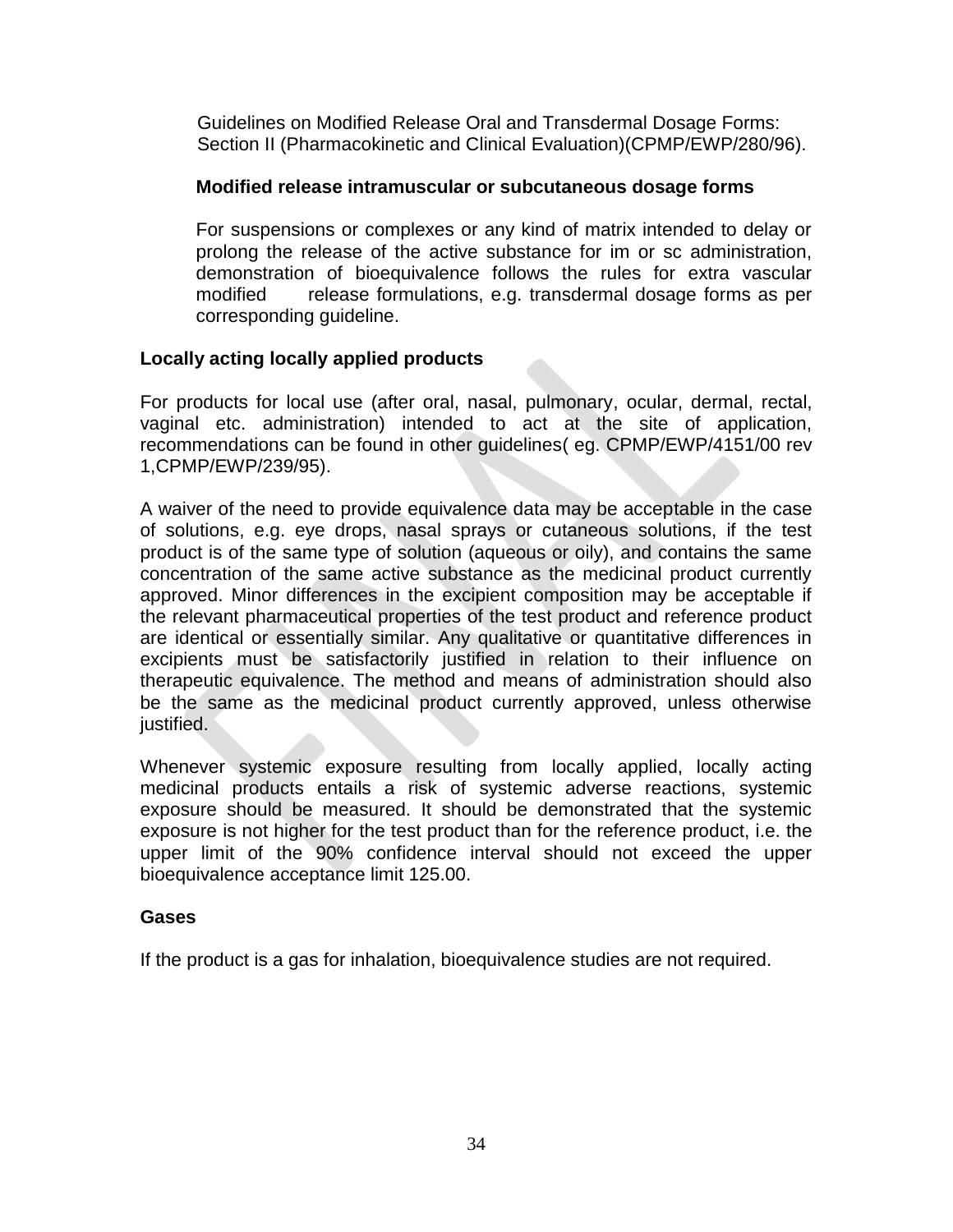# **APPENDIX III**

# **BCS-based Biowaiver**

## **I. Introduction**

The BCS (Biopharmaceutics Classification System)-based biowaiver approach is meant to reduce *in vivo* bioequivalence studies, *i.e*., it may represent a surrogate for *in vivo* bioequivalence. *In vivo* bioequivalence studies may be exempted if an assumption of equivalence in *in vivo* performance can be justified by satisfactory *in vitro* data.

Applying for a BCS-based biowaiver is restricted to highly soluble drug substances with known human absorption and considered not to have a narrow therapeutic index (see section 3.1.9). The concept is applicable to immediate release, solid pharmaceutical products for oral administration and systemic action having the same dosage form. However, it is not applicable for sublingual, buccal, and modified release formulations. For orodispersible formulations the BCS-based biowaiver approach may only be applicable when absorption in the oral cavity can be excluded.

It is recommended to clarify with the regulatory authorities regarding the implementation of BCS-based biowaiver in the respective countries.

## **II. Summary Requirements**

BCS-based biowaiver are applicable for an immediate release drug product if

- the drug substance has been proven to exhibit high solubility and complete absorption (BCSclass I; for details see section III.1 and III.2) and
- either very rapid (> 85 % within 15 min) or similarly rapid (85 %  $\bullet$ within 30 min ) *in vitro* dissolution characteristics of the test and reference product has been demonstrated considering specific requirements (see section IV.1) and
- excipients that might affect bioavailability are qualitatively and quantitatively the same. In general, the use of the same excipients in similar amounts is preferred (see section IV.2).

Generally the risks of an inappropriate biowaiver decision should be critically reviewed. (e.g. site-specific absorption, risk for transport protein interactions at the absorption site, excipient composition and therapeutic risks )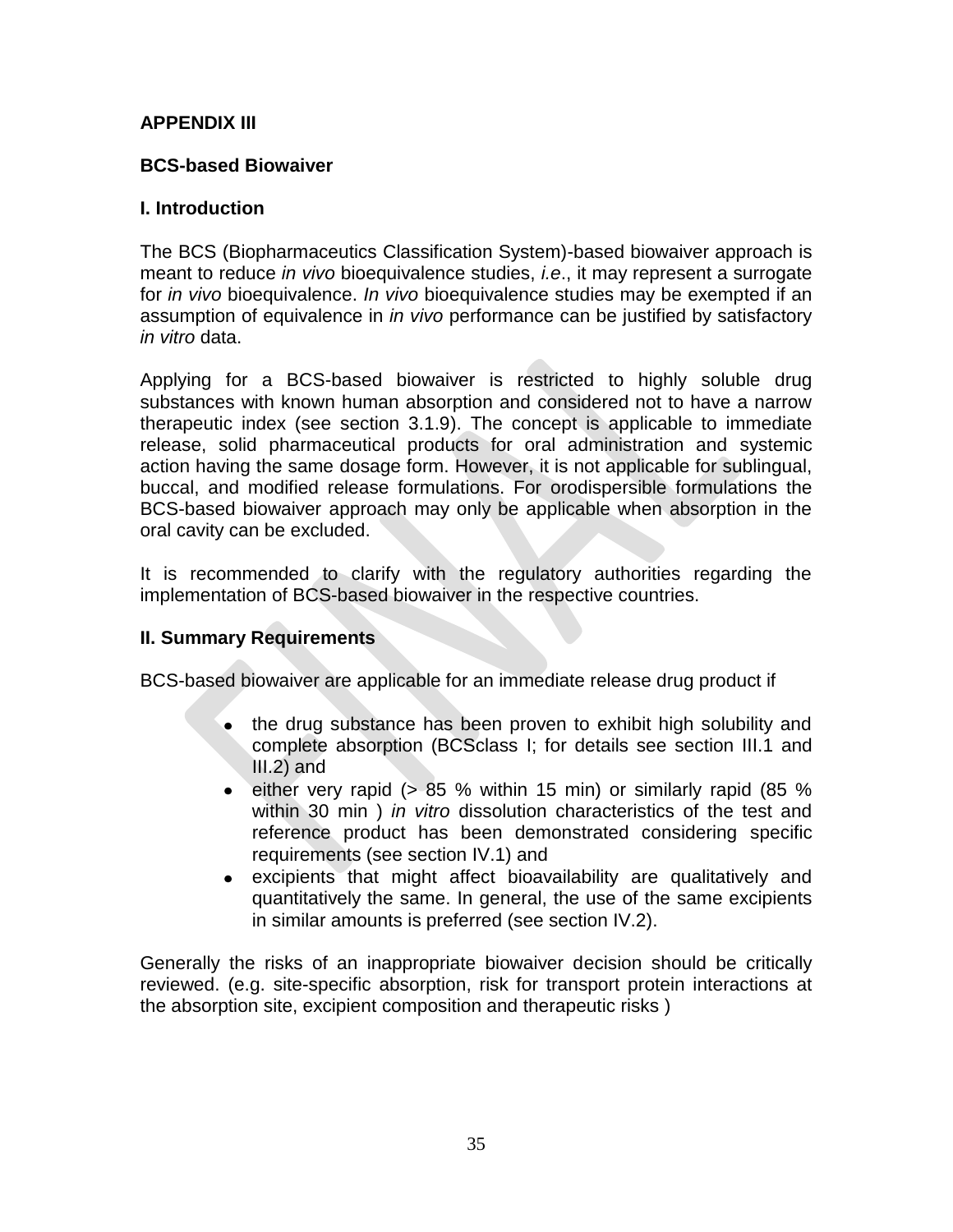## **III. Drug Substance**

Generally, sound peer-reviewed literature may be acceptable for known compounds to describe the drug substance characteristics of importance for the biowaiver concept.

Biowaiver may be applicable when the active substance(s) in test and reference products are identical. Biowaiver may also be applicable if test and reference contain different salts provided that both belong to BCS-class I (high solubility and complete absorption; see sections *III.1* and *III.2*). Biowaiver is not applicable when the test product contains a different ester, ether, isomer, mixture of isomers, complex or derivative of an active substance from that of the reference product, since these differences may lead to different bioavailabilities not deducible by means of experiments used in the BCS-based biowaiver concept.

The drug substance should not belong to the group of "narrow therapeutic index" drugs (see section 3.1.9 on narrow therapeutic index drugs).

## *III.1 Solubility*

The pH-solubility profile of the drug substance should be determined and discussed. The drug substance is considered highly soluble if the highest single dose administered as immediate release formulation(s) is completely dissolved in 250 ml of buffers within the range of pH  $1 - 6.8$  at  $37\pm1$  °C. This demonstration requires the investigation in at least three buffers within this range (preferably at pH 1.2, 4.5 and 6.8) and in addition at the pKa, if it is within the specified pH range. Replicate determinations at each pH condition may be necessary to achieve an unequivocal solubility classification (e.g. shake-flask method or other justified method). Solution pH should be verified prior and after addition of the drug substance to a buffer.

## *III.2 Absorption*

The demonstration of complete absorption in humans is preferred for BCS-based biowaiver applications. For this purpose complete absorption is considered to be established where measured extent of absorption is  $\geq$  85 %. Complete absorption is generally related to high permeability.

Complete drug absorption should be justified based on reliable investigations in human. Data from

- absolute bioavailability or
- mass-balance

studies could be used to support this claim.

When data from mass balance studies are used to support complete absorption, it must be ensured that the metabolites taken into account in determination of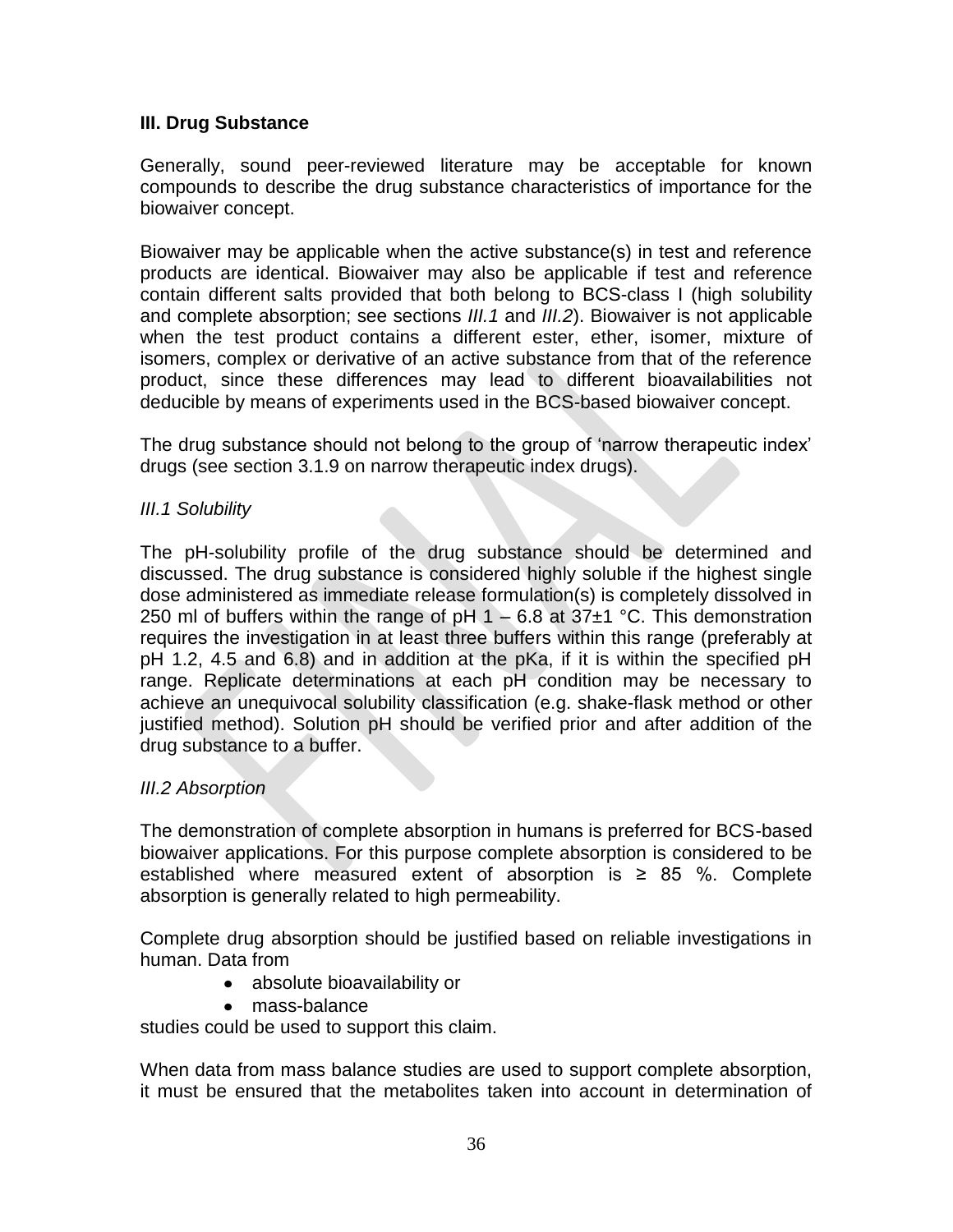fraction absorbed are formed after absorption. Hence, when referring to total radioactivity excreted in urine, it should be ensured that there is no degradation or metabolism of the unchanged drug substance in the gastric or intestinal fluid. Phase 1 oxidative and Phase 2 conjugative metabolism can only occur after absorption (i.e. cannot occur in the gastric or intestinal fluid). Hence, data from mass balance studies support complete absorption if the sum of urinary recovery of parent compound and urinary and faecal recovery of Phase 1 oxidative and Phase 2 conjugative drug metabolites account for  $\geq 85$  % of the dose.

The more restrictive requirements will apply for compounds proposed to be BCS class I but where complete absorption could not convincingly be demonstrated.

Reported bioequivalence between aqueous and solid formulations of a particular compound administered via the oral route may be supportive as it indicates that absorption limitations due to (immediate release) formulation characteristics may be considered negligible. Well performed *in vitro* permeability investigations including reference standards may also be considered supportive to *in vivo* data.

## **IV. Drug Product**

## *IV.1 In vitro Dissolution*

## IV.1.1 General aspects

Investigations related to the medicinal product should ensure immediate release properties and prove similarity between the investigative products, i.e. test and reference show similar *in vitro* dissolution under physiologically relevant experimental pH conditions. However, this does not establish an *in vitro*/*in vivo*  correlation. *In vitro* dissolution should be investigated within the range of pH 1 – 6.8 (at least pH 1.2, 4.5, and 6.8). Additional investigations may be required at pH values in which the drug substance has minimum solubility. The use of any surfactant is not acceptable.

Test and reference products should meet requirements as outlined in section 3.1.2 of the main guideline text. In line with these requirements it is advisable to investigate more than one single batch of the test and reference products.

Comparative *in vitro* dissolution experiments should follow current compendial standards. Hence, thorough description of experimental settings and analytical methods including validation data should be provided. It is recommended to use 12 units of the product for each experiment to enable statistical evaluation. Usual experimental conditions are e.g.:

- Apparatus: paddle or basket
- Volume of dissolution medium: 900 ml or less
- Temperature of the dissolution medium: 37±1 °C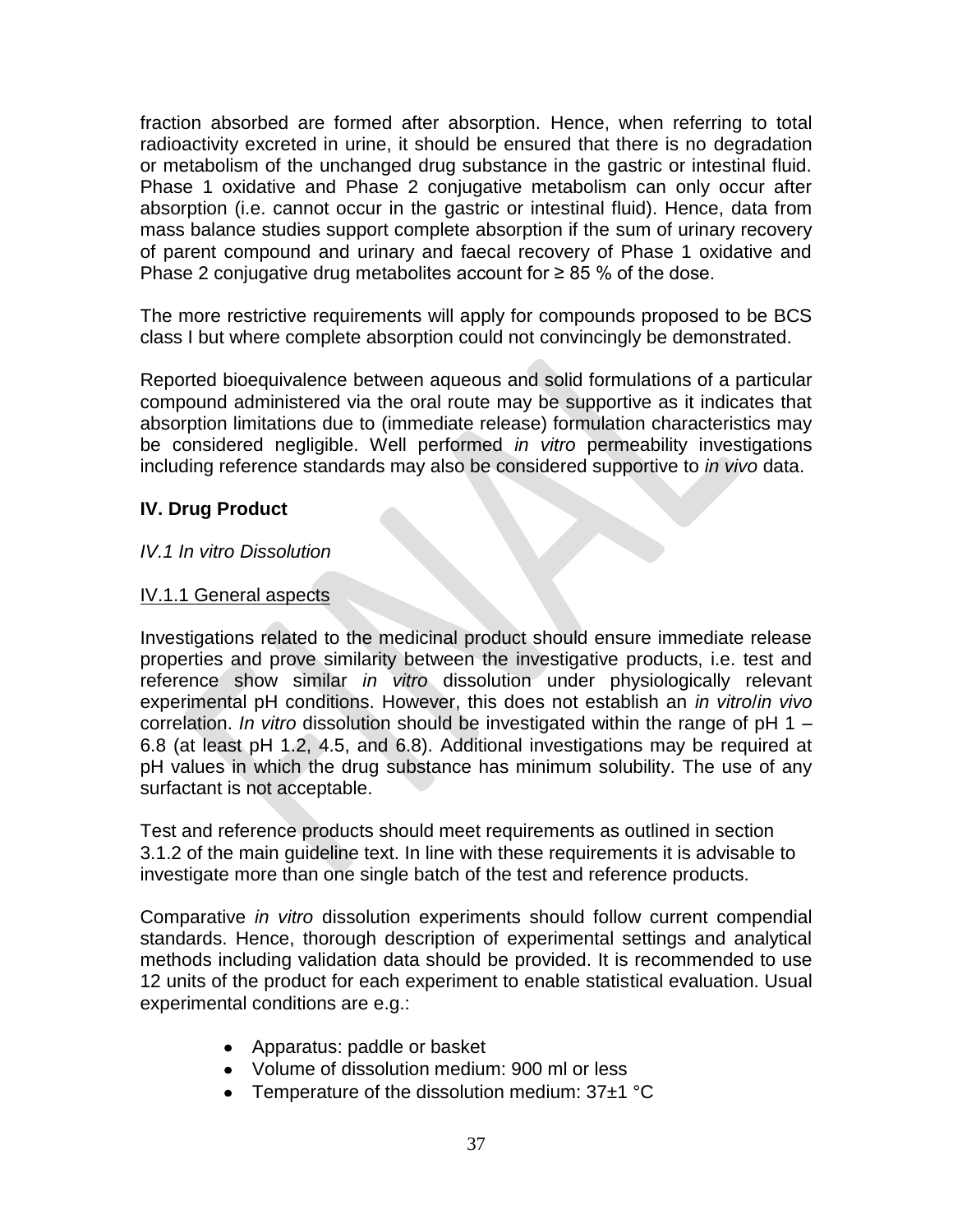- Agitation: paddle apparatus usually 50 rpm basket apparatus - usually 100 rpm
- Sampling schedule: e.g. 10, 15, 20, 30 and 45 min
- E Buffer:  $pH$  1.0 1.2 (usually 0.1 N HCl or SGF without enzymes), pH 4.5, and pH 6.8 (or SIF without enzymes); (pH should be ensured throughout the experiment; Ph.Eur. buffers recommended)
- Other conditions: no surfactant; in case of gelatin capsules or tablets with gelatin coatings the use of enzymes may be acceptable.

Complete documentation of *in vitro* dissolution experiments is required including a study protocol, batch information on test and reference batches, detailed experimental conditions, validation of experimental methods, individual and mean results and respective summary statistics.

## IV.1.2 Evaluation of *in vitro* dissolution results

Drug products are considered "very rapidly" dissolving when more than 85 % of the labelled amount is dissolved within 15 min. In cases where this is ensured for the test and reference product the similarity of dissolution profiles may be accepted as demonstrated without any mathematical calculation.

Absence of relevant differences (similarity) should be demonstrated in cases where it takes more than 15 min but not more than 30 min to achieve almost complete (at least 85 % of labelled amount) dissolution. *F2*-testing (see App. I) or other suitable tests should be used to demonstrate profile similarity of test and reference. However, discussion of dissolution profile differences in terms of their clinical/therapeutical relevance is considered inappropriate since the investigations do not reflect any *in vitro/in vivo* correlation.

## *IV.2 Excipients*

Although the impact of excipients in immediate release dosage forms on bioavailability of highly soluble and completely absorbable drug substances (i.e., BCS-class I) is considered rather unlikely, it cannot be completely excluded. Therefore, even in the case of class I drugs it is advisable to use similar amounts of the same excipients in the composition of test like in the reference product.

As a general rule, for BCS-class I drug substances, well-established excipients in usual amounts should be employed and possible interactions affecting drug bioavailability and/or solubility characteristics should be considered and discussed. A description of the function of the excipients is required with a justification whether the amount of each excipient is within the normal range. Excipients that might affect bioavailability, like e.g. sorbitol, mannitol, sodium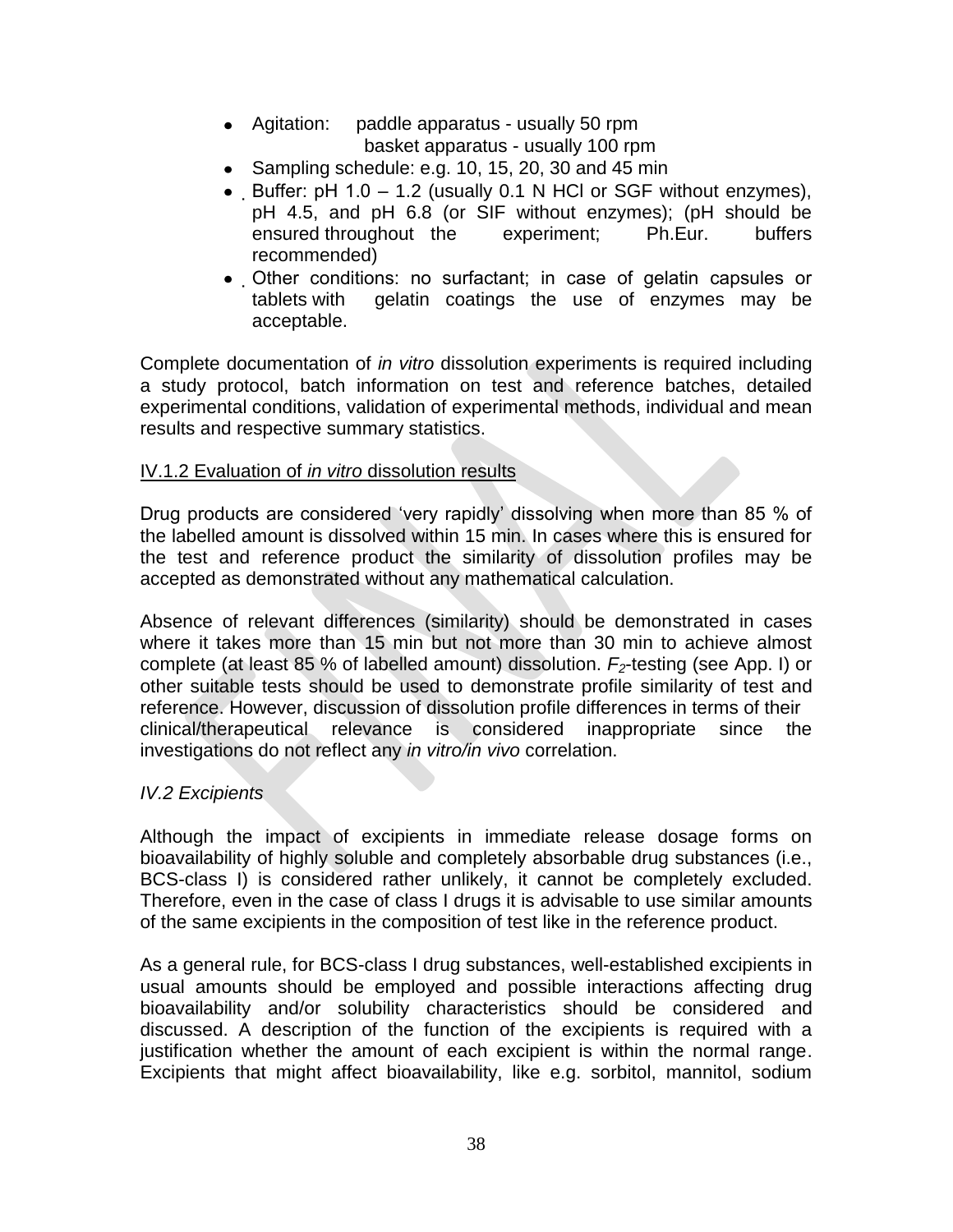lauryl sulfate or other surfactants, should be identified as well as their possible impact on

- gastrointestinal motility
- susceptibility of interactions with the drug substance (e.g. complexation)
- drug permeability
- interaction with membrane transporters

Excipients that might affect bioavailability should be qualitatively and quantitatively the same in the test product and the reference product.

# **V. Fixed Combinations (FCs)**

BCS-based biowaiver are applicable for immediate release FC products if all active substances in the FC belong to BCS-class I and the excipients fulfil the requirements outlined in section IV.2. Otherwise *in vivo* bioequivalence testing is required.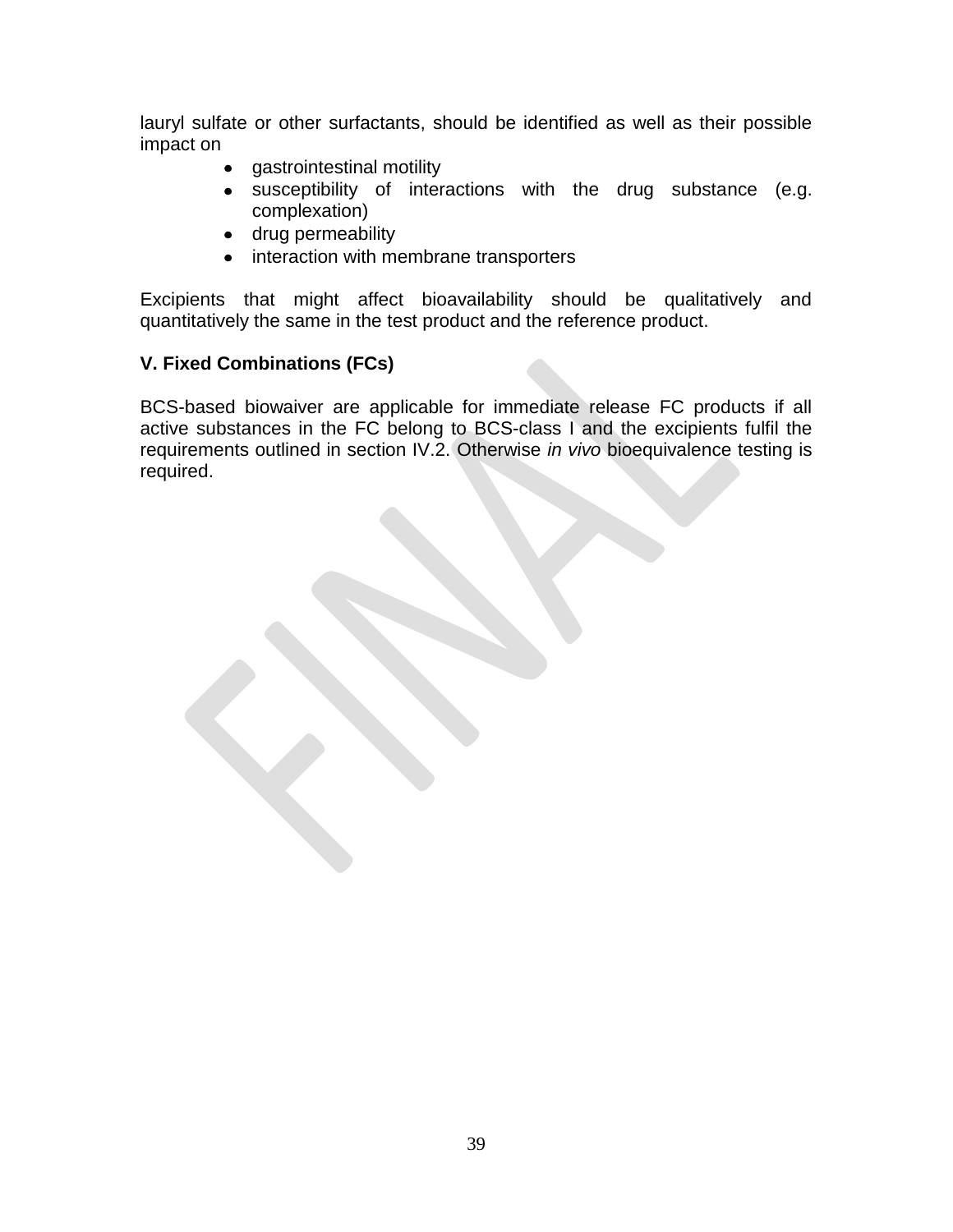# **APPENDIX IV**

# **ASEAN Bioequivalence Study Reporting Format**

## **1. Title Page**

- 1.1 Study Title
- 1.2 Name and address of Sponsor
- 1.3 Name, person in charge and address of Institution
- 1.4 Name and address of Principal Investigator
- 1.5 Name of Medical/ Clinical Investigator
- 1.6 Name, person in charge and address of clinical laboratory
- 1.7 Name, person in charge and address of analytical laboratory
- 1.8 Name, person in charge and address for Data Management, Pharmacokinetics and Statistical Analysis
- 1.9 Name and address of Other Investigator(s) & study personnel
- 1.10 Start and end date of clinical and analytical study
- 1.11 Signature and date of investigator(s), (medical writer, QA Manager if applicable)

## **2. Study Synopsis**

- **3. Table of Contents**
- **4. Abbreviation and Definition of Terms**

# **5. Introduction**

- 5.1 Pharmacology
- 5.2 Pharmacokinetics
- 5.3 Adverse events

# **6. Objective**

# **7. Product Information**

- 7.1 Test Product Information
	- Trade Name
	- Active Ingredient, Strength, and Dosage Form
	- Batch Number, Manufacturing Date and Expiry Date
	- Batch size compliance (can be directly provided by sponsor)
	- Product Formulation (can be directly provided by sponsor)
	- Finished Product Specifications (can be directly provided by sponsor)
	- Name and Address of Manufacturer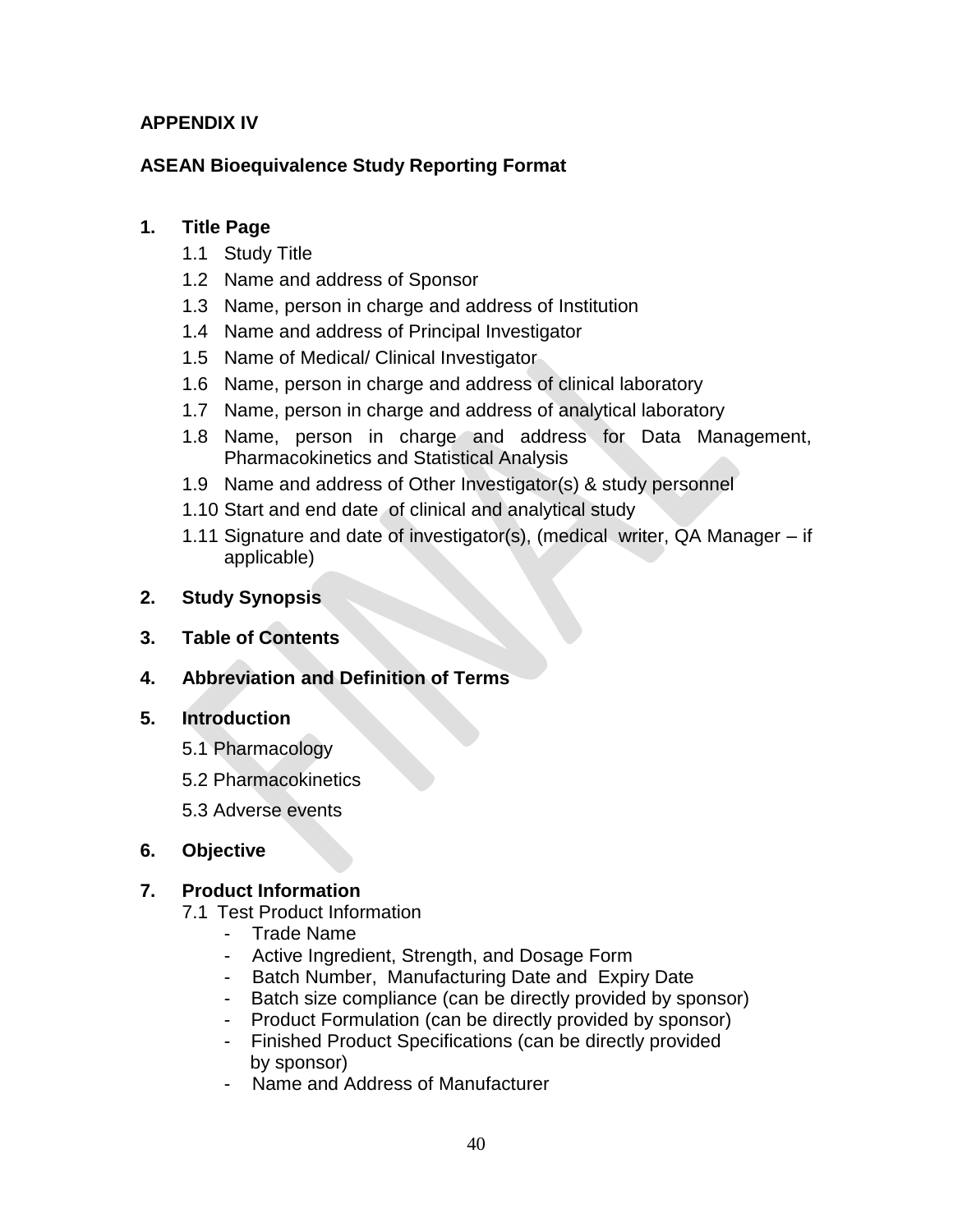- 7.2 Comparator Product Information
	- Trade Name
	- Active Ingredient, Strength, and Dosage Form
	- Batch Number, Manufacturing Date and Expiry Date
	- Name and Address of Manufacturer
	- Name and Address of Importer or Authorization Holder
- 7.3 Pharmaceutical Equivalence Data
	- Comparing content of Active Ingredient / Potency
	- Uniformity of Dosage Units
- 7.4 Comparison of Dissolution Profiles (can be directly provided by sponsor)
- 7.5 Letter with a signed statement from the applicant/sponsor confirming that the test product is the same as the one that is submitted for marketing authorization

# **8. Investigational Plan**

- 8.1 Clinical Study Design
	- Study design (crossover, parallel)
	- Fed, fasted
	- Inclusion, exclusion, restriction
	- Standardization of study condition
	- Drug administration
	- Removal of Subject from Assessment
	- Health screening
	- Subject detail, no of subjects, deviation
	- Sampling protocol/time, sample preparation/handling, storage, deviation
	- Volume of blood collected
	- Subject monitoring
	- Genetic phenotyping (if applicable)
- 8.2 Study Treatments
	- Selection of Doses single, multiple
	- Identity of Investigational Products, dosing
	- Randomization
	- Blinding
	- Washout period
	- Water intake volume
- 8.3 Clinical and Safety Records
	- Adverse Event
	- Drug related Adverse Drug Reaction
- 8.4 Pharmacokinetic Parameters and Tests
	- Definitions and calculation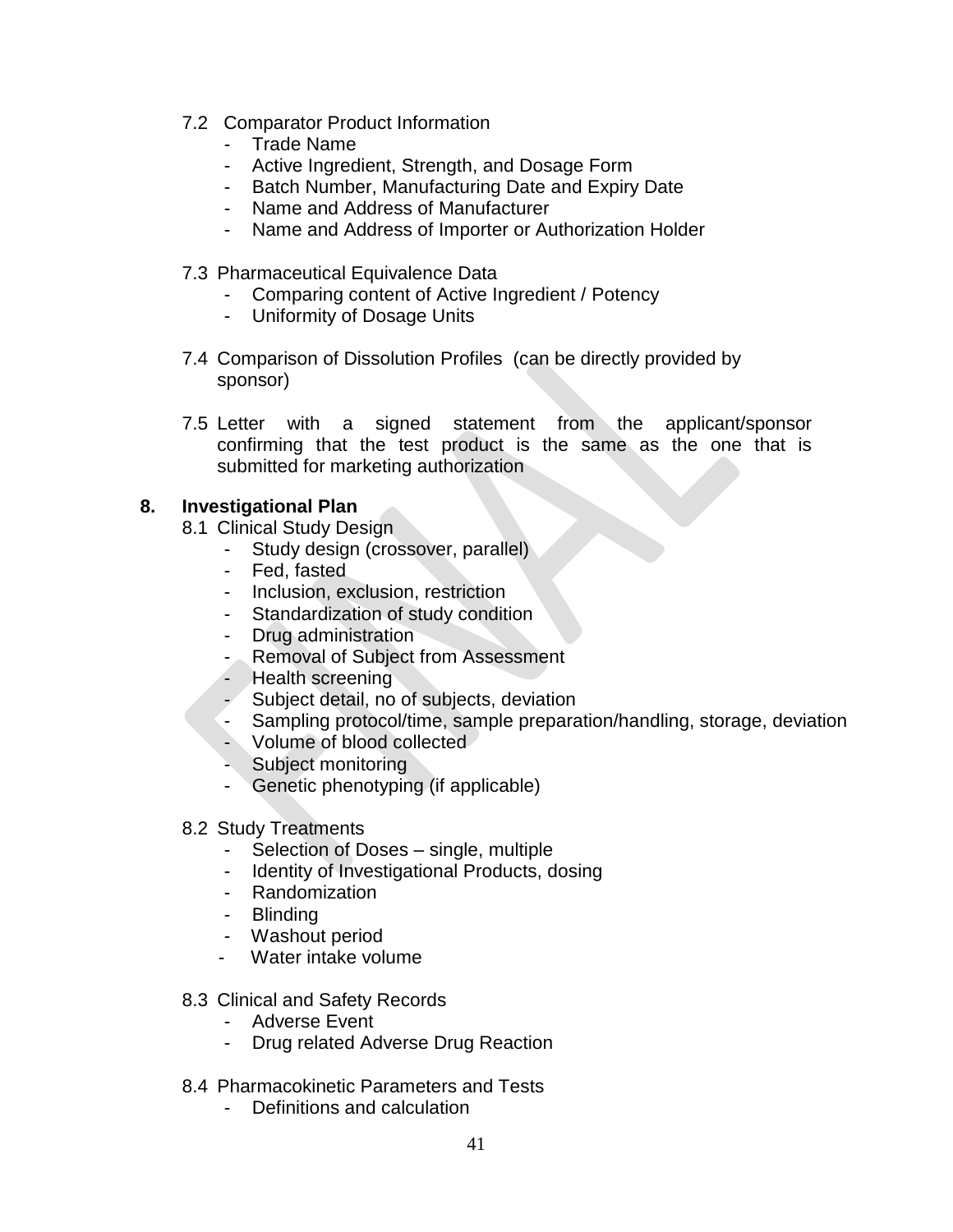- 8.5 Statistical Analyses
	- Log transformed data analysis (AUC, Cmax)
	- Sampling Time Adjustments
	- t max,
	- $-1\frac{1}{2}$
	- Acceptance Criteria for Bioequivalence
	- ANOVA presentation
	- Power

#### 8.6 Assay Methodology and Validation

- Assay method description
- Method of detection
- Validation procedure and summary results
	- Specificity;
	- Accuracy
	- Precision;
	- Recovery;
	- Stability;
	- LOQ
	- Linearity
- 8.7 Data Quality Assurance

#### **9. Results and Discussion**

- 9.1 Clinical Study Results
	- Demographic characteristics of the subjects.
	- Details of clinical activity.
	- Deviation from protocol, if any.
	- Results of drug/alcohol/smoking usage, medical history and medical examination, vital sign and diagnostic laboratory test of subjects.
	- Adverse event/reaction reports for test product and comparator product.
- 9.2 Summary of analytical results
- 9.3 Pharmacokinetic Analyses
	- Drug levels at each sampling time, descriptive statistics
	- Table of individual subject pharmacokinetic parameters, descriptive statistics
	- Figure of mean plasma or urine concentration-time profile
	- Figure of individual subject plasma or urine concentration-time profile
- 9.4 Statistical Analyses
	- Statistical considerations
	- Time points selected for Kel,  $t_{1/2}$